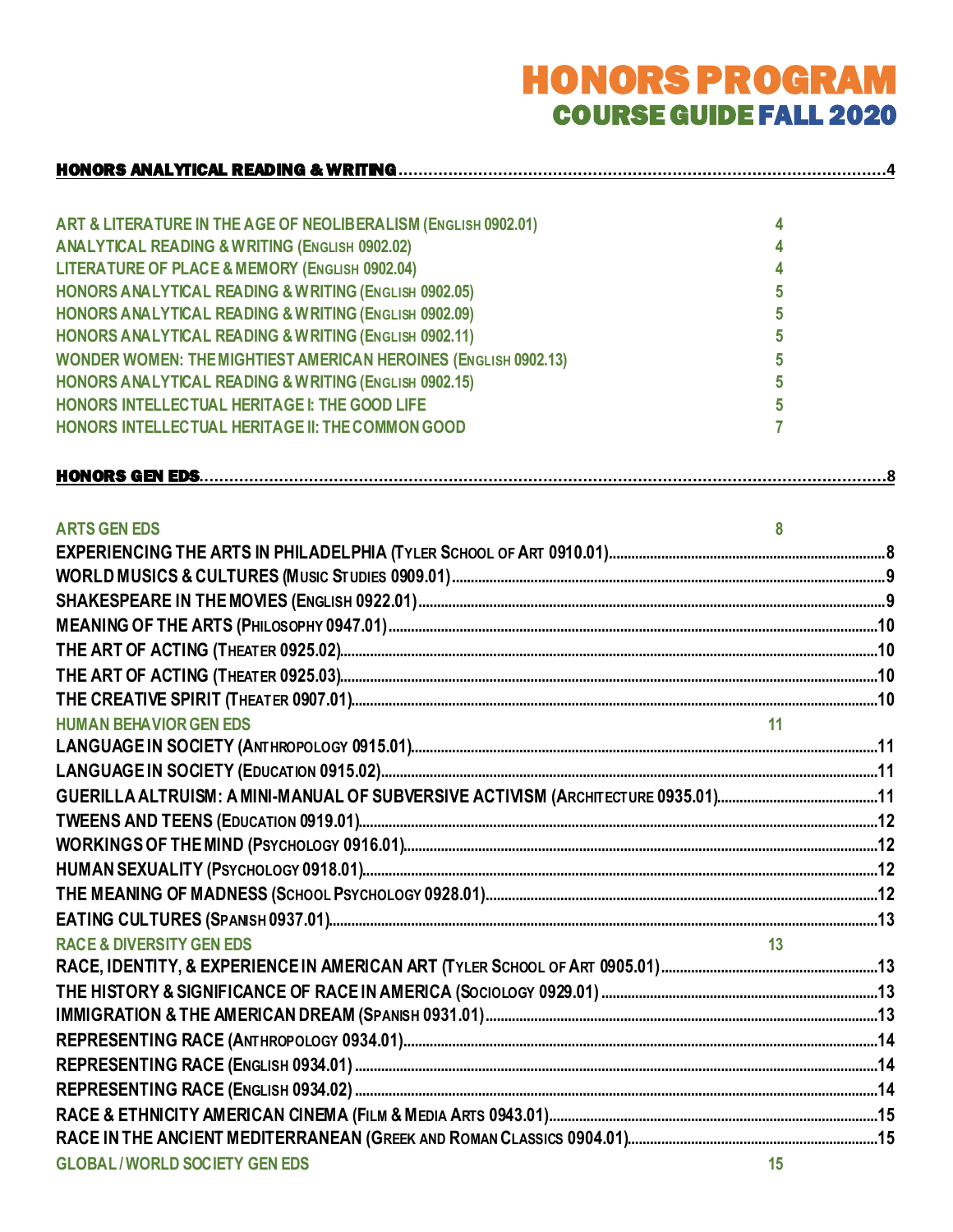| <b>SCIENCE &amp; TECH GEN EDS</b>                                                             | 16              |  |
|-----------------------------------------------------------------------------------------------|-----------------|--|
|                                                                                               |                 |  |
|                                                                                               |                 |  |
| DATA SCIENCE: A RESCUE STRATEGY FOR SURVIVING DATA (MANAGEMENT INFORMATION SYSTEMS 0955.01)16 |                 |  |
| <b>U.S. SOCIETY GEN EDS</b>                                                                   | 17              |  |
|                                                                                               |                 |  |
| <b>QUANTITATIVE LITERACY GEN EDS</b>                                                          |                 |  |
|                                                                                               |                 |  |
| DIGITAL MAPPING: FROM MERCATOR TO MASHUPS (GEOGRAPHY AND URBAN STUDIES 0921.01) 18            |                 |  |
|                                                                                               |                 |  |
|                                                                                               |                 |  |
| <b>ARTS &amp; MEDIA</b>                                                                       | 18              |  |
|                                                                                               |                 |  |
|                                                                                               |                 |  |
| <b>LANGUAGE STUDIES</b>                                                                       | $\overline{19}$ |  |
|                                                                                               |                 |  |
|                                                                                               |                 |  |
| <b>SOCIAL SCIENCES</b>                                                                        | 20 <sup>1</sup> |  |
|                                                                                               |                 |  |
|                                                                                               |                 |  |
|                                                                                               |                 |  |
|                                                                                               |                 |  |
|                                                                                               |                 |  |
|                                                                                               |                 |  |
|                                                                                               |                 |  |
|                                                                                               |                 |  |
|                                                                                               |                 |  |
| <b>STEM</b>                                                                                   | 22              |  |
|                                                                                               |                 |  |
|                                                                                               |                 |  |
|                                                                                               |                 |  |
|                                                                                               |                 |  |
|                                                                                               |                 |  |
|                                                                                               |                 |  |
|                                                                                               |                 |  |
|                                                                                               |                 |  |
|                                                                                               |                 |  |
|                                                                                               |                 |  |
|                                                                                               |                 |  |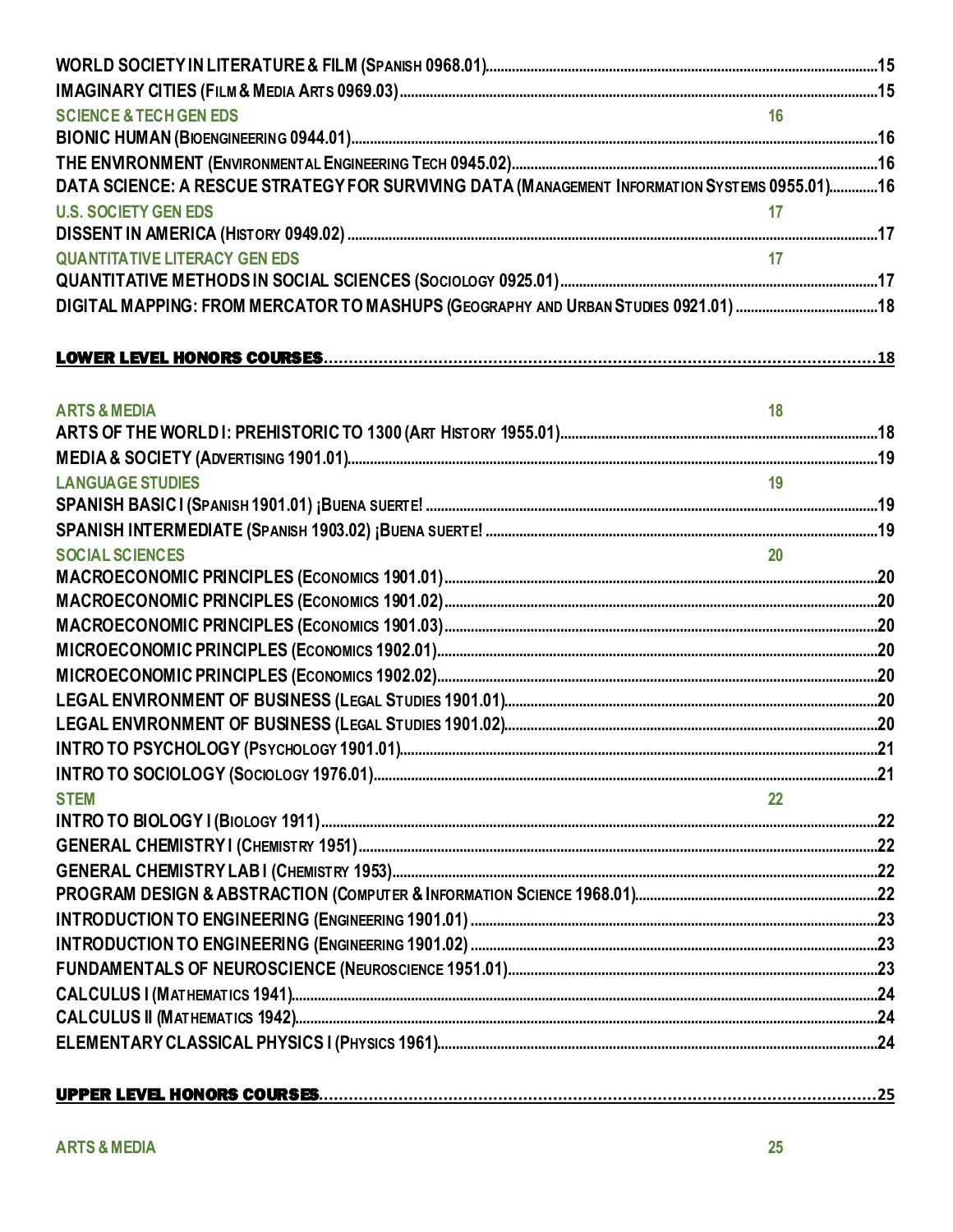| DIGITAL IMAGING: SEEING PHOTOGRAPHICALLY (GRAPHIC ARTS & DESIGN OR PHOTOGRAPHY 2901.01)25                                                                                                 |  |
|-------------------------------------------------------------------------------------------------------------------------------------------------------------------------------------------|--|
|                                                                                                                                                                                           |  |
|                                                                                                                                                                                           |  |
| <b>BUSINESS</b>                                                                                                                                                                           |  |
|                                                                                                                                                                                           |  |
| MANAGEMENT, THEORY, & PRACTICE: FROM LOCKER ROOM TO BOARD ROOM (HUMAN RESOURCE MANAGEMENT                                                                                                 |  |
|                                                                                                                                                                                           |  |
| <b>HUMANITIES &amp; SOCIAL SCIENCES</b>                                                                                                                                                   |  |
| HONORS SPECIAL TOPICS: BECOMING A TRANSFORMATIONAL LEADER (EDUCATION 2900.01)27                                                                                                           |  |
| SOCIO-CULTURAL FOUNDATIONS OF EDUCATION IN THE UNITED STATES (EDUCATION 2903.01)28                                                                                                        |  |
|                                                                                                                                                                                           |  |
|                                                                                                                                                                                           |  |
| HONORS SPECIAL TOPICS: DESIGN BY NATURE (ARCHITECTURE & ENVIRONMENTAL DESIGN 3970.01)29                                                                                                   |  |
|                                                                                                                                                                                           |  |
|                                                                                                                                                                                           |  |
|                                                                                                                                                                                           |  |
|                                                                                                                                                                                           |  |
|                                                                                                                                                                                           |  |
|                                                                                                                                                                                           |  |
|                                                                                                                                                                                           |  |
| HONORS SPECIAL TOPICS: CONTEMPORARY ISSUES IN AMERICAN POLITICS OR, DÉJÀ VU ALL OVER AGAIN                                                                                                |  |
|                                                                                                                                                                                           |  |
| JR & SR CAPSTONE SEMINAR: FREEDOM OF SPEECH: THEORY AND PRACTICE (POLITICAL SCIENCE 3996 & 4996).32                                                                                       |  |
|                                                                                                                                                                                           |  |
|                                                                                                                                                                                           |  |
|                                                                                                                                                                                           |  |
| 34<br><b>LANGUAGE STUDIES</b>                                                                                                                                                             |  |
|                                                                                                                                                                                           |  |
| الاست بين المستقى المستقى المستقى المستقى المستقى المستقى المستقى المستقى المستقى المستقى المستقى المستقى المستقى المستقى المستقى المستقى المستقى المستقى المستقى المستقى المستقى المستقى |  |
| 34<br><b>STEM</b>                                                                                                                                                                         |  |
|                                                                                                                                                                                           |  |
|                                                                                                                                                                                           |  |
|                                                                                                                                                                                           |  |
|                                                                                                                                                                                           |  |
|                                                                                                                                                                                           |  |
|                                                                                                                                                                                           |  |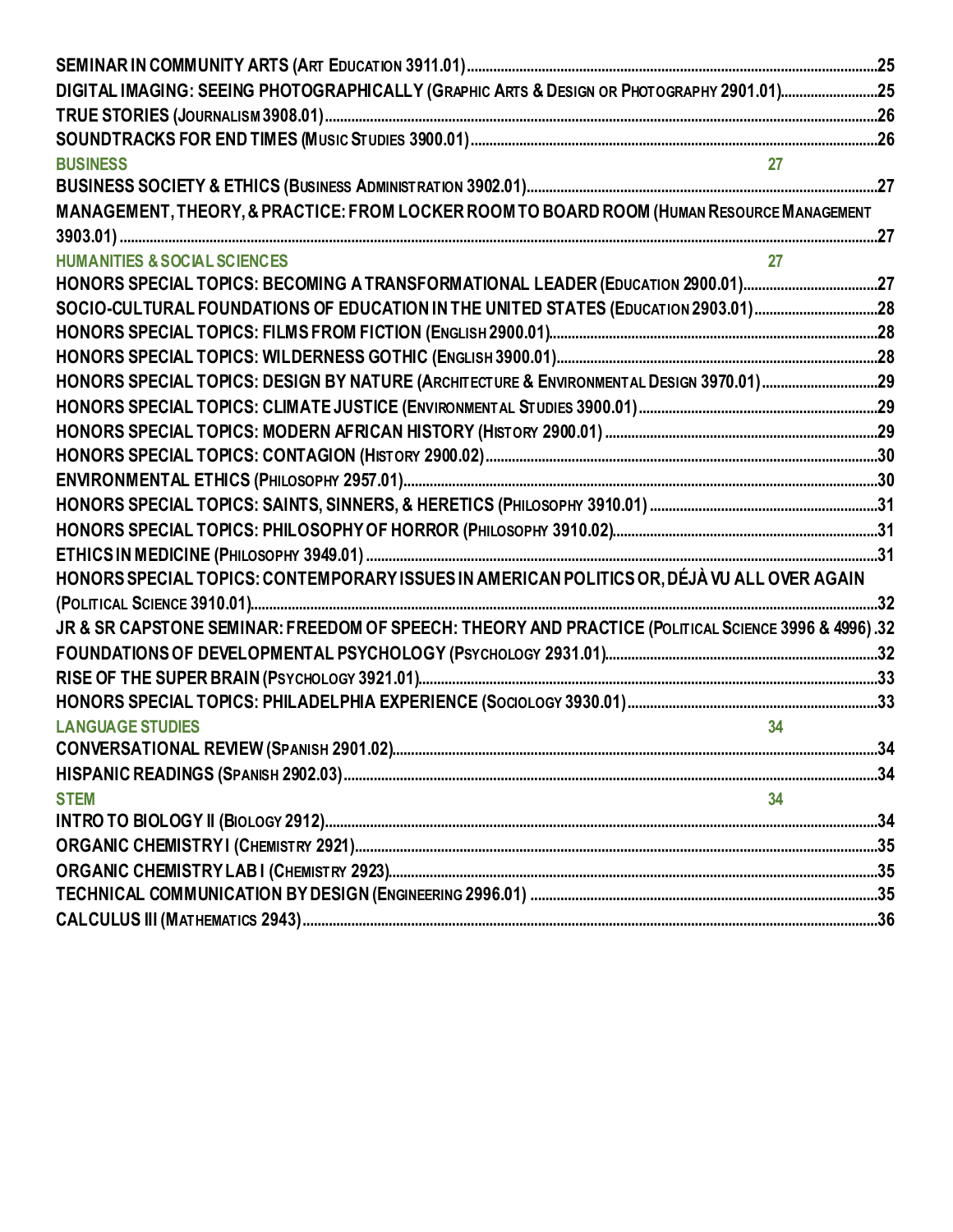Please note that there are many, many Honors courses, not all of which are in the Honors Course Guide. The ones we have included are open to all Honors students. We are not including the ones that are only for very specific majors. To plan your fall 2020 academic schedule, it makes sense to begin with the Honors Course Guide, but please visit Banner for the University guide list of all university courses, Honors and otherwise.

# <span id="page-3-0"></span>HONORS ANALYTICAL READING & WRITING

<span id="page-3-1"></span>**ART & LITERATURE IN THE AGE OF NEOLIBERALISM** (English 0902.01) **Days/Times:** Monday & Wednesday, 10am to 11:40am **Professor:** Gregory Winch **CRN:** *29846*

**About:** Neoliberalism sees competition as the defining characteristic of human relations," writes journalist George Monbiot. "It redefines citizens as consumers, whose democratic choices are best exercised by buying and selling, a process that rewards merit and punishes inefficiency. It maintains that 'the market' delivers benefits that could never be achieved by planning." In this course, we will consider the ways that neoliberalism has influenced contemporary literature and art as well as our expectations about higher education. We'll discuss questions raised for us by poets and writers such as Alice Notley, James Baldwin, John Berger, Audre Lorde, Sarah Schulman, Eileen Myles, Anne Boyer, Fred Moten, Andrea Lawlor, and Ursula K. Le Guin; and we'll look at art and performance by Ai Weiwei, Pussy Riot and others. Each student will play an active role in the class, leading discussions and writing essays—and perhaps writing in other forms—that are driven by intellectual curiosity and exploration.

<span id="page-3-2"></span>**ANALYTICAL READING &WRITING** (English 0902.02)

**Days/Times:** Monday & Wednesday, 12pm to 1:40pm **Professor:** Ted Rees **CRN:** *3568*

<span id="page-3-3"></span>**LITERATURE OF PLACE & MEMORY** (English 0902.04) **Days/Times:** Monday & Wednesday, 2pm to 3:40pm **Professor:** Patricia McCarthy **CRN:** *3570*

**About:** This course will explore twentieth and twenty-first century literature of place and displacement, memory, history, and forgetting.

Where we are from— where our stories originate, where our first language comes from, where our worldviews are first formed— can have a profound influence on our identities. Our notions of home—both current and former places we called or call home— complicate and construct our sense of self.

We will discuss literature in this course in which place (or displacement)—and the connection of home and place to memory— plays a crucial role in character or plot.

We will consider the intersections of memory and nostalgia, memory and forgetting. Topics to be considered include history vs. memory, collective/public memory vs. individual/private memory, the connection of home and place to memory, the role of language in memory and forgetting, and so on. Texts will include novels, poetry, and drama.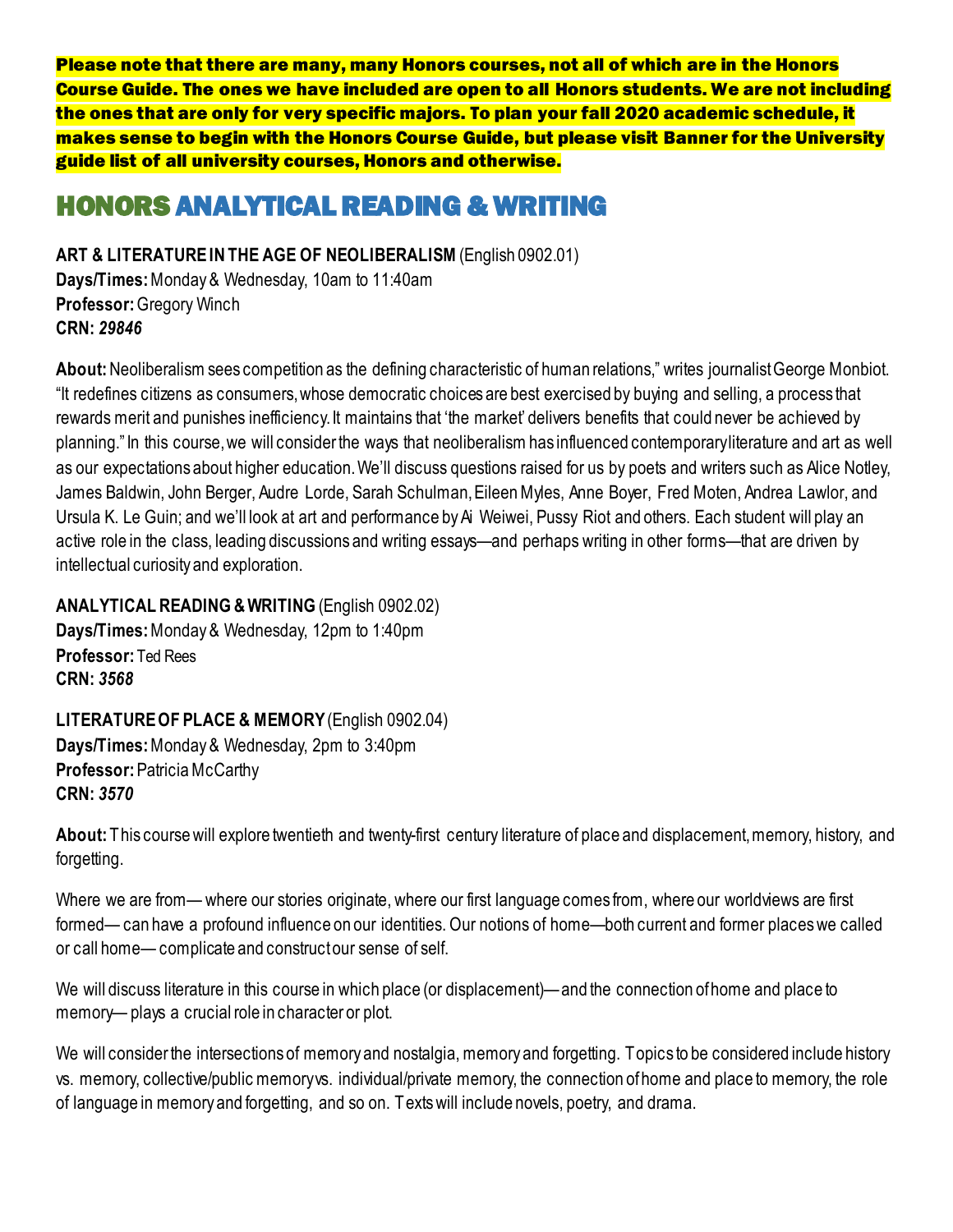**About the Professor:** Pattie McCarthy is the author of six collections of poetry. She has been teaching at Temple since 2004. She was a Pew Fellow in the Arts in 2011 & an artist resident at the Elizabeth Bishop House in Nova Scotia in summer 2013. She lives just outside Philadelphia with her husband, their three children, and their Great Dane named Lupin.

<span id="page-4-0"></span>**HONORS ANALYTICAL READING & WRITING** (English 0902.05) **Days/Times:** Monday & Wednesday, 3pm to 4:40pm **Professor: CRN:** *29847*

<span id="page-4-1"></span>**HONORS ANALYTICAL READING & WRITING** (English 0902.09) **Days/Times:** Tuesday & Thursday, 9:50am to 11:30am **Professor:** Catherine Wiley **CRN:** *29849*

<span id="page-4-2"></span>**HONORS ANALYTICAL READING & WRITING** (English 0902.11) **Days/Times:** Tuesday & Thursday, 1:30pm to 3:10pm **Professor:** Anne Layman-Horn **CRN:** *3576*

<span id="page-4-3"></span>**WONDER WOMEN: THE MIGHTIEST AMERICAN HEROINES**(English 0902.13) **Days/Times:** Tuesday & Thursday, 3:30pm to 5:10pm **Professor:** Sandra Wilson Smith **CRN:** *31599*

**About:** When you hear the word hero, what springs to mind? What about the word heroine? Do recent series like The Hunger Games, the Divergent trilogy, and Game of Thrones suggest that the gendered roles of hero/heroine are being reimagined? Heroes often employ their physical strength to commit acts of violence. Does our society tolerate physical power and muscularity in female figures? What about violence? Is the powerful (read: violent) female character recent? Or if we look at the record, is there a long history of gender-role subversion in fiction and film? In this course, we'll consider and write about how social conceptions of gender influence the depiction of strong women characters. We'll analyze a wide variety of texts ranging from early American captivity narratives to contemporary movies like Wonder Woman and Black Panther.

**About the Professor:** Sandra Wilson Smith recently published a book on the female hero in American adventure narratives. She lives near the Italian Market in Philadelphia. Every summer she hangs out in Canada, where she occasionally spots a beaver or, more often, a great blue heron.

<span id="page-4-4"></span>**HONORS ANALYTICAL READING & WRITING** (English 0902.15) **Days/Times:** Tuesday & Thursday, 11:40am to 1:20pm **Professor: CRN:** *31601*

# HONORS INTELLECTUAL HERITAGE I & II

\*Be on the lookout for professors' names soon.

# <span id="page-4-5"></span>**HONORS INTELLECTUAL HERITAGE I: THE GOOD LIFE**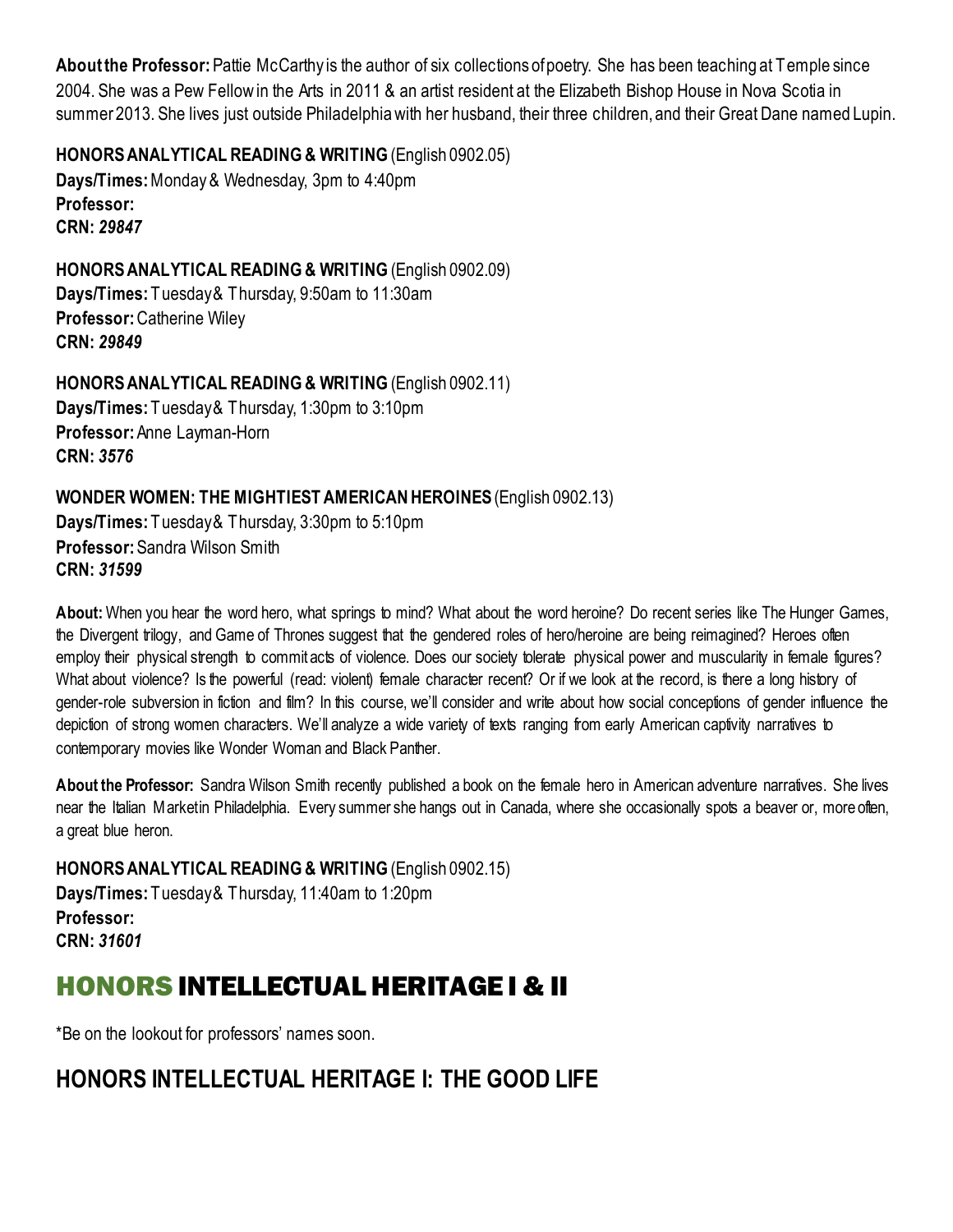**HONORS INTELLECTUAL HERITAGE I** (Intellectual Heritage 0951.01) **Days/Times:** Tuesday & Thursday, 9:30am to 10:50am **Professor:** Andrew Ervin **CRN:** *25851*

**HONORS INTELLECTUAL HERITAGE I** (Intellectual Heritage 0951.02) **Days/Times:** Monday, Wednesday, & Friday, 10am to 10:50am **Professor:** Stephen Jankiewicz **CRN:** *4778*

**HONORS INTELLECTUAL HERITAGE I** (Intellectual Heritage 0951.03) **Days/Times:** Monday, Wednesday, & Friday, 11am to 11:50am **Professor:** Mike Neff **CRN:** *4779*

**HONORS INTELLECTUAL HERITAGE I** (Intellectual Heritage 0951.04) **Days/Times:** Monday, Wednesday, & Friday, 12pm to 12:50pm **Professor:** Daniel Leonard **CRN:** *34565*

**HONORS INTELLECTUAL HERITAGE I** (Intellectual Heritage 0951.05) **Days/Times:** Tuesday & Thursday, 11am to 12:20pm **Professor:** Anna Peak **CRN:** *30977*

**HONORS INTELLECTUAL HERITAGE I (Intellectual Heritage 0951.06) Days/Times:** Monday, Wednesday, & Friday 9am to 9:50am **Professor:** Jordan Shapiro **CRN:** *5308*

**HONORS INTELLECTUAL HERITAGE I** (Intellectual Heritage 0951.07) **Days/Times:** Tuesday & Thursday, 2pm to 3:20pm **Professor:** Rob Rabiee **CRN:** *5931*

**HONORS INTELLECTUAL HERITAGE I** (Intellectual Heritage 0951.08) **Days/Times:** Tuesday & Thursday, 9:30am to 10:50am **Professor:** Sheryl Sawin **CRN:** *26001*

**HONORS INTELLECTUAL HERITAGE I** (Intellectual Heritage 0951.10) **Days/Times:** Monday, Wednesday, & Friday, 11am to 11:50am **Professor:** Daniel Leonard **CRN:** *30978*

**HONORS INTELLECTUAL HERITAGE I** (Intellectual Heritage 0951.11) **Days/Times:** Monday, Wednesday, & Friday, 1pm to 1:50pm **Professor:** Doug Greenfield **CRN:** *23397*

**HONORS INTELLECTUAL HERITAGE I** (Intellectual Heritage 0951.12) **Days/Times:** Monday, Wednesday, & Friday, 2pm to 2:50pm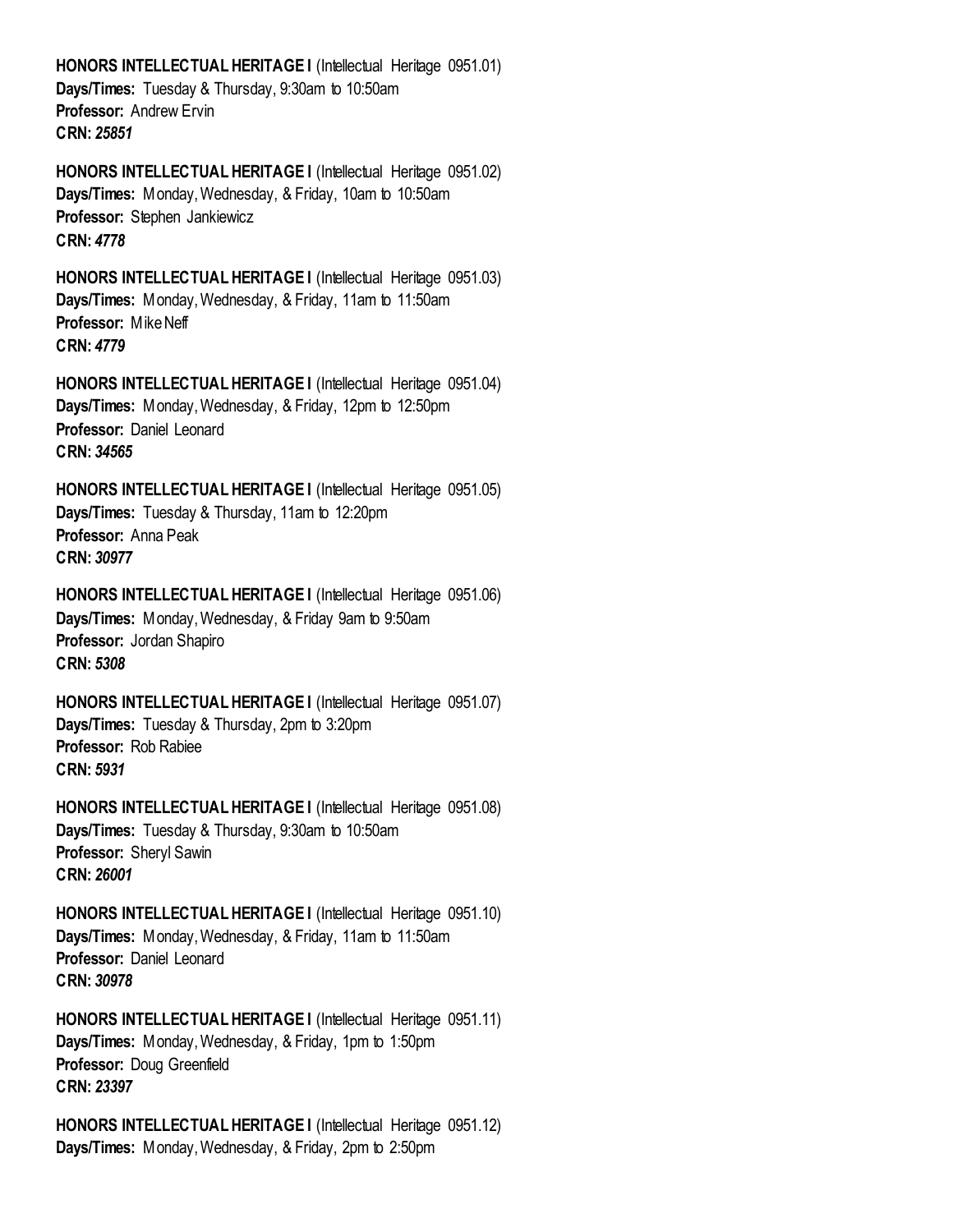**Professor:** Ariane Fischer **CRN:** *4786*

**HONORS INTELLECTUAL HERITAGE I (Intellectual Heritage 0951.13) Days/Times:** Monday, Wednesday, & Friday, 10am to 10:50am **Professor:** Mike Neff **CRN:** *23709*

**HONORS INTELLECTUAL HERITAGE I** (Intellectual Heritage 0951.14) **Days/Times:** Tuesday & Thursday, 12:30pm to 1:50pm **Professor:** Natasha Rossi **CRN:** *28240*

**HONORS INTELLECTUAL HERITAGE I** (Intellectual Heritage 0951.15) **Days/Times:** Tuesday & Thursday, 9:30am to 10:50am **Professor:** Elizabeth Pearson **CRN:** *4689*

**HONORS INTELLECTUAL HERITAGE I** (Intellectual Heritage 0951.18) **Days/Times:** Monday, Wednesday, & Friday, 2pm to 2:50pm **Professor:** Mike Szekley **CRN:** *31614*

**HONORS INTELLECTUAL HERITAGE I (Intellectual Heritage 0951.19) Days/Times:** Tuesday & Thursday, 2pm to 3:50pm **Professor:** Naomi Taback **CRN:** *4785*

**HONORS INTELLECTUAL HERITAGE I** (Intellectual Heritage 0951.20) **Days/Times:** Tuesday & Thursday, 12:30pm to 1:50pm **Professor:** Rob Rabiee **CRN:** *30975*

## <span id="page-6-0"></span>**HONORS INTELLECTUAL HERITAGE II: THE COMMON GOOD**

**HONORS INTELLECTUAL HERITAGE II** (Intellectual Heritage 0952.01) **Days/Times:** Monday, Wednesday, & Friday, 9am to 9:50am **Professor:** Justin Fugo **CRN:** *4644*

**HONORS INTELLECTUAL HERITAGE II** (Intellectual Heritage 0952.02) **Days/Times:** Monday, Wednesday, & Friday, 11am to 11:50am **Professor:** Joseph Foster **CRN:** *4782*

**HONORS INTELLECTUAL HERITAGE II** (Intellectual Heritage 0952.03) **Days/Times:** Monday, Wednesday, & Friday, 11am to 11:50am **Professor:** Randall Pabich **CRN:** *9342*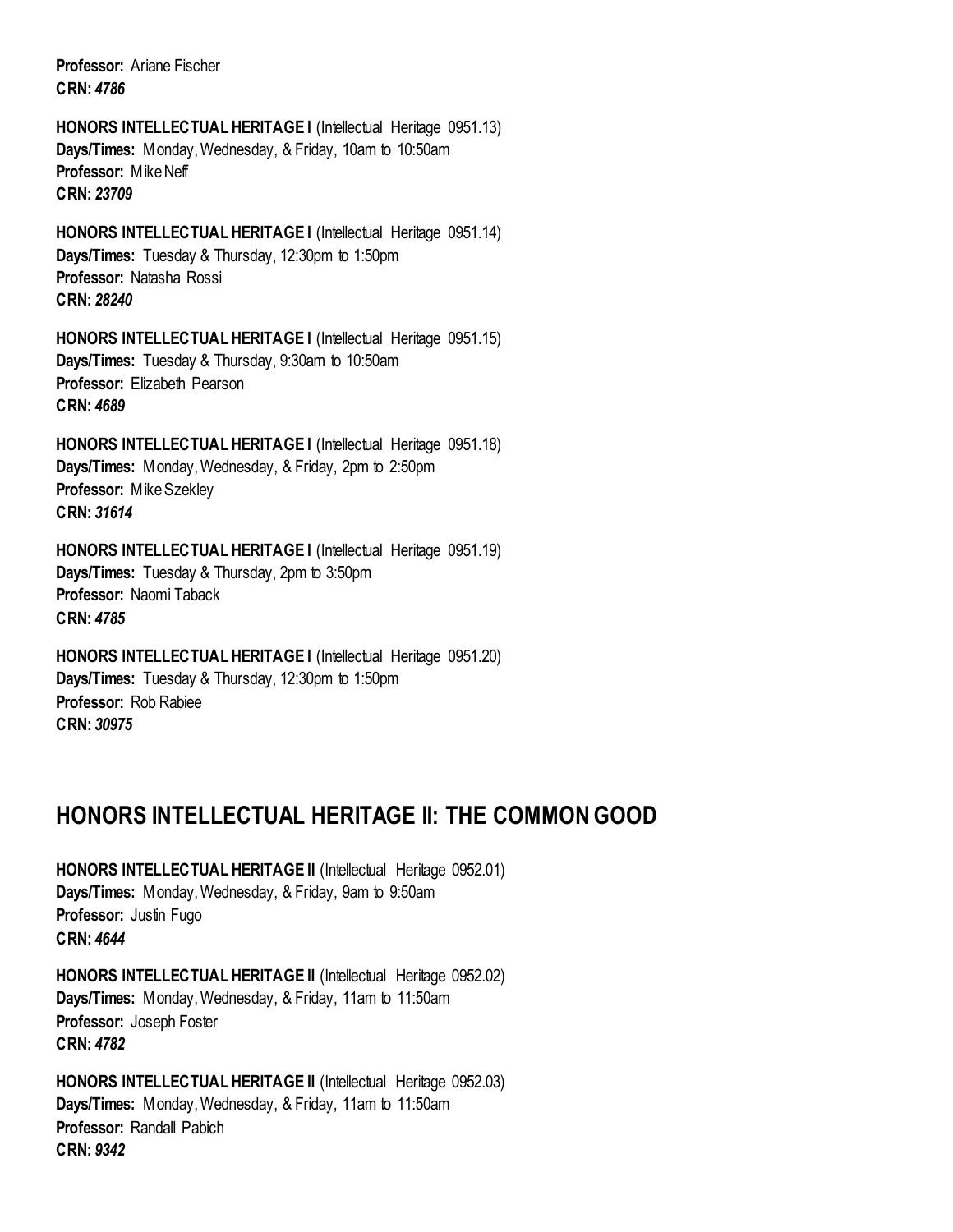**HONORS INTELLECTUAL HERITAGE II** (Intellectual Heritage 0952.04) **Days/Times:** Monday, Wednesday, & Friday, 2pm to 2:50pm **Professor:** Declan Gould **CRN:** *4751*

**HONORS INTELLECTUAL HERITAGE II** (Intellectual Heritage 0952.05) **Days/Times:** Tuesday & Thursday, 9:30am to 10:50am **Professor:** Naomi Taback **CRN:** *31622*

**HONORS INTELLECTUAL HERITAGE II** (Intellectual Heritage 0952.06) **Days/Times:** Monday,Wednesday, & Friday, 1pm to 1:50pm **Professor:** Ariane Fischer **CRN:** *39467*

**HONORS INTELLECTUAL HERITAGE II** (Intellectual Heritage 0952.07) **Days/Times:** Tuesday & Thursday, 2pm to 3:20pm **Professor:** Natasha Rossi **CRN:** *5078*

**HONORS INTELLECTUAL HERITAGE II** (Intellectual Heritage 0952.08) **Days/Times:** Tuesday & Thursday, 12:30pm to 1:50pm **Professor:** Jim Getz **CRN:** *21657*

**HONORS INTELLECTUAL HERITAGE II** (Intellectual Heritage 0952.09) **Days/Times:** Tuesday & Thursday, 9:30am to 10:50am **Professor: Matthew Smetona CRN:** *4697*

**HONORS INTELLECTUAL HERITAGE II** (Intellectual Heritage 0952.10) **Days/Times:** Monday, Wednesday, & Friday 12pm to 12:50pm **Professor:** Jim DeLise **CRN:** *28533*

**HONORS INTELLECTUAL HERITAGE II** (Intellectual Heritage 0952.11) **Days/Times:** Tuesday & Thursday, 9:30am to 10:50am **Professor:** Marcia Bailey **CRN:** *9072*

**HONORS INTELLECTUAL HERITAGE II** (Intellectual Heritage 0952.12) **Days/Times:** Tuesday & Thursday, 12:30pm to 1:50pm **Professor:** Marcia Bailey **CRN:** *6612*

# <span id="page-7-0"></span>HONORS GEN EDS

## <span id="page-7-1"></span>**ARTS GEN EDS**

<span id="page-7-2"></span>**EXPERIENCING THE ARTS IN PHILADELPHIA** (Tyler School of Art 0910.01) **Days/Times:** Wednesday, 2pm to 4:30pm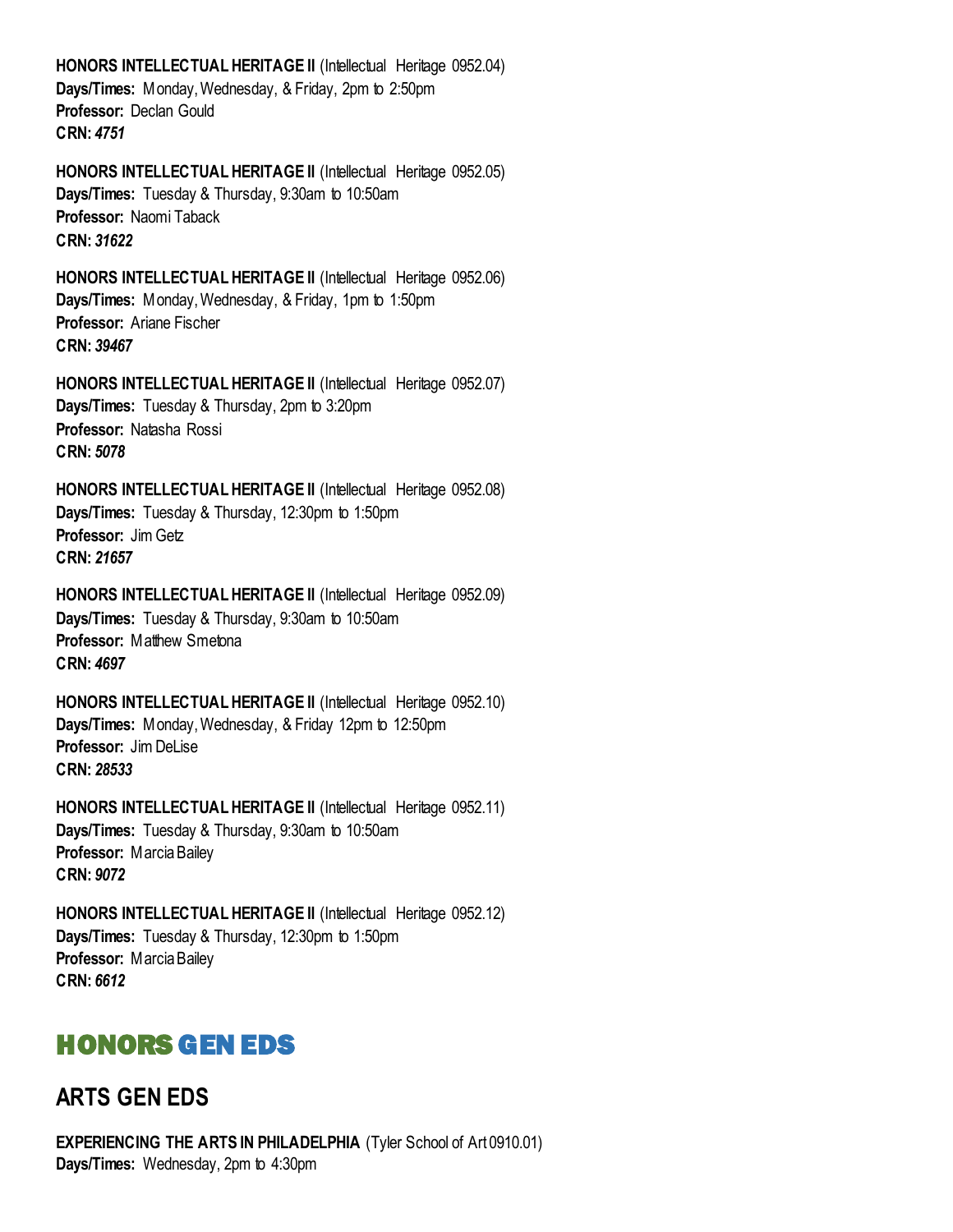**About:** This class offers Temple students the opportunity to visit, explore, and utilize local Temple University and Philadelphia art scene as windows into broader discussions about the role of art and art appreciation, ideas regarding creativity and creative gesture, the civic possibilities of art, and the current social realities reflected and investigated in our local art worlds. Students will consider how artistic process, gallery spaces, museums, artworks, archives, and viewing experiences may provide opportunity for both personal and social introspection. This is a field work and field trip focused class in which we will meet and learn first hand from practicing artists, curators, and archivists. We will embrace the myriad of ways in which we, as visitors, relate and participate with the narratives represented in the artworks we explore. As a class, we will tap into the network of our expansive experiences and backgrounds to seek connection to the artwork we experience, offering a dynamic perspective and lens to think about art.

\*\*\* Be ready to meet at various art institutions around the city for class time. While this is what makes this course exciting, attendance will be very important for an effective and successful experience through the semester.

**About the Professor:** Adam Lovitz is an artist, educator, and art handler living in Philadelphia. He collects worn-down natural and human-made items from walks around the city, the woods, the sea, and at home. Their presence in the studio informs painting decisions that build toward the embodiment of terrestrial relic and rumination. The process of departing from a familiar origin and moving through an in-between state attracts new relationships and layers dynamic histories. Just as rot reimagines life into its next form, Lovitz considers the ever growing cosmic connection to all things. After all, we are made from the same stuff.

<span id="page-8-0"></span>**WORLD MUSICS & CULTURES** (Music Studies 0909.01) **Days/Times:** Monday, Wednesday, & Friday, 12pm to 12:50pm **Professor:** Lindsay Weightman **CRN:** *7467*

**About:** Nobody can doubt the value of the sciences in the world. They make life easier, safer, healthier and more efficient. But art addresses the reason for living. It is at the root of understanding ourselves and our feelings. It is the expression of human experience and leads to a more profound appreciation of life. Studying music of other cultures expands the scope of this experience. Each civilization expresses itself differently through art depending on which values are held most dearly in that culture. Attempting to understand the divergent methods of a Japanese flute player and an American rapper in expressing themselves through their art works is a mental exercise in flexibility and open-mindedness. You will be more open to the unusual, less dismissive or critical of the new and different. The class covers the music of Africa, India, the Middle East, China, Japan and Indonesia, addressing the folk, popular and classical traditions from historical, analytical and ethnomusicological perspectives.

**About the Professor:** Trained as a classical pianist in my native England. Lived and taught in Egypt before coming to the US to teach and perform. I travel often to many parts of the world, always fascinated how the comparison of my own way of life with the sights, sounds and customs of other cultures leads to a greater understanding of my place in the world.

### <span id="page-8-1"></span>**SHAKESPEARE IN THE MOVIES** (English 0922.01) **Days/Times:** Tuesday & Thursday, 3:30pm to 4:50pm **Professor:**Michael McColl **CRN:** *20001*

**About:** English 0922 will improve your writing ability, creative and critical thinking skills, and verbal communication, but we truly gain an education in the arts only by being fully open emotionally and intellectually to something as profoundly complex as Shakespearean drama. The class strives to grow your appreciation and understanding of the political, spiritual, socio-cultural, intellectual, and artistic dimensions of his plays. Questions concerning adaptations include: How far is too far from the original? In each adaptation, what is lost and what is gained? An emphasis of our class will be on the rich area of study comprising Queer Theory and Gender studies, with help from Josh Whedon's notable adaptation of Much Ado About Nothing. We will examine the political manipulation and will to power in Richard III. As an introduction to Richard III, we will enjoy Al Pacino's Looking for Richard, which seeks to establish the play's relevance to popular culture. We will experience the bloody, absurdist, postmodern horrorshow of Julie Traynor's adaptation of Titus Andronicus, a play once scorned by critics but now gaining renewed attention. Because we will watch many clips as well as several complete plays, student input will be an important part of the course.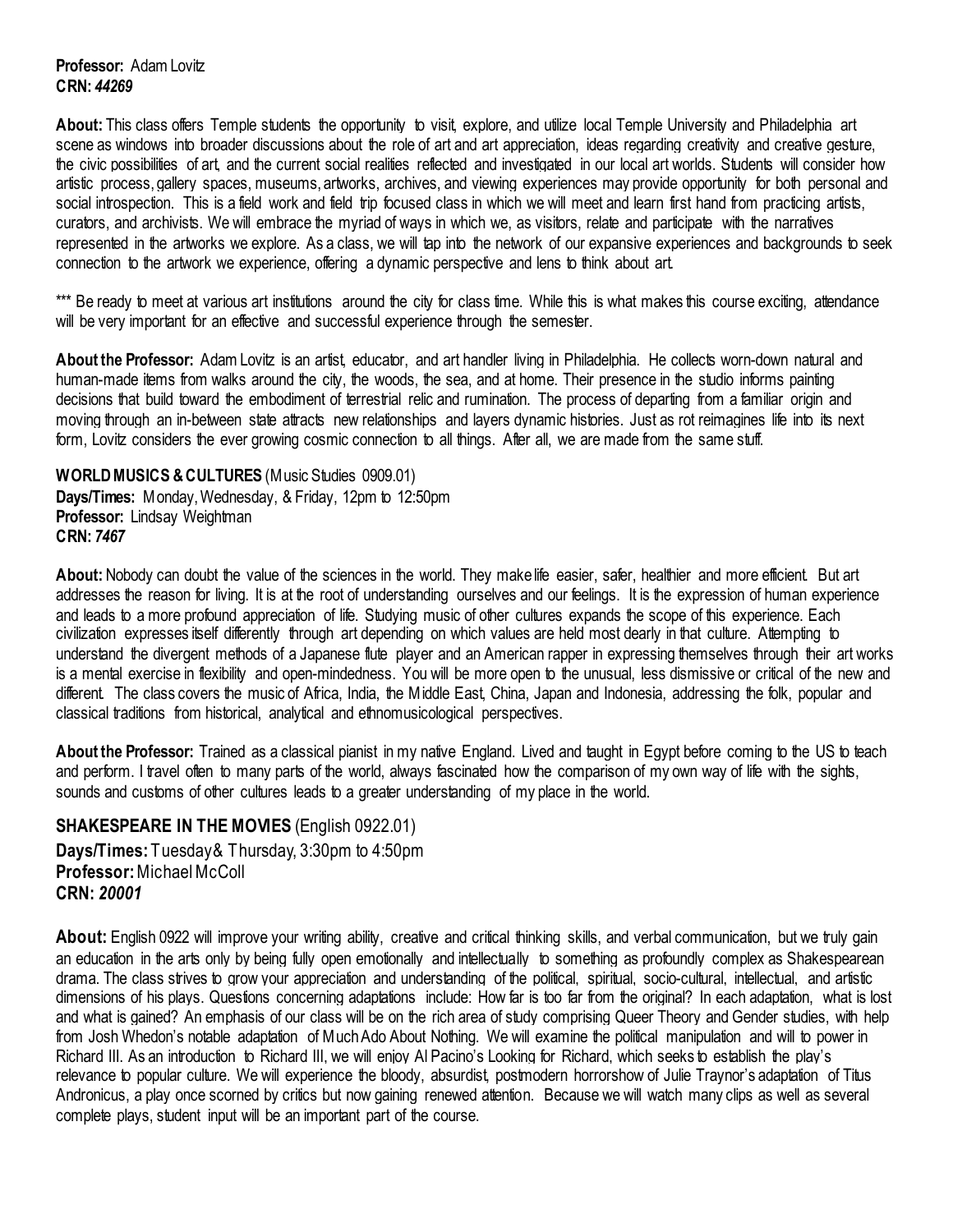**About the Professor:**I have a Master of Fine Arts in Creative Writing and extensive graduate study (ABD) at Temple University, with concentrations in American Literature and Critical Theory. I am an appreciator of both literary and popular culture (especially when they overlap). Believing that an intense encounter with Shakespeare's language can enliven our own expression, I like to spend some time on Shakespeare's use of language and meter, and will exuberantly declaim a Shakespeare sonnet or two when the time is right.

<span id="page-9-0"></span>**MEANING OF THE ARTS** (Philosophy 0947.01) **Days/Times:** Monday, Wednesday & Friday, 12:00pm to 12:50pm **Professor:** Michael Szekely **CRN:** *31785*

**About:** Conventional wisdom would have it that art imitates life...or perhaps that life imitates art. It is also conventional wisdom to say something like "Beauty is in the eye of the beholder." But let us not be so conventional. Or, if you will, let us take conventional wisdom seriously and see where it gets us. Plato was so concerned about art and poetry (and its impact on our lives, our thinking, our knowledge, our understanding) that he proposed banning it from the republic. Art is too close to life. Marinetti had the modest proposal that we blow up all museums. Art is too separate from life. Duchamp saw a urinal he liked, signed it, called it something else, and exhibited it...as art. Art is...anything? John Cage composed a piece whereby the performer does nothing for four minutes and thirtythree seconds. Art is...nothing? Or...everything? (Cage also played music for amplified cactus.)

We might just throw up our hands and say, "Whatever...it's all relative...who cares?" But philosophy calls for more. To think philosophically is to think an issue through so that you can explain to others (as well as to yourself) what strikes you as sensible about having those views as opposed to having other views. After all, anyone can say that a painting is beautiful or that one play is better than another, so we will be going deeper to discover what support, if any, such claims have. And come up with our own.

**About the Professor:** Dr. Szekely's research and teaching interests focus on the philosophy of music, improvisation, and existentialism. He has published articles with curious titles like "Jazz Naked Fire Gesture," "Schizo Zen," "Progressive Listening," and "Music of a Witch's Line." Also a practicing musician (percussion), Dr. Szekely has collaborated with a number of other musicians and groups contributing to the improvisational music scene in Philadelphia, as well as playing in the jazz/folk outfit Hawk Tubley & The Ozymandians. He was once described in a student feedback form as "a cross between jazz musician and evil genius," a comment he has, to this day, neither embraced nor disavowed.

<span id="page-9-1"></span>**THE ART OF ACTING (Theater 0925.02) Days/Times:** Tuesday & Thursday, 12:30pm to 1:50pm **Professor:** Anne Marie Cammarato **CRN:** *19973*

**About:** In Honors Art of Acting, we will explore the fundamentals of performance, including improvisation, use of imagination, physicality, vocalization and text analysis. You will take risks, discover new things about yourself, and be able to identify strong acting skills in others. Most of all, you will have a great time!

<span id="page-9-2"></span>**THE ART OF ACTING**(Theater 0925.03) **Days/Times:** Monday & Wednesday, 9:30am to 10:50am **Professor:** Rosemary Hay **CRN:** *32057*

<span id="page-9-3"></span>**THE CREATIVE SPIRIT** (Theater 0907.01) **Days/Times:** Tuesday & Thursday, 12:30pm to 1:50pm **Professor:** Douglas Wager **CRN:** *42360*

**About:** Creativity is our birthright; it is the inspirational wellspring of all learning, permeating everything we do, every breath we take. Creativity is not just for artists. Creativity is vital to everything we do in every area of life, whether we are making art or making work or making dinner; making relationships, making families or making community; making discoveries or making a positive difference in the lives of others. Explore the anatomy of the creative process – what it is, how it works and the central role it plays in our everyday lives. We will simultaneously learn to experience the Arts from the Inside-Out, looking closely at the creativity of the artist and the process,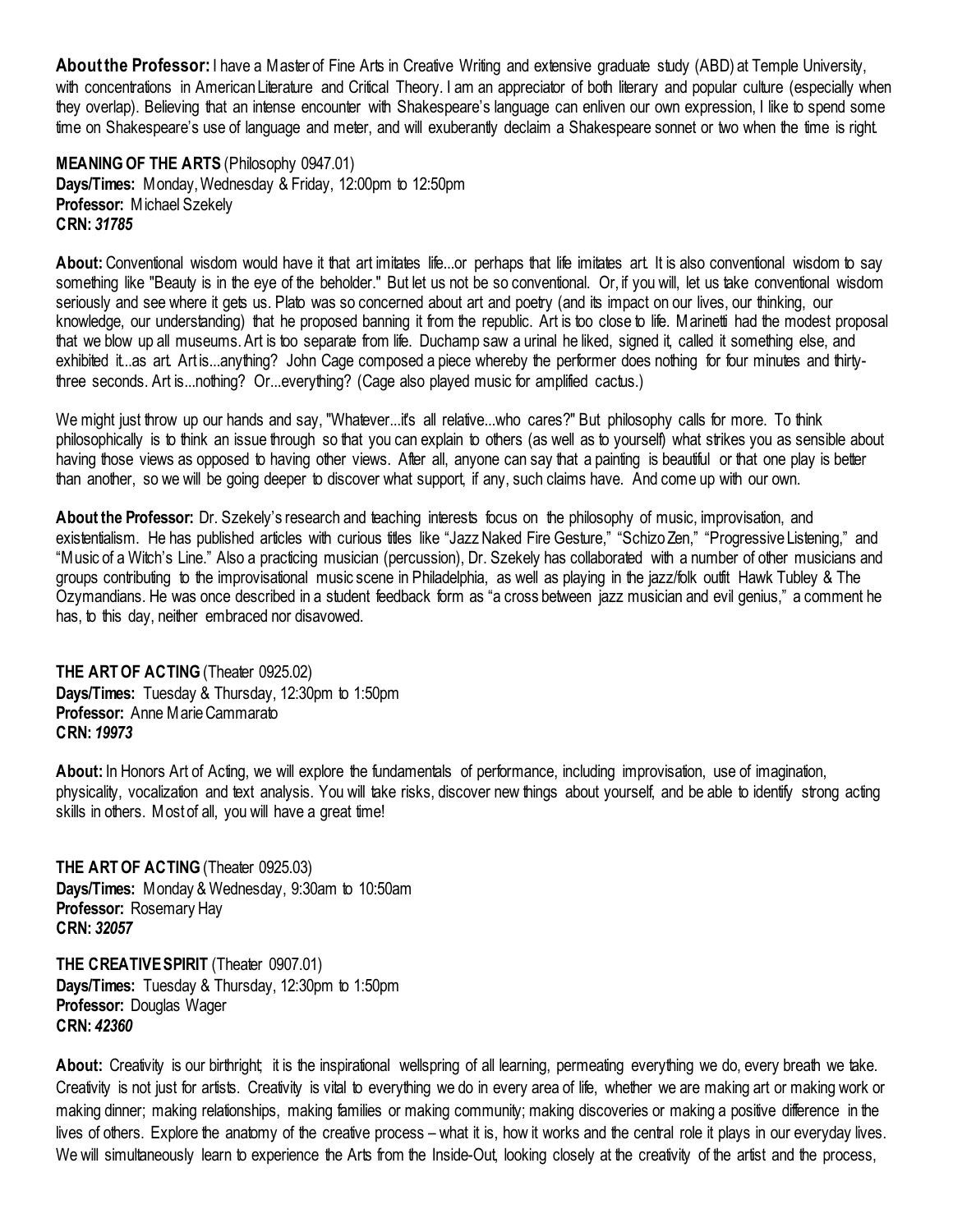the 'work' of making art, aligning our understanding of the role the creative process in plays in our own everyday lives with that of the professional artist. You will go out and experience art from a wide variety of artistic disciplines in Philadelphia, talk to artists about making work, define and discuss creativity and the creative process and make our own creative artwork, simultaneously exploring the broader application and implications of practicing creativity in our daily lives.

**About the Professor:** Douglas C Wager originated The Creative Spirit course during the 2007 inaugural year of Temple's GenEd program and harbors a life-long dedication to and deep belief in the transformative power of the creative process.

He is the former Artistic Director for Temple Theater and currently serves as the ASSOCIATE DEAN for the School of Theater, Film and Media Arts. He best known nationally for his work as a professional theater director, having spent over three decades in the field prior to joining the Theater faculty in 2004.

Mr. Wager is also the former Artistic Director of the renowned Arena Stage in Washington, DC, where he served for 25 seasons as both resident director and producer. His celebrated work as a director has been seen at major regional theaters across the country as well as in New York, both on and off Broadway, and in England and has also directed for episodic television.

## <span id="page-10-0"></span>**HUMAN BEHAVIOR GEN EDS**

<span id="page-10-1"></span>**LANGUAGE IN SOCIETY** (Anthropology 0915.01) **Days/Times:** Monday, Wednesday, & Friday, 2pm to 2:50pm **Professor:** Michael Hesson **CRN:** *22843*

About: Language in Society is a course in two parts. The first part investigates the properties of language--which parts are universal, which are culturally and historically specific, how language is structured, how it is that we all have a "native" language when we don't really remember learning it, and related issues. The second part embeds language in culture and society, to examine issues like how language forms a key aspect of identity, how language structures thought, how writing developed, and the problem of language endangerment. Students who complete Language in Society will thus have a deeper appreciation for how languages are structured and for the importance of language in social life.

**About the Professor:** Michael Hesson is an Associate Professor of Linguistic and Cultural Anthropology. A graduate of the University of Chicago and the University of Pennsylvania, he works with Yucatec Maya speakers a few hours from Cancun, Mexico. His current research investigates a range of topics—everything from how electronically mediated communication, like texts and emails, are changing Maya ideas about what constitutes a "proper" display of strong emotions, such as happiness or sadness, to the effect of language structure on cognition. When he isn't on campus or in the Yucatan, he can generally be found at home in South Philly, brewing beer.

<span id="page-10-2"></span>**LANGUAGE IN SOCIETY** (Education 0915.02) **Days/Times:** Tuesday & Thursday, 2pm to 3:20pm **Professor:** Time Fukawa-Connelly **CRN:** *25133*

**About:** How did language come about? How many languages are there in the world? How do people co-exist in countries where there are two or more languages? How do babies develop language? Should all immigrants take a language test when applying for citizenship? Should English become an official language of the United States? In this course we will address these and many other questions, taking linguistic facts as a point of departure and considering their implications for our society. Through discussions and hands-on projects, students will learn how to collect, analyze, and interpret language data and how to make informed decisions about language and education policies as voters and community members.

<span id="page-10-3"></span>**GUERILLA ALTRUISM: A MINI-MANUAL OF SUBVERSIVE ACTIVISM**(Architecture 0935.01) **Days/Times:** Tuesday & Thursday, 3:30pm to 4:50pm **Professor:**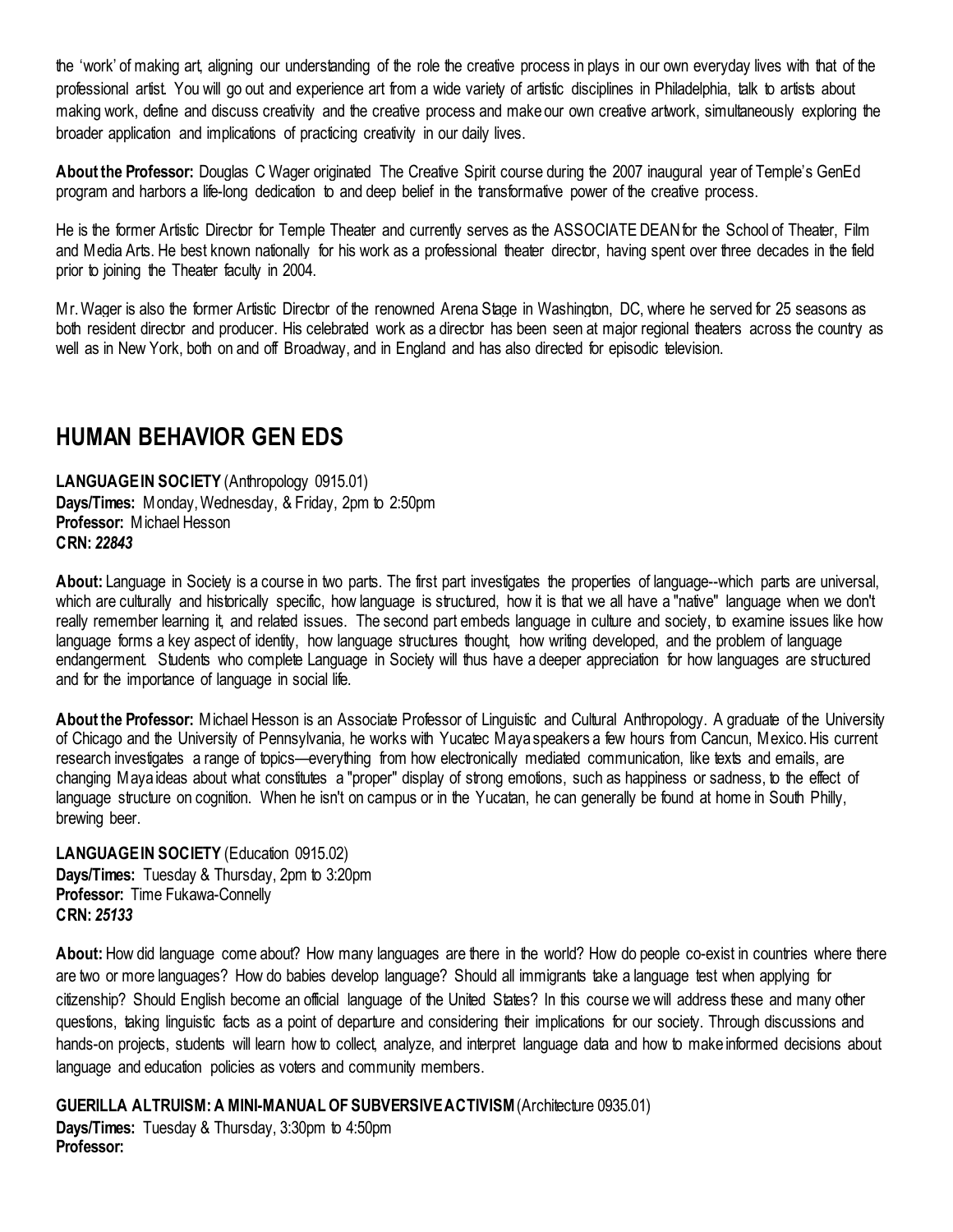#### **CRN:** *25428*

**About:** As a student you are now a citizen of Philadelphia, and a future college graduate. This allows you to bring new perspectives to your career path and to become an actively contributing member of your community. Guerilla Altruism is a multidisciplinary seminar and design workshop that will explore a wide range of issues within the realms of urban planning, art, politics, policy, equity, financing, real estate, and design. By understanding and recognizing the "lay of the land," students will be empowered with new tools to become engaged and altruistic citizens. The goal of the course is to open a conversation and challenge your preconceptions, giving you a new means with which to approach your relationship to your surroundings. Throughout the semester, students will be observe, discuss, understand and research the complexities that contribute to the societal inequities in our society and in our city. You will leave this course feeling better armed to positively impact our world.

<span id="page-11-0"></span>**TWEENS AND TEENS** (Education 0919.01) **Days/Times:** Monday, 5:30pm to 8pm **Professor:** Seth Finck **CRN:** *24751*

**About:** Exuberance, risk-taking, experimentation. Peer pressure, parental pressure, sex, drugs and alcohol. This Honors class on human development takes a close look at one of the most confusing, exciting, and critical phases of development, the pre-teen and teen years. Students will learn theoretical frameworks for interpreting their own experience and that of their peers. They will view media representations of adolescence and draw conclusions about how the media influence adolescents. Students will conduct original research on a teen issue and draw their own conclusions about whether identity is innate or a product of our environments.

**About the Professor:** Seth is just a cool guy that likes to have fun.

<span id="page-11-1"></span>**WORKINGS OF THE MIND** (Psychology 0916.01) **Days/Times:** Tuesday & Thursday, 11am to 12:20pm **Professor:** Kareem Johnson **CRN:** *31303*

**About:** Workings of the Mind is a combination of philosophy, psychology, and neuroscience. A major focus of the course is to explore historical and modern understandings of how our minds are created by physical brains. Topics include distinction between consciousness and unconsciousness, sleeping and dreaming, and how human behavior can be influenced by things that are not consciously aware of.

<span id="page-11-2"></span>**HUMAN SEXUALITY** (Psychology 0918.01) **Days/Times:** Wednesday, 5:30pm to 8pm **Professor:** Jackie Graves **CRN:** *44817*

**About:** Our sexuality is a core part of being human. We often think about sexuality in terms of the physical and reproductive aspects of sex. But our sexuality is complex and dynamic. It can affect everything from the clothes we wear to the way we vote. In this class, we will examine the social constructs of sex in our culture, the history of the sexual revolution, and how these things impact our understanding of ourselves and others. Ultimately, our goal is to broaden our perspective of human sexuality, and deepening our understanding and awareness of our own sexuality and the many influences on this essential part of ourselves.

**About the Professor:** Jackie Graves is an Academic Advisor in the Temple University Honors Program. You may know her for her extremely loud voice, her exuberant love of dogs, or her willingness to cry in public. Take this class with her and you'll undoubtedly see more of those things, but you also might learn something new.

<span id="page-11-3"></span>**THE MEANING OF MADNESS** (School Psychology 0928.01) **Days/Times:** Tuesday & Thursday, 2pm to 3:20pm **Professor:** Frank Farley **CRN:** *25318*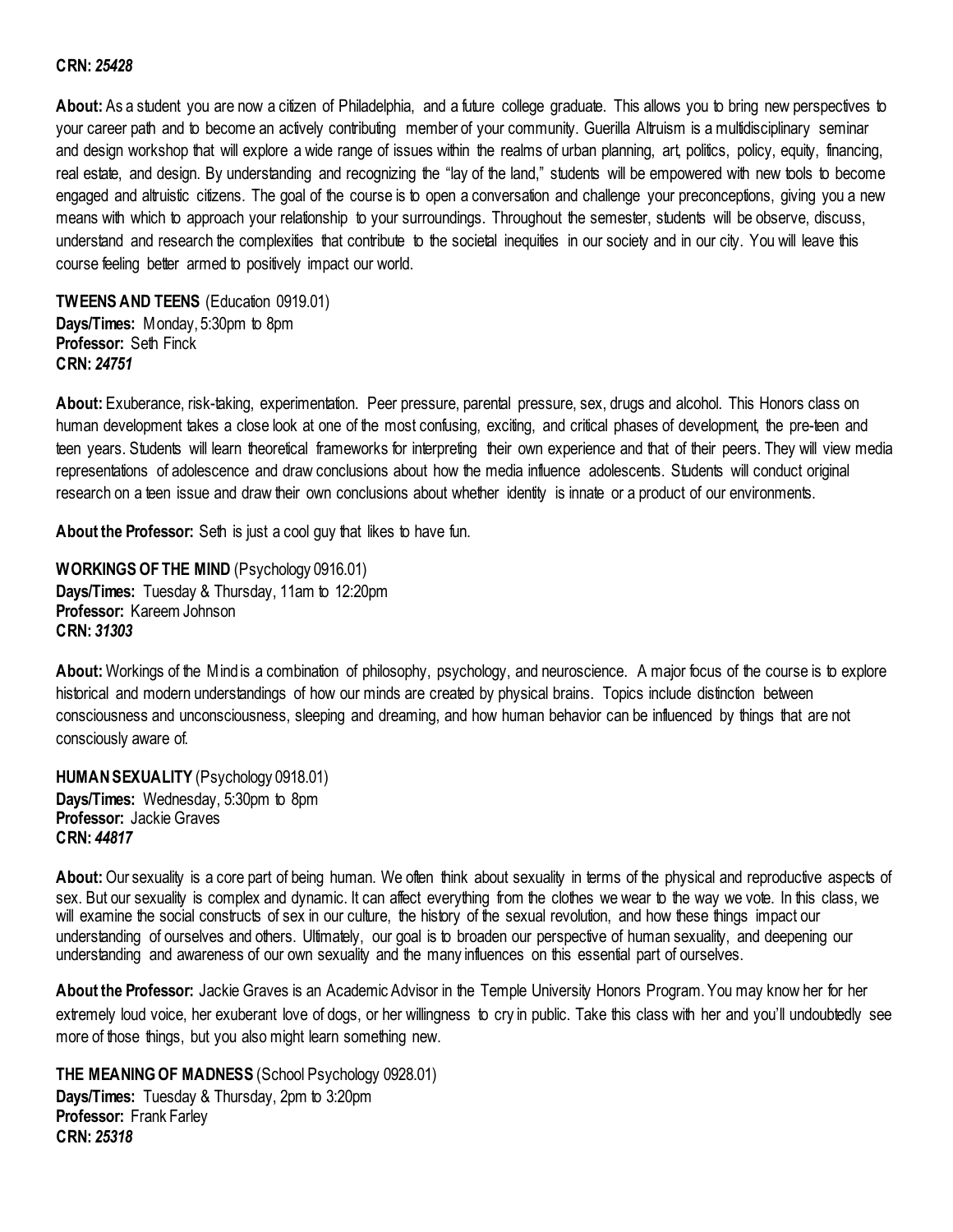<span id="page-12-0"></span>**EATING CULTURES** (Spanish 0937.01) **Days/Times:** Tuesday & Thursday, 12:30pm to 1:50pm **Professor:** Chloe Huh Prudente **CRN:** *25772*

**About:** Do you think you know all about food? Well, prepare to be surprised. In this class we will read articles, analyze songs, and watch movies related to food and society, food and gender, and food and race. We will discuss the food industry in the USA. We will talk about eating cultures of Latin America and Spain and organize banquets to taste their food. We will also visit food establishments in our neighborhood to understand the flow of food in our community. Join us!

**About the Professor:** Grad student writing thesis. First time teaching Gen Ed (Temple undergrad alum).

## <span id="page-12-1"></span>**RACE & DIVERSITY GEN EDS**

<span id="page-12-2"></span>**RACE, IDENTITY, & EXPERIENCE IN AMERICAN ART** (Tyler School of Art 0905.01) **Days/Times:** Tuesday & Thursday, 12:30pm to 1:50pm **Professor:** Amy Haavik-Mackinnon **CRN:** *19921*

**About:** How does contemporary American art negotiate issues of race, identity, and experience through the labyrinth of America's past, present, and future? Grounding our explorations of the way contemporary artists grapple with their individual identities, as well as such multifaceted legacies, we will look at how our current understanding of intersectionality creates a broader field for inclusiveness and self-determination. Through investigations of painting, sculpture, photography, film, installation art, music, and performance, we will strive to uncover the historical imagery, as well as deconstruct the contemporary saturation of the public sphere by mass media, advertising, textbooks, and museums, foregrounding these artistic responses to and reimaginings of social constructs of class, gender, and sexuality. The structure of the class will flow in response to students' particular concerns, allowing them to explore their own interests through individual assignments and group projects. Field trips to the Charles S. Blockson Collection, focusing on the newly acquired Tupac Shakur items, the black experience murals at the Church of the Advocate, murals in Temple's surrounding community, and special exhibitions at Philadelphia museums will complement and enhance our in-class discussions.

**About the Professor:** Your professor, Amy Haavik-MacKinnon, received her BA from Vassar College, MAs from The University of Manchester (England) and Bryn Mawr College, and PhD from Bryn Mawr College—all in art history. She loves living in Philadelphia with her husband, two daughters, and two dogs. She is currently exploring updating and editing her dissertation on art, film, and identity in the East End of London for potential publication.

<span id="page-12-3"></span>**THE HISTORY & SIGNIFICANCE OF RACE IN AMERICA** (Sociology 0929.01) **Days/Times:** Monday, Wednesday & Friday, 12pm to 12:50pm **Professor:** Michelle Byng **CRN:** *32560*

**About:** This Honors course introduces you to the history and sociology of race and ethnicity. We examine leading and emergent paradigms in the sociological research on race and ethnicity and read and discuss both historical and contemporary case studies dealing with specific ethno-racial groups. The required readings pay close attention to inter- and intra-group conflicts associated with racial, ethnic, religious, and other socio-cultural differences. Attention will be given to prejudice formation theories and the effect of prejudice and discrimination on all members of society. The emphasis is on helping students understand the origins and development of racialized societies and to develop analytical tools for understanding the limits and possibilities for social change around issues of racial and ethnic inequality.

#### <span id="page-12-4"></span>**IMMIGRATION & THE AMERICAN DREAM** (Spanish 0931.01)

**Days/Times:** Tuesday & Thursday, 2pm to 3:20pm **Professor:** William Ryan **CRN:** *26271*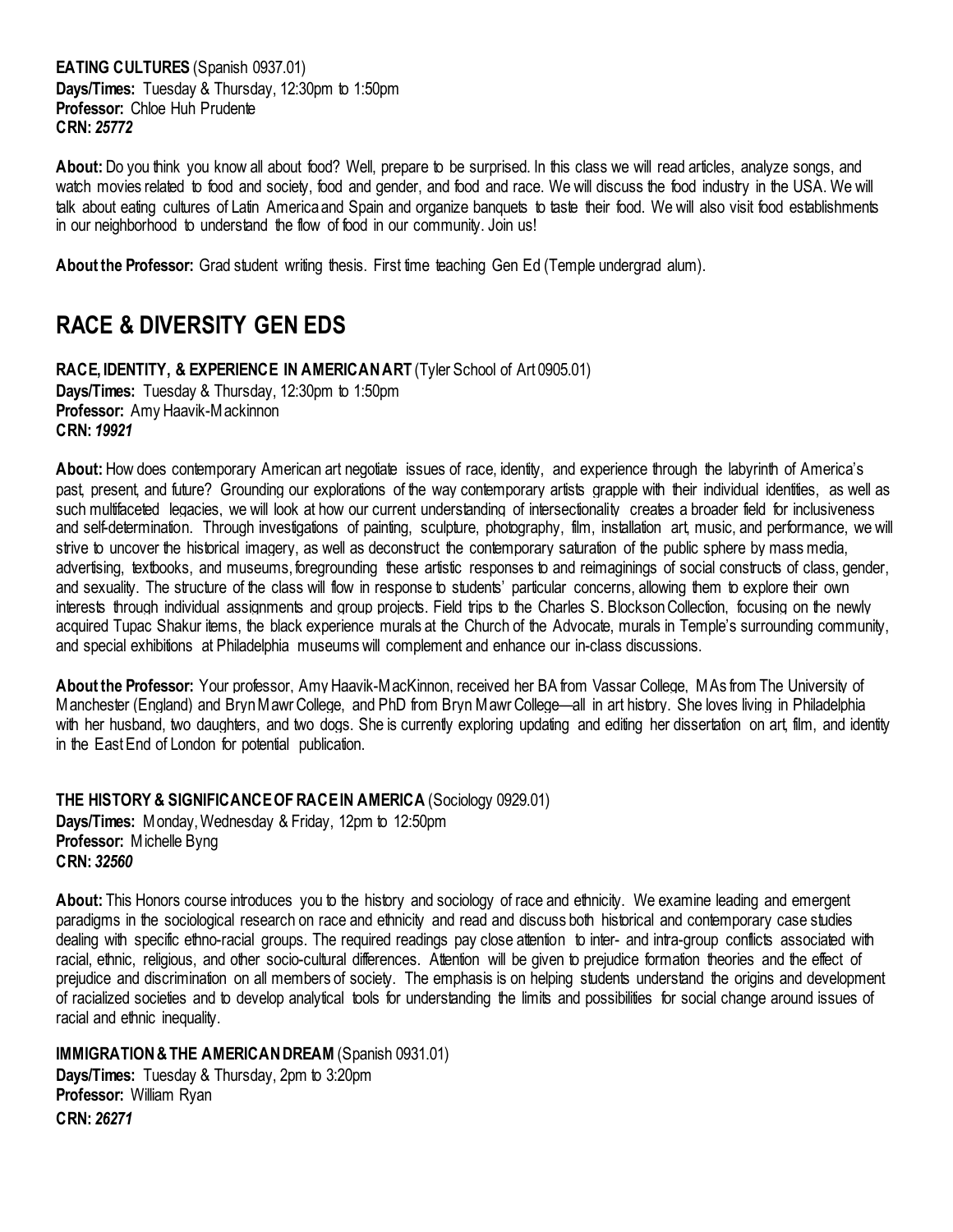**About:** While immigration is a hot-topic issue for political debate, in the midst of this heated rhetoric, immigrants themselves are often dehumanized and their voices become obscured. This course redirects the focus of immigration away from the political to a more personal look at the immigrant experience as expressed through the immigrants' own voices in literature and other media. Taking a historical and sociological framework, we'll draw comparisons between present-day and historical immigration stories, paying particular attention to the role of race in the pursuit of the American dream. In keeping with the theme of the course, there will also be opportunities for civic engagement with immigrant groups in Philadelphia to listen to their voices directly. (This class is taught in English.)

**About the Professor:** New Phd. Did a great job with 968 last year. Josh observed him.

<span id="page-13-0"></span>**REPRESENTING RACE**(Anthropology 0934.01) **Days/Times:** Tuesday & Thursday, 9:30am to 10:50am **Professor:** Christopher Roy **CRN:** *32531*

**About:** In 1978, Supreme Court Justice Harry Blackmun wrote that "In order to get beyond racism, we must first take account of race." What did he mean, and how might we understand Justice Blackmun's argument in an early 21st century America often characterized as "post-racial"? To answer this question, we turn to the history of race and science, to law and policy, and to lived experiences of racial difference and racial inequality. A set of short writing assignments will encourage students to consider current events and representations of race in popular culture in light of our course discussions.

**About the Professor:** Prof. Roy is an anthropologist currently in his fourth year at Temple. In addition to teaching a variety of courses such as Representing Race, Race & Poverty in the Americas, and Anthropology and Culture Change, he is currently serving as the interim director of Temple's Anthropology Laboratory. He received a B.A. from the University of Vermont and a Ph.D. from Princeton University, and is currently completing a book and a set of articles based on over a decade of research among the Abenaki, an indigenous people whose traditional territory encompasses portions of Quebec, New York, Vermont, New Hampshire, Massachusetts, and Maine.

<span id="page-13-1"></span>**REPRESENTING RACE**(English 0934.01) **Days/Times:** Monday, Wednesday, & Friday, 11am to 11:50am **Professor:** Sidney Ro **CRN:** *26662*

**About:** In the '90s, Kimberle Crenshaw's coining of the term "intersectionality" concretized a core theoretical approach to understanding race and other categories of difference like gender, sexuality, and class. This course will ask students to explore race within and against the context of all these different categories in order to understand the ways in which race has functioned and been utilized in the American imagination. Our course will look at historical depictions of race with figures like Fredrick Douglass and Thomas Jefferson and contemporary authors like Colson Whitehead and Maxine Hong Kingston. We'll pair literature with popular culture like TV, film, and music to see how critical the influence of race is in our current moment. This course will also ask students to do selfreflexive work and examine how they are represented regardless of how they identify. In assessing our own subjectivities, we'll have a firmer grasp on the historical and socio-political implications of race in American society.

**About the Professor:** Sidney Ro is a Ph.D. student in the English department. Her primary area of research is 20th/21st century American literature and, more specifically, Asian American and African American literature. Her interests outside of academia lie mostly in food and cooking.

<span id="page-13-2"></span>**REPRESENTING RACE**(English 0934.02) **Days/Times:** Tuesday & Thursday, 3:30pm to 4:50pm **Professor:** Robert Rabiee **CRN:** *31618*

**About:** What does it mean to identify or be identified as "Native American?" In this course, we will explore historical, legal, linguistic, and philosophical approaches to answering this question. We will begin by juxtaposing early 20th century "blood quantum" methodology with the idea of subjective self-identification. We will then examine the complexities of both approaches by analyzing a combination of mythology, literature, film, articles, and, to bring us into the most current conversations, YouTube videos and the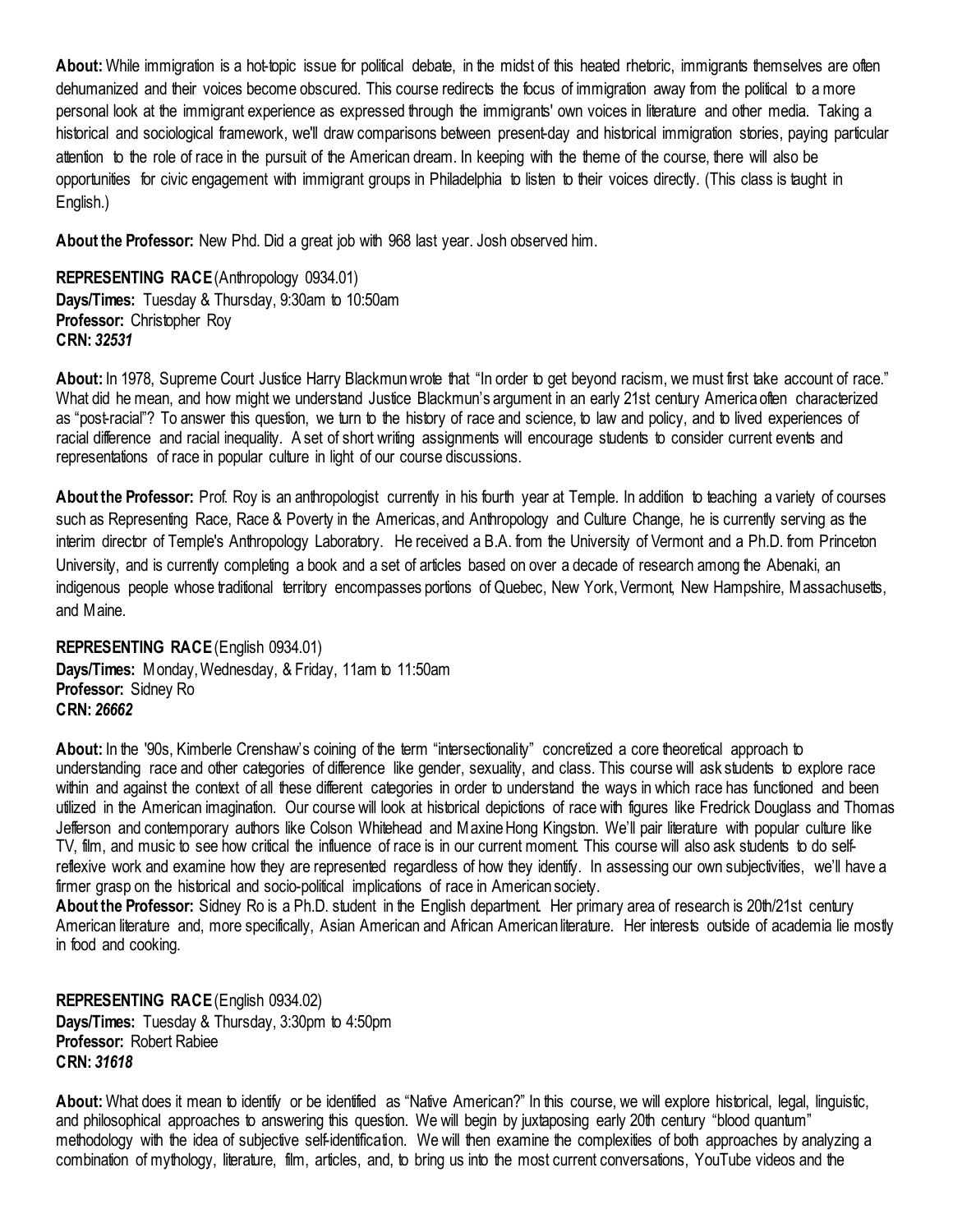comments they inspire. We will not endeavor to provide an answer to this question; rather, we will examine the implications of various positions on contemporary social policy and practice—most notably regarding the topics of immigration and appropriation.

<span id="page-14-0"></span>**RACE & ETHNICITY AMERICAN CINEMA** (Film & Media Arts 0943.01) **Days/Times:** Wednesday, 5:30pm to 8pm **Professor:** Byron Karabatsos **CRN:** *25727*

**About:** This class examines the ways movies have shaped our understandings of race, class and gender in America. The films that we watch in class and the readings about those films will be illuminating and thought provoking. Class projects and discussions will give you new ways to think about representation and visual storytelling. I want to give you a framework to think about these things so that you'll continue learning long after the semester is over.

**About the Professor:** I make and love watching films that provoke090 a new way of seeing the world. And so, this class allows me to teach a subject about which I'm passionate. I am grateful for this opportunity. It's with feeling that I approach every class.

<span id="page-14-1"></span>**RACE IN THE ANCIENT MEDITERRANEAN**(Greek and Roman Classics 0904.01) **Days/Times:** Tuesday & Thursday, 11am to 12:20pm **Professor: Alex Gottesman** 

**CRN:** *43216* **About:** What did "race" mean to ancient Greeks and Romans, and why should you care? This course tries to answer those questions, first by examining racial theories and ethnic identities in the Greco-Roman world, and subsequently by analyzing how these ideas have been interpreted by modern audiences. Specific topics include [Hippocrates'] engagement with environmental determinism, code-

## <span id="page-14-2"></span>**GLOBAL / WORLD SOCIETY GEN EDS**

switching in Greek authors, and Rome's African emperor.

<span id="page-14-3"></span>**WORLD SOCIETY IN LITERATURE & FILM** (Spanish 0968.01)

**Days/Times:** Tuesday, 5:30pm to 8pm **Professor:** Mariana Hernandez y Rojas **CRN:** *26273*

**About:** This course endeavors to think about the problem of revolution, media, affect, the arts, and literature in Hispanism, Latin Americanism, and beyond. In our readings of major Latin American and Portuguese speaking writers, we will examine what is literature from the perspective of culture, and the concrete functions that have been historically assigned to it that is, literature's intimate relation to revolution in all its diverse forms, and particularly, its uneven relation to modernity, race, gender, culture, the subaltern poor, and the nation-state. Over the course of the semester we will explore a wide array of aesthetic artifacts, including literary texts and films in translation, from Juan José Saer to Alejandra Pizarnik, Roberto Bolaño, and José Saramago.

About the Professor: Grad student writing thesis. First time teaching a Gen Ed.

<span id="page-14-4"></span>**IMAGINARY CITIES** (Film & Media Arts 0969.03) **Days/Times:** Tuesday & Thursday, 8am to 9:20am Professor: Josette Todaro **CRN:** *22457*

About: This course takes students to cities around the world, and across time, examining how national cinemas have richly depicted and interpreted urban life during the last hundred years. We will study both screen images as well as the structures that produce them and the audiences that view them. The urban focus of the course is international, including Tokyo, London and Rome, but the "home" setting is Philadelphia itself. (This is an Honors course.)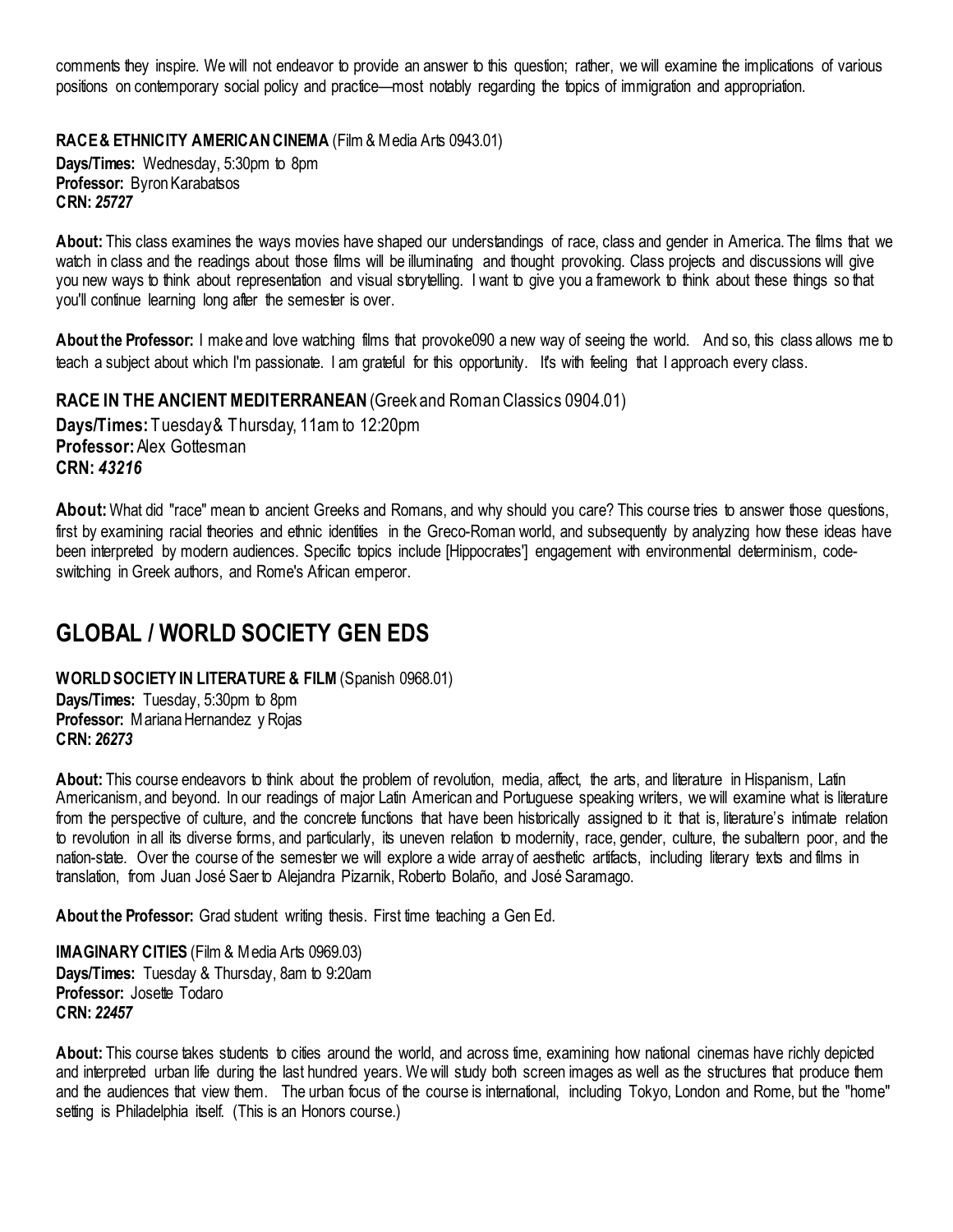**NOTE:** This course fulfills the World Society (GG) requirement for students under GenEd and International Studies (IS) for students under Core. Students cannot receive credit for this course if they have successfully completed FMA 0869.

## <span id="page-15-0"></span>**SCIENCE & TECH GEN EDS**

<span id="page-15-1"></span>**BIONIC HUMAN**(Bioengineering 0944.01) **Days/Times:** Tuesday & Thursday, 2pm to 3:20pm **Professor:** Peter Lelkes **CRN:** *38461*

**About:** Soon we may be able to grow replacement organs in a dish. Is that a good thing? Who will have access to them? What if these organs rely on animals – is that ethical? We are getting better and better at making prosthetic limbs, but they lack good interfaces to our nervous system. How do our sense organs transduce signals from the outside world? How does a muscle turn spikes into action? Can we patch into neural circuits to understand how these systems work, make truly "bionic" limbs, and help people with neurological disease? Honors Bionic Human will explore broad questions about health care and biotechnological innovation, the scientific method and evidence based decisions, and then specifically look at neuroprosthetic interfaces as an exciting case study.

About the Professor: Ruth suggests: Ask him about music, especially about the violin!

<span id="page-15-2"></span>**THE ENVIRONMENT** (Environmental Engineering Tech 0945.02) **Days/Times:** Tuesday & Thursday, 2pm to 3:20pm **Professor: CRN:** *22006*

**About:** In today's world characterized by rapid and global environmental changes, it is crucial that citizens have an understanding of the key concepts in environmental science. This course provides students with an introduction to the science behind critical environmental debates and breaks down the requirements for creating and maintaining sustainable ecosystems. A major focus of the course is to develop critical thinking skills and apply them to assess relevant questions such as: How do we predict trends in the growth of populations or climate change? How do human activities impact the nitrogen and phosphorus cycles and how does this in turn affect the environment? How can we quantify and value biodiversity? Should we eat lower on the food chain or are genetically modified crops a sustainable solution? What were the key outcomes of the 2015 U.N. Climate Change Conference in Paris and how will various countries carry out their commitments to protect the environment? This course will enhance awareness of the impacts that our everyday decisions have on the environment and will provide students with strategies to become better environmental stewards.

<span id="page-15-3"></span>**DATA SCIENCE: A RESCUE STRATEGY FOR SURVIVING DATA** (Management Information Systems 0955.01) **Days/Times:** Tuesday & Thursday, 3:30pm to 4:50pm **Professor:** Laurel Miller **CRN:** *41569*

**About:** We are all drowning in data, and so is your future employer. Data pours in from sources as diverse as social media, customer loyalty programs, weather stations, smartphones, and credit card purchases. How can you make sense of it all? Those that can turn raw data into insight will be tomorrow's decision-makers; those that can solve problems and communicate using data will be tomorrow's leaders. This course will teach you how to harness the power of data by mastering the ways it is stored, organized, and analyzed to enable better decisions. You will get hands-on experience by solving problems using a variety of powerful, computer-based data tools virtually every organization uses. You will also learn to make more impactful and persuasive presentations by learning the key principles of presenting data visually.

**About the Professor:** Laurel Miller is Assistant Professor of Practice in the Department of Management Information Systems (MIS) at the Fox School of Business, Temple University, and Director, Institute for Business and Information Technology (IBIT).

Laurel is also one of the managers of the Temple Community Platform. As part of this project, she played a major role in creating and implementing a professional development program for the MIS department. This system is now patent pending!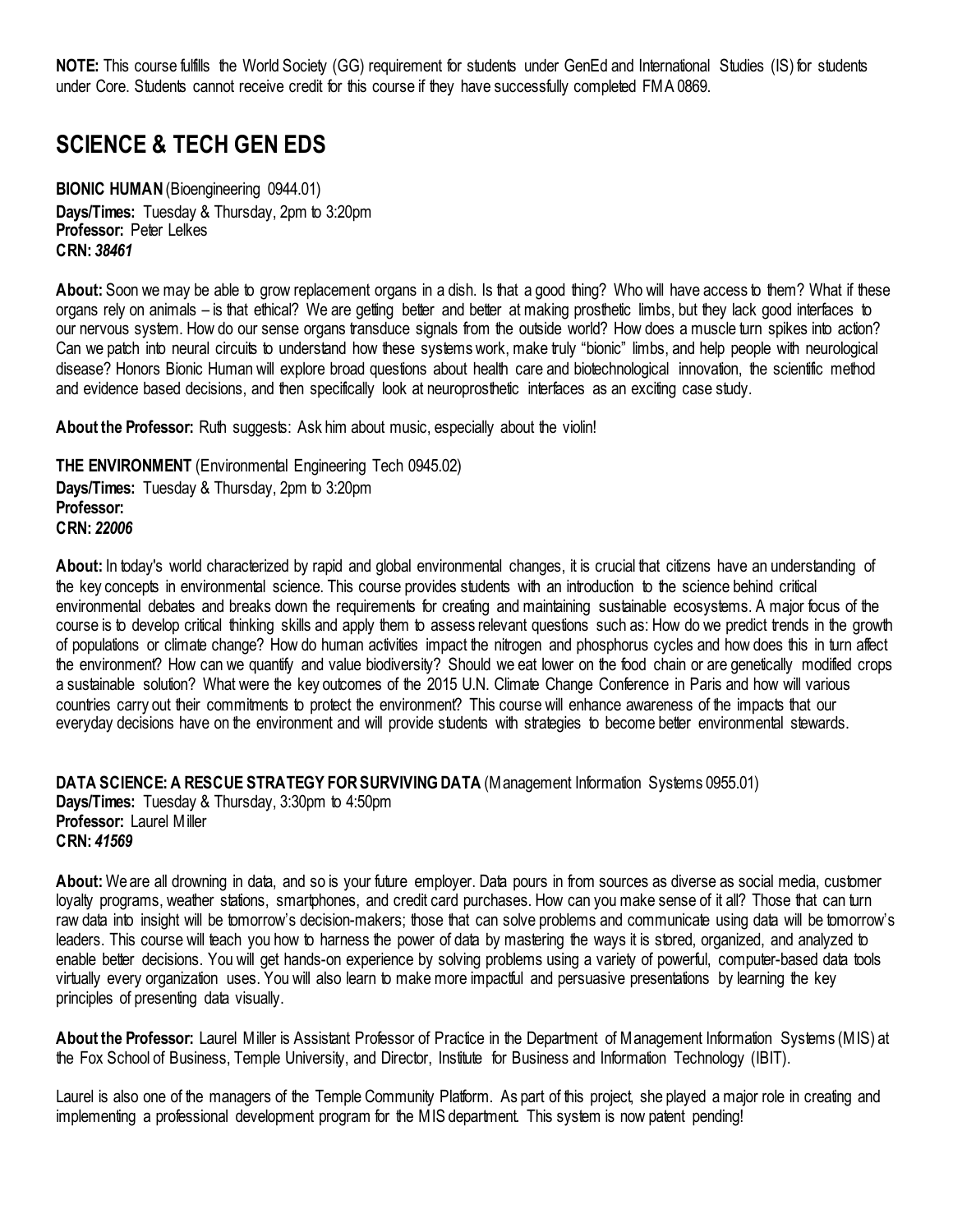As Director of IBIT, Laurel manages industry engagement including a corporate membership program, Fox IT advisory board, Fox IT awards, executive-in-residence, Fox IT Symposium Series, Fox IT career fair, IBIT Scholarships, and corporate training. She is the Managing Editor for The IBIT Report, a white paper style report based on academic research. Laurel co-founded IBIT after it was restructured in 2004 and has raised more than \$2 million in funding.

# <span id="page-16-0"></span>**U.S. SOCIETY GEN EDS**

<span id="page-16-1"></span>**DISSENT IN AMERICA** (History 0949.02) **Days/Times:** Monday, Wednesday, & Friday, 1pm to 1:50pm **Professor:** Ralph Young **CRN:** *41816*

About: A central aspect of a democratic society is the constitutional guarantee that all citizens possess freedom of speech, thought and conscience. Throughout American history individuals and groups of people, oftentimes vociferously, marched to the beat of a different drummer, and raised their voices in strident protest. We are going to study the story and development of dissent in America. How has dissent shaped American society? Why is it that some people never "buy into" the "American Dream" perceiving it not as a Dream, but more like a Nightmare? How has dissent molded groups of people within American society and, indeed, even transformed individuals. We will look at such historical figures as Anne Hutchinson, Roger Williams, Henry David Thoreau, Susan B. Anthony, Randolph Bourne, Woody Guthrie, Pete Seeger, Martin Luther King, Malcolm X, Allen Ginsberg, Bob Dylan, Abbie Hoffman, Timothy Leary, Timothy McVeigh, Michael Moore, and many others who have dissented from mainstream America. Since I created this course for Temple's Honors Program in 2002 I was given a Fulbright grant to teach it at the University of Rome in 2009 and again at Karlova University in Prague, Czech Republic in 2012. I have written two books specifically for this course. Dissent in America: The Voices That Shaped a Nation (Pearson/Longman, 2006) is an edited compilation of scores of documents written by dissenters. And the upcoming Dissent: The History of an American Idea (New York University Press, April 2015), is a complete narrative history of the United States from the standpoint of dissenters and protest movements.

**About the Professor:** Bob Dylan once wrote that "he not busy being born is busy dying." I grew up near New York City, attended graduate school at Michigan State University, did research at the British Museum on seventeenth-century Puritanism, wrote my doctoral dissertation at the same desk in the reading room where Karl Marx wrote Das Kapital, hitchhiked around Europe, passed through Checkpoint Charlie a couple of times, taught history at the University of London and Bremen Universität, played guitar on the streets of Hamburg and Bremen, demonstrated against the Vietnam War on the steps of the American Embassy in London on Grosvenor Square, managed a second-hand bookstore in Philadelphia, got stuck in a traffic jam for two hours with Allen Ginsberg talking about William Blake, Walt Whitman, and Bob Dylan, climbed Ayers Rock, taught scuba diving in Dominica, wrote a couple of thrillers about terrorism, viewed Halley's Comet from the top of Corcovado, swam with a pod of wild dolphins in the Gulf Stream, but somehow never managed to get to a World Trade Organization Conference. And of course, as Paul Simon would put it, "Michigan seems like a dream to me now."

# <span id="page-16-2"></span>**QUANTITATIVE LITERACY GEN EDS**

#### <span id="page-16-3"></span>**QUANTITATIVE METHODS IN SOCIAL SCIENCES** (Sociology 0925.01) **Days/Times:** Monday, Wednesday, & Friday, 1pm to 1:50pm **Professor:** Geoffrey Moss **CRN:** *30094*

**About:** Social scientists endeavor to ground conclusions about social reality in systematically collected data rather than hunches, biases, or personal anecdotes. Since most social science data is quantitative (i.e., statistical), understanding statistics is essential to understanding the social sciences. This course is introductory; the main course goal is to enable you to be better equipped to understand statistical research about social issues (i.e., statistical research presented or summarized in journal articles, research reports, textbooks, and books about social issues). You will also learn to critique the use of social statistics within the mass media. By the end of the course, you will be reading real research studies containing multiple regression analysis, the primary statistical technique in use within the social sciences. You will write a paper in which you compare statistics from research studies summarized in the mass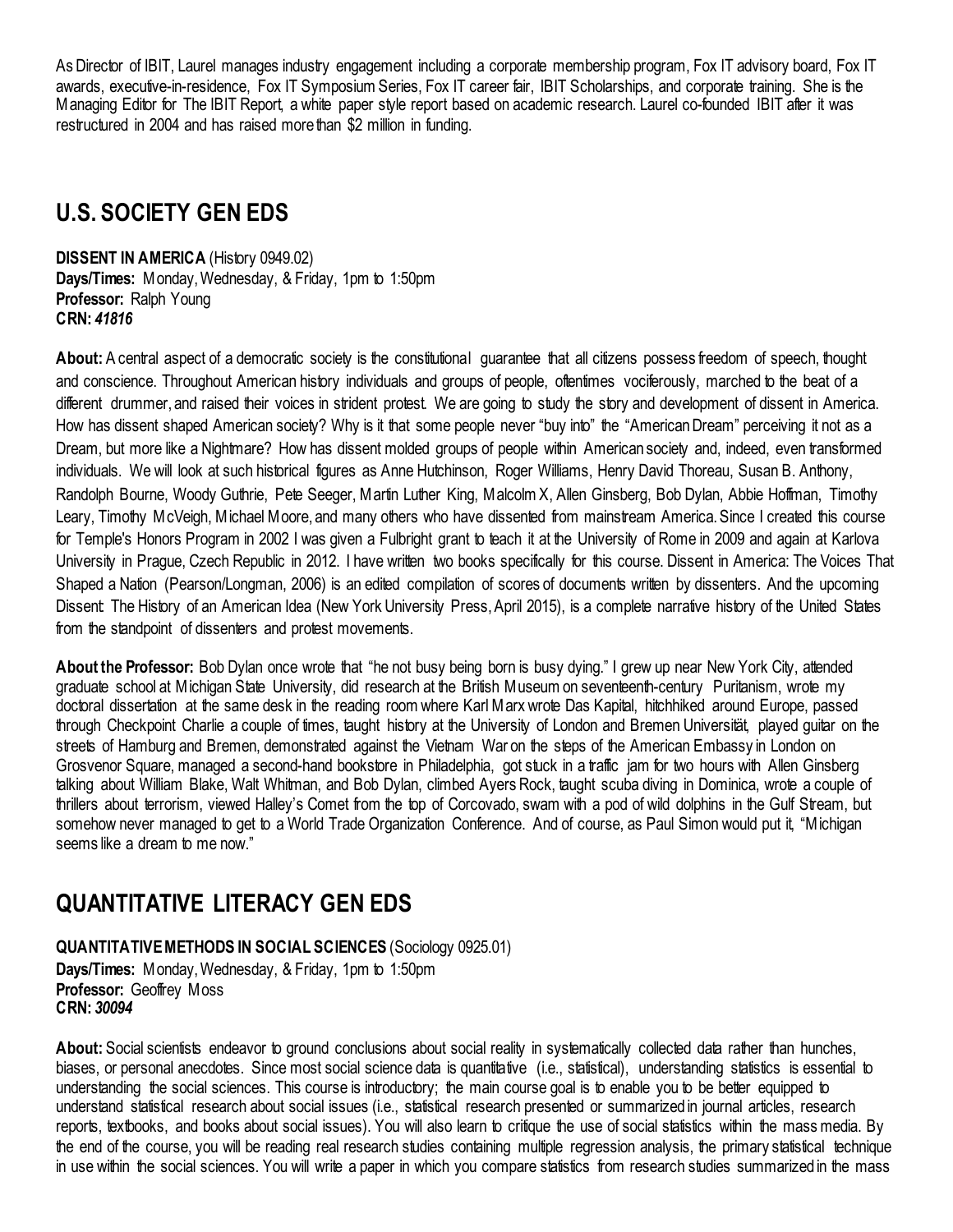media to the statistics in the actual studies. The course is primarily conceptual, although there is certainly plenty of mathematics involved. You don't need to be a math whiz, or have taken calculus, but should feel comfortable with the thought of computing statistics using basic algebraic formulas.

**About the Professor:** Although I have enjoyed teaching various statistics courses for many years, and have used statistics in some of my publications, I am primarily a qualitative sociologist who has recently published books about contemporary artistic communities. I am currently doing a study of baristas within the Philadelphia area.

### <span id="page-17-0"></span>**DIGITAL MAPPING: FROM MERCATOR TO MASHUPS** (Geography and Urban Studies 0921.01)

**Days/Times:** Tuesday & Thursday, 3:30pm – 5:10pm **Professor:** Bradley Gardener **CRN:** *40200*

**About:** Ever wondered about how your phone knows where you are? Do you simultaneously rely on your phone for directions, (and lots of other things!!!) but have concerns about who is capturing your data and how they are using it? In Digital Mapping we will explore this tension, on one hand taking on perspectives of data analysis and web analytics, and on the other, making timely critiques of the location services based world we live in. What ties this course together is maps and spatial data. In Digital Mapping you can expect to express yourself creatively in weekly labs and a project in which you will acquire, map, and tell a compelling story about a range of interesting datasets. As an added bonus you will acquire skills that will be useful in a wide range of careers. We will explore several spatial data analysis and visualization packages including ARC GIS and Tableau and even web analytics applications like Google Analytics. Finally, please do not feel intimidated if you are not an expert in math or statistics. This course is for all skill levels!

**About the Professor:** I teach in Geography and Urban Studies. I have been at Temple since 2013. In 2015, I completed a one-year teaching centered fellowship at Middlebury College. My courses are a lot of fun. Engagement is my primary goal every semester. I am an experienced world traveler, a DJ, and a yoga instructor. I draw on wisdom gained from other experiences in my life to make our learning environment a true community. I am a big fan of collaborative learning. I also believe that students should learn through doing. In my classes I minimize traditional lectures. Classroom time is better spent discussing your experiences with relevant course materials and assignments.

# <span id="page-17-1"></span>LOWER LEVEL HONORS COURSES

\**These courses, in most cases, will not fulfill Gen Ed requirements. If you're not sure how a course will count towards your graduation requirements, see an advisor.*

## <span id="page-17-2"></span>**ARTS & MEDIA**

<span id="page-17-3"></span>**ARTS OF THE WORLD I: PREHISTORIC TO 1300** (Art History 1955.01) **Days/Times:** Tuesday & Thursday, 11am to 12:20pm **Professor:** Ashley West **CRN:** *4923* \*\*\*Note that the course requires 2 local field trips, one to the University Museum, one to the Philadelphia Museum of Art.

**About:** Oddly enough, this course is a study of art and architecture before the era of art as we understand it in modern times. The course covers the time span from 'cave paintings to Giotto' with a global geographic scope that ranges from the great Mediterranean basin (including territory covered by modern-day Iraq, Syria, Egypt, Greece, Italy), Africa, China, Japan, and Mesoamerica. Moving chronologically we shall analyze the forms, techniques, styles, subjects, and symbolism represented in painting, sculpture, and architecture both historically and in relation to the impact of societal beliefs and values. We shall consider the different functions of images and how meaning is constructed through viewer interaction, ritual practices, and the spatial experience of large monumental programs. We will contextualize the interpretation of these works, images, and spaces and tease out artistic differences and parallels across time, cultures, and religions. We also will explore together how the modern world interacts with and reshapes its past, how our 'reading' of an artwork changes with new methods of inquiry, and how efforts at cultural genocide (ancient and modern) show just how central the creation of art has been for the building of societies, identities, and histories.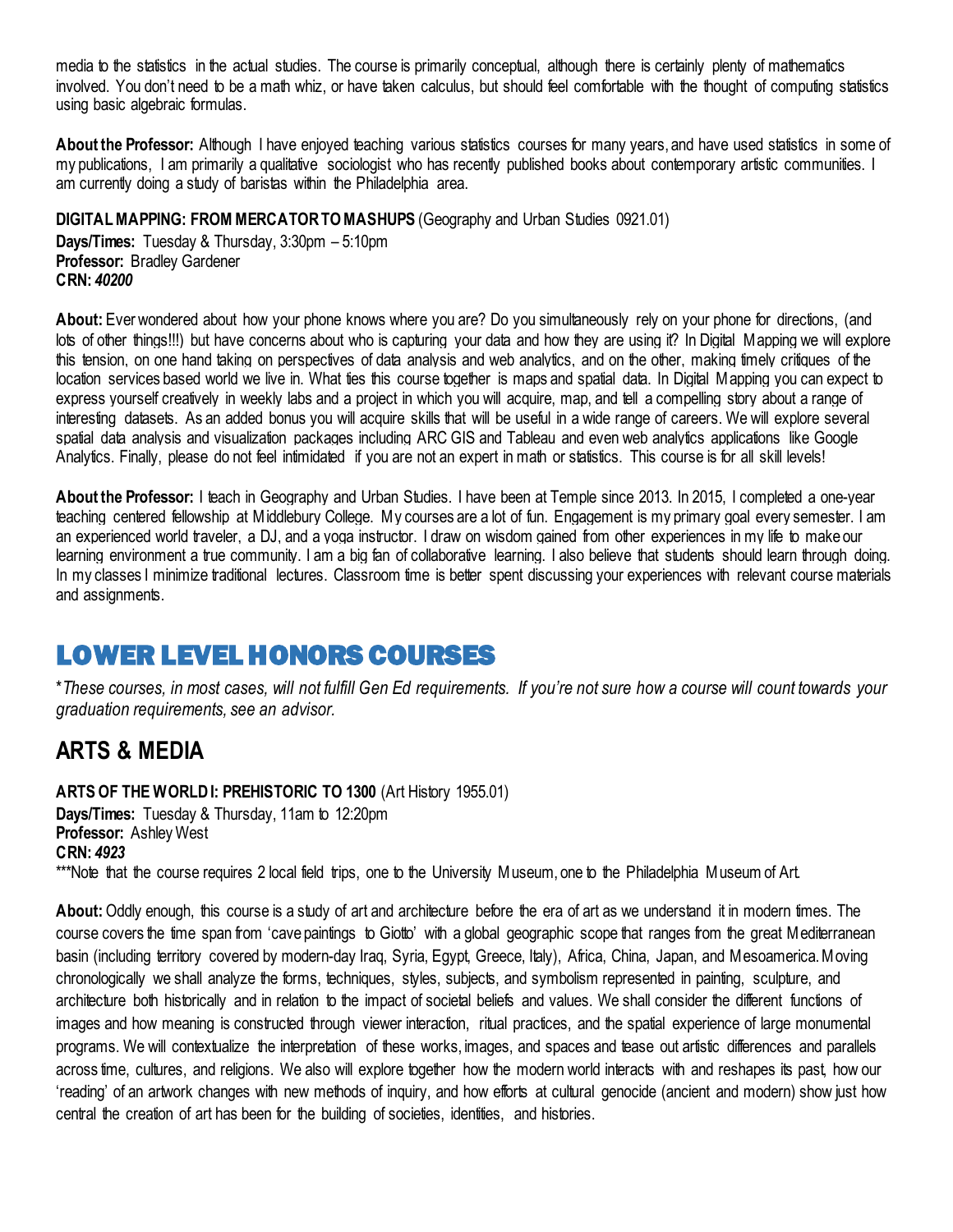**About the Professor:** Though now a Renaissance and print specialist, I wrote my master's thesis on the 8th-century Umayyad mosaics of the Great Mosque of Damascus, worked on an early Christian archaeological site in Scotland, hiked into the Himalayans to study Tibetan wall painting, lived in Berlin for three years studying the early history of printmaking, and served as an art conservator and then curator at well-known museums like the PMA, Clark Art Institute, and National Gallery of Art. These experiences are all linked by a keen interest in understanding the materiality and technologies of art-making, as well as the functions of various images and objects before the modern notion of the 'aesthetic' or 'beautiful' work of art took firm root. Related questions of ritual use, the 'magical' power of images, and the history of vision inform my approaches to this material.

<span id="page-18-0"></span>**MEDIA & SOCIETY** (Advertising 1901.01) **Days/Times:** Tuesday & Thursday, 2pm to 3:20pm **Professor:** Dana Saewitz **CRN:** *44946*

**About:** The average adult consumes 15.5 hours of media each day. Media surrounds us in all of our daily activities (including when many of us are sleeping!) In this course we will examine ethical issues and the power and influence of media. We'll study the history of each form of media, but we'll spend most of our time looking at current events to see how they are framed and shaped by media's influence. We'll examine:

- •the ascendency of digital media and the rapid decline of traditional media
- •the impact of media on women's body image
- •representations of race, gender, and power
- •media and the political process
- •the danger of media conglomeration

•the future of books, libraries, and universities as well as the future of the TV, radio, music and film industry and much more.

This class will be highly interactive and discussion-based. Current events will play a key role in shaping the class discussions. Students will choose their own research topic which they can explore in depth throughout the semester.

\*This course will be of interest to all majors. The course has been approved to count as MSP 1021 for Communication Studies majors. Prof. Scott Gratson will sign a Course Equivalency Form for you. This course will fulfill the Media and Society requirement for Advertising majors.

**About the Professor:** I have been teaching at Temple for over 15 years. Honors Media and Society is my favorite course to teach, and I am looking forward to interesting and eye-opening class discussions with Honors students. I regularly teach Media and Society, Intro to Advertising, Global Communication and Leadership, and I also help run the internship program for the Advertising major. I served as Chair of the Department of Advertising and Public Relations from 2014 to 2020. I am also very proud to have won the Junior Faculty Teaching Award from the School of Media and Communication in 2011, and the Outstanding Faculty Service Award in 2017. I am also a member of the Board of Governors of the Philly Ad Club and I am Co-Chair of the Philly Ad Club Diversity Committee. If you'd like to learn more about the Philly Ad Club, please check out our website at www.phillyadclub.com. I completed Temple's Leadership Academy in 2014/15 and I participated in the Provost's Teaching Academy in the summer of 2016. Prior to coming to Temple, I spent fifteen years working in the advertising business. I earned a Master's Degree at the University of Pennsylvania with a concentration in Media and Society. In my free time, I am a voracious reader and I actively participate in two separate book groups. Please send me your favorite book recommendations and I'll share mine with you.

## <span id="page-18-1"></span>**LANGUAGE STUDIES**

<span id="page-18-2"></span>**SPANISH BASIC I** (Spanish 1901.01) ¡Buena suerte! **Days/Times:** Tuesday & Thursday, 12:30pm to 1:50pm **Professor:** Jose Rodriguez-Plaza **CRN:** *2000*

<span id="page-18-3"></span>**SPANISH INTERMEDIATE** (Spanish 1903.02) ¡Buena suerte! **Days/Times:** Monday, Wednesday, & Friday, 11am to 11:50am **Professor:** Fernando Pacheco **CRN:** *2560*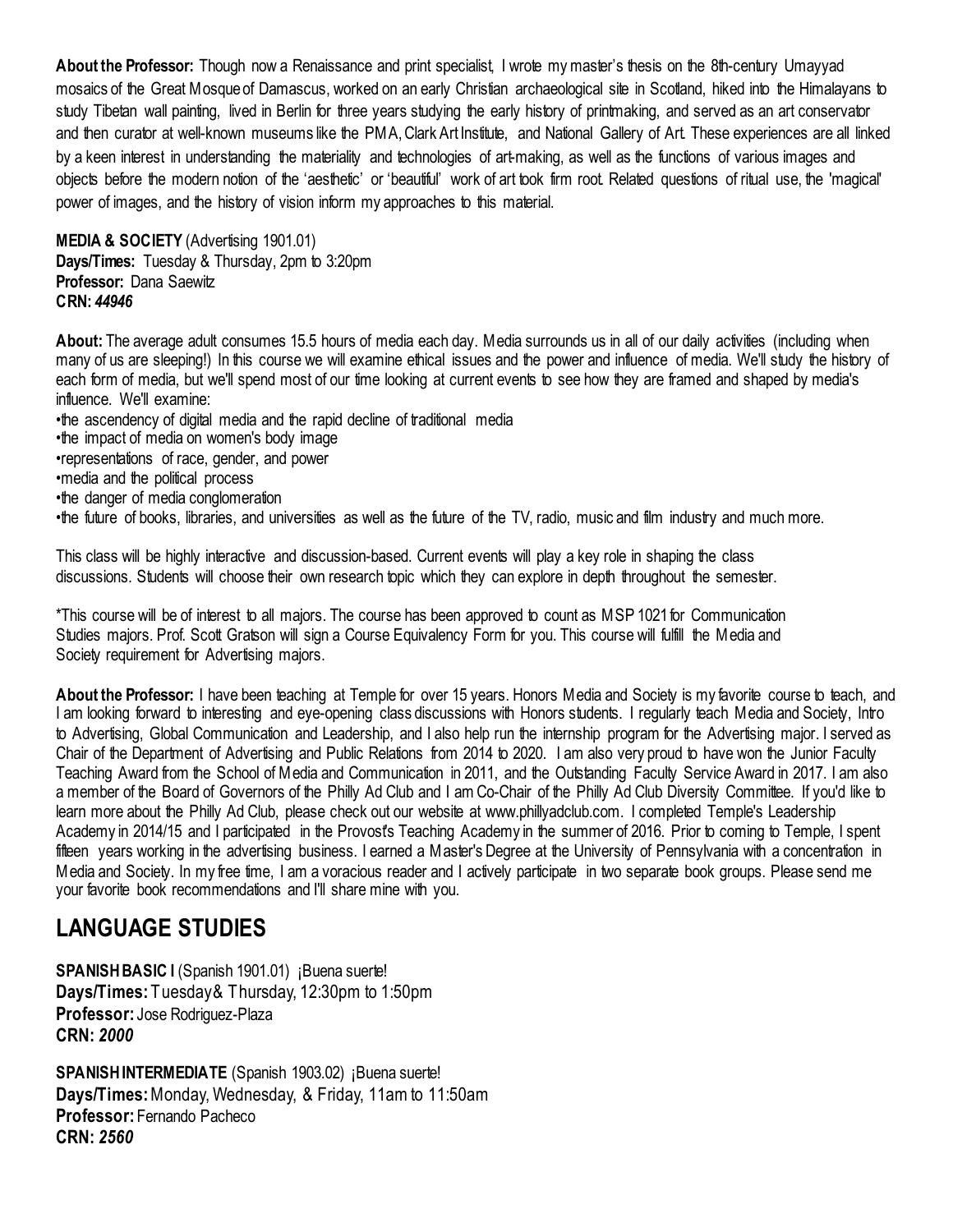## <span id="page-19-0"></span>**SOCIAL SCIENCES**

<span id="page-19-1"></span>**MACROECONOMIC PRINCIPLES** (Economics 1901.01) **Days/Times:** Monday, Wednesday, & Friday, 9am to 9:50am **Professor:** James Kelly **CRN:** *5521*

<span id="page-19-2"></span>**MACROECONOMIC PRINCIPLES** (Economics 1901.02) **Days/Times:** Tuesday & Thursday, 2pm to 3:20pm **Professor:** Charles Swanson **CRN:** *32073*

<span id="page-19-3"></span>**MACROECONOMIC PRINCIPLES** (Economics 1901.03) **Days/Times:** Tuesday & Thursday, 9:30am to 10:50am **Professor:** Mohsen Fardmanesh **CRN:** *37769*

<span id="page-19-4"></span>**MICROECONOMIC PRINCIPLES** (Economics 1902.01) **Days/Times:** Monday, Wednesday, & Friday, 1pm to 1:50pm **Professor:** Austin Bean **CRN:** *5522*

**About:** An introductory course in microeconomics. The course introduces the analysis of economic behavior and applies the analysis to real world issues. We shall emphasis the use of economic principles to understand such issues as antitrust and monopoly, crime, health care, and labor problems.

<span id="page-19-5"></span>**MICROECONOMIC PRINCIPLES** (Economics 1902.02) **Days/Times:** Tuesday & Thursday, 9:30am to 10:50am **Professor:** Douglas Webber **CRN:** *5523*

**About:** Microeconomics is the study of how people and firms make decisions. You will learn the building blocks of economic analysis (supply, demand, etc.), as well as how economic principles can inform everything from public policy to personal decisions like how much time you should spend doing homework.

<span id="page-19-6"></span>**LEGAL ENVIRONMENT OF BUSINESS** (Legal Studies 1901.01) **Days/Times:** Tuesday & Thursday, 12:30pm to 1:50pm **CRN:** *16405* **Professor:** Jeffrey Boles

**About:** The legal system affects each of us on a daily basis. Educated citizens, no matter what career path they may choose, should be aware of the ways in which the law impacts their lives in a personal and business setting. This course will introduce students to the essential aspects of law with an emphasis on the legal environment of business. Students will learn the basics of contract, tort, property, and administrative law as well as international law. The law involving business would include a discussion of the types of legal entities, as well as employer and employee relations. The political, social and economic forces that affect change are also discussed thereby providing guidance as to the future direction of the law in both the United States and around the world.

<span id="page-19-7"></span>**LEGAL ENVIRONMENT OF BUSINESS** (Legal Studies 1901.02) **Days/Times:** Tuesday & Thursday, 2pm to 3:20pm **CRN:** *23454* **Professor:** James Lammendola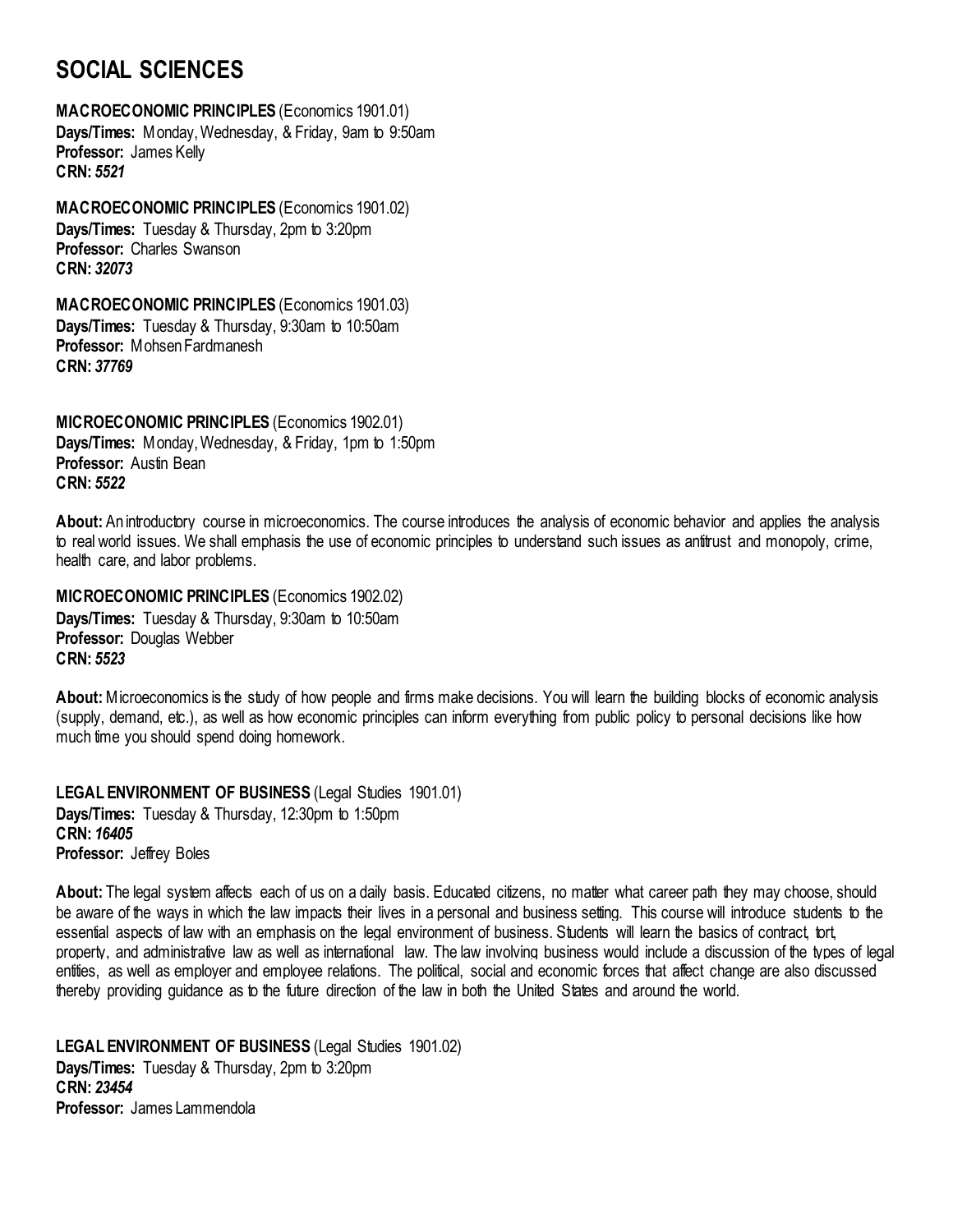About: In the course of the past twenty-five years, I have honed the presentation of this course to a combination of targeted lecturing, limited socratic method (calling on people), discussion, and teamwork to create an relaxed and inviting atmosphere where the student can learn key principles of business law by using writing exercises and questions designed to enhance your critical thinking abilities.

I practiced law at small law firms for twenty-one years, including doing trial work. Due to that experience, I am able to help you translate the principles that you will study to real life experience. This will be of value to you, regardless of your major or your career plans. For example, do you know that your bank account may be seized by an attorney if you are sued and you do not pay the judgment? In some states, part of your paycheck may be seized to pay the judgment. Or that if you cause an accident while at work, not only are you legally responsible -- but so is your employer!

Because I am a lifelong reader of history, who earned a Master's Degree in History before I became an attorney, I am able to leverage my knowledge to provide historical context to many of the concepts we cover in class. For example, did you know the forerunner of covenants not to complete arose in England in the decades after the Black Plague of 1348? Or that, as late as the mid-nineteenth century in the United States, married women had no legal rights in contract law; she was essentially the property of her husband.

Thrills and excitement. Take this course!

**About the Professor**: Among other things, I am a thirty-two year Northwest Philadelphia resident, longtime spouse, father to two adult men, cat lover, and Wissahickon Creek walker/ jogger. My spouse is a career geologist at the Environmental Protection Agency and a top-notch quilter. We have camped in the Canadian provinces of Quebec, Ontario and Alberta as well as sixteen states including New York, Maine, Michigan, Minnesota, South Dakota, Wyoming, Montana and Texas. I have also spent an inordinate amount of time zenning on beaches, particularly on North Carolina's Outer Banks.

I am a lifelong avid reader of history (including Philadelphia's) and have managed to visit many of the places I have been reading about all of my life in Egypt, Italy, Japan, England and Scotland. The background music of life is in many musical genres but particular favorites are Bob Dylan, The Beatles, The Grateful Dead, Joan Baez, Sara Carter, Hank Williams, Mississippi John Hurt, The Byrds, Gene Clark, John Prine, Mozart, and John Coltrane.

I have played baseball and / or softball virtually every summer, starting in Little League. When not by the Creek, reading, or wishing I was traveling, I can be found in Fairmount Park playing the outfield in the Lawyer's Softball League or playing baseball, at second base, at Kannerstein Field in Haverford.

<span id="page-20-0"></span>**INTRO TO PSYCHOLOGY** (Psychology 1901.01) **Days/Times:** Monday, 5:30pm to 8pm **Professor:** Amanda Neuber **CRN:** *22427*

**About:** How do scientists study human behavior? How do others influence our behavior? What is a psychological disorder? These questions and more are reviewed in this course, which covers the basic concepts, methods, theories, and findings in Psychology. Topics include research methods, the nervous system, human development, social psychology, personality, and psychopathology.

**About the Professor:** Amanda is the Associate Director of the Honors Program and an Educational Psychology PhD student. Born and raised in South Jersey, she now lives in Philadelphia (but, as the saying goes, you can take the girl out of south Jersey, but you can't take the leopard print out of the girl). Amanda can often be found behind a camera, watching The Bachelor, or making To Do lists while Alanis Morissette plays softly in the background.

<span id="page-20-1"></span>**INTRO TO SOCIOLOGY** (Sociology 1976.01) **Days/Times:** Monday, Wednesday, & Friday, 1pm to 1:50pm **Professor: Michael Altimore CRN:** *26546*

**About:** The course is based on a conversation among all of us, and all assignments have been developed to allow maximum student participation. In addition to providing the essential theories of Sociology, our course should enable us all to learn from each other as we apply these theories to contemporary life. One of the guiding principles of our approach will be, to paraphrase German Poet Novalis, 'to make the strange familiar and the familiar strange.' Another, with thanks to Jean Piaget, is 'while the university is divided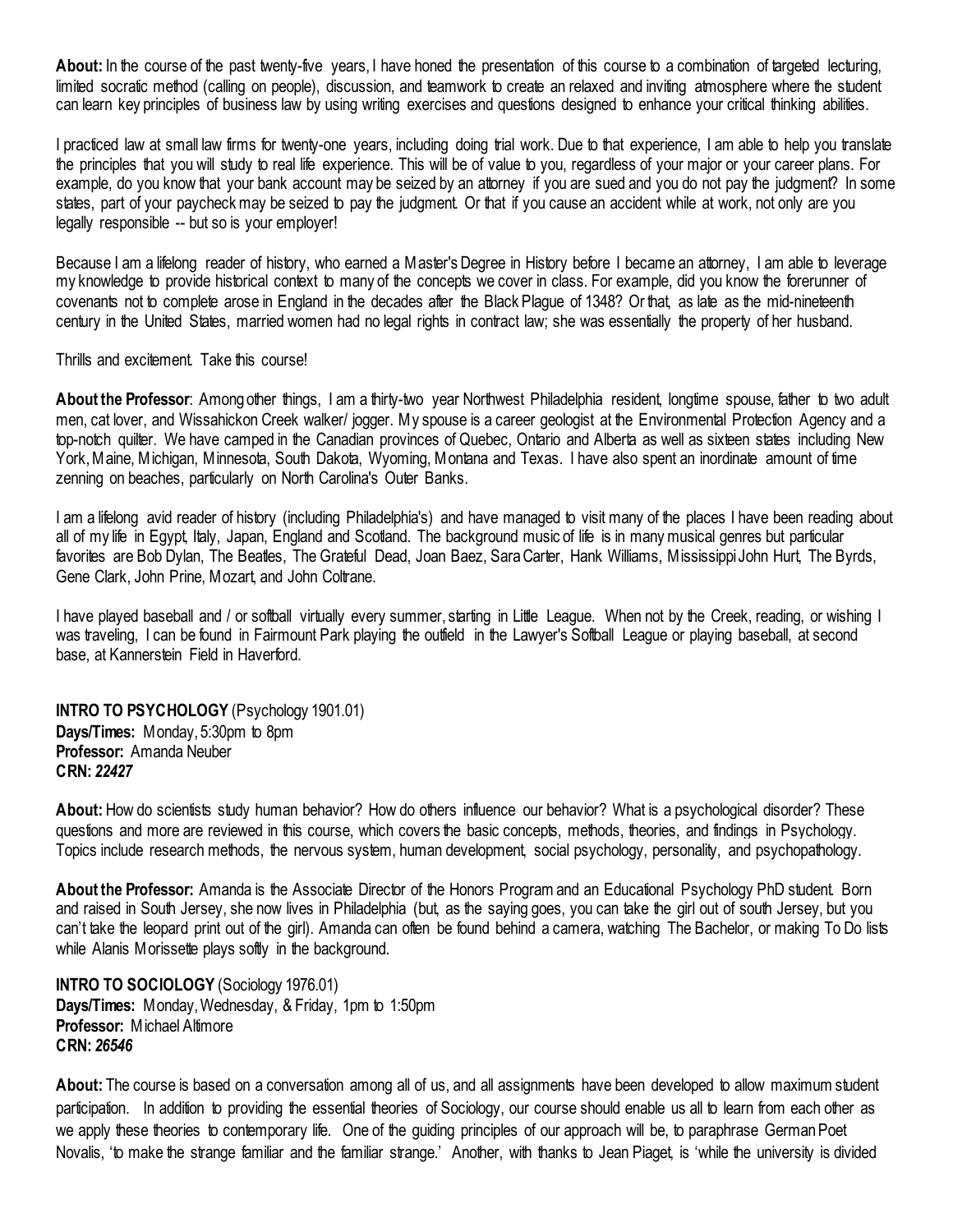into departments, the world is not.' Thus, we will use multiple sources in our inquiry, such as novels and movies. Finally, in the spirit of collaboration that is essential to the success of the course, students should feel free to suggest movies, sporting events, theatrical or other performances that we might use (and enjoy) during the semester

**About the Professor:** Dr. Michael Altimore has been a member of the Temple Sociology Department for fifteen years. He has taught Introductory Sociology, Social Statistics and Methodology, Social Theory, Race and Ethnicity, Inequality, and the Sociology of Science and Medicine. His interests include the Sociology of Science and Medicine, Statistics, and the Sociology of Popular Culture.

## <span id="page-21-0"></span>**STEM**

<span id="page-21-2"></span><span id="page-21-1"></span>**INTRO TO BIOLOGY I** (Biology 1911) **Professor:** Tonia Hsieh, Daniel Spaeth, & April Stabbins **Lecture Day & Time (for all sections):** Tuesday & Thursday 12:30pm to 1:50pm **Section 03, CRN 38271: Lab Day & Time:** Thursday 9:30am to 12:20pm **Section 04, CRN 38272: Lab Day & Time:** Thursday 2pm to 4:50pm **GENERAL CHEMISTRY I** (Chemistry 1951) **Professor: Section 01, CRN 1080: Day & Time:** Monday, Wednesday, & Friday 9am to 9:50am & Thursday 12pm to 12:50pm **Section 02, CRN 1081: Day & Time:** Monday, Wednesday, & Friday 9am to 9:50am & Friday 11am to 11:50am **Professor: Section 03, CRN 23282: Day & Time:** Monday, Wednesday, & Friday 9am to 9:50am & Tuesday 4pm to 4:50pm **Section 04, CRN 23283: Day & Time:** Monday, Wednesday, & Friday 9am to 9:50am & Wednesday 12pm to 12:50pm

**About:** This course provides an introduction to atomic and molecular structure and how the phases of matter and the fates of chemical reactions are dictated by the laws of thermodynamics. Specific topics include atomic orbitals and their quantum mechanical foundations, the periodic table, chemical bonding, reaction thermodynamics (enthalpy, entropy, and Gibbs free energy), the gas laws, phase transitions and the properties of solutions.

<span id="page-21-3"></span>**GENERAL CHEMISTRY LABI** (Chemistry 1953) **Professor:** Andrew Price **Section 01, CRN 1082: Day & Time:** Monday 1pm to 3:50pm **Section 02, CRN 1083: Day & Time:** Monday 4pm to 6:50pm **Section 03, CRN 43755: Day & Time:** Tuesday 2pm to 4:50pm **Section 04, CRN 23277: Day & Time:** Wednesday 4pm to 6:50pm **Section 05, CRN 23278: Day & Time:** Thursday 1pm to 3:50pm

<span id="page-21-4"></span>**PROGRAM DESIGN & ABSTRACTION (Computer & Information Science 1968.01) Days/Times:** Tuesday & Thursday, 9:30am to 10:50am & Monday, 9am to 10:50am **Professor:** Paul Lafollette **CRN:** *43843*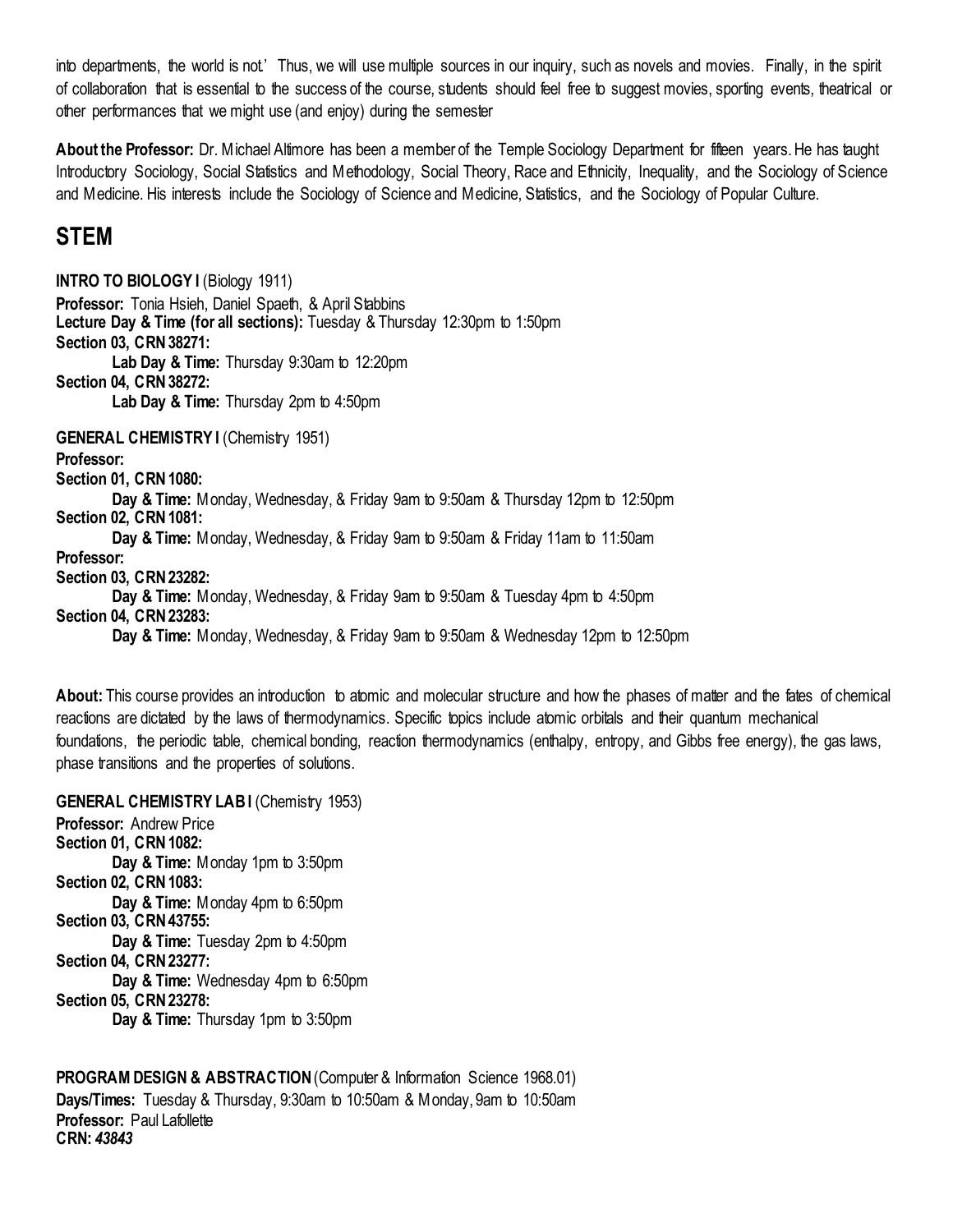**About:** An honors version of CIS 1068, this course provides an introduction to problem solving and programming in Java, software engineering, procedural and data abstraction, and object-oriented programming, including class hierarchies, inheritance and interfaces. Data types covered include primitive data types, strings, classes, arrays, vectors, and streams. Programming techniques include at least techniques for searching and sorting an array. In addition to the standard materials for 1068, this course will look more deeply into the underlying representations of numeric data types, it will consider some more advanced language topics including a more detailed look at polymorphism, and it may consider additional techniques such as linked data structures and recursion. Expect the usual boundary between lab and lecture to be somewhat blurred as we look at design and implementation in both places, often in the context of small group activities. The course will end with small group programming projects of modest complexity chosen jointly by the students and instructor based on their areas of interest. These could include elements of graphics, robotics, applied mathematics, engineering, or projects from other disciplines. While this course is a part of the curriculum for majors in Computer Science and Information Science and Technology, it is appropriate for any person wishing to learn the Java programming language and to begin to develop an appreciation for the object oriented approach to software design. No previous programming experience is required, but a comfortable relationship with mathematics is very helpful.

**About the Professor:** Professor LaFollette became interested in automatic computing machinery when he was in 7th or 8th grade and realized that computers might mean a world in which he would not need to memorize the "facts" of arithmetic. At about that time, he began experimenting with relay based logic circuits using relays scrounged from discarded pin ball machines. Forty-nine years ago this fall (2013) , he wrote his first computer program in FORTRAN as a part of a weekend program run by the University of Toledo in Ohio for seniors in surrounding area high schools. In college, he majored in mathematics, took the one course in computer programming offered at that time, and spent the last two years of his college life making extra money by working as a free-lance programmer. After graduating from college, he went to Temple University Medical School, and following that and his internship, he spent nine or ten years as an emergency room physician. During that same time, he continued also to earn money doing mathematical and software consulting. In 1983, he was invited to join the Computer and Information Sciences Department here at Temple. He jumped at the opportunity, left medicine behind, and has been a member of the Temple family ever since. He is fascinated by the technology of the early to middle 20th century. His hobbies include restoring and using vacuum tube based radios, televisions, and audio equipment. He also studied voice for many years and is currently the tenor soloist/section leader at one of the historic churches in center city. More than 40 years ago he married his wife, a pianist. He has two sons, the elder being a professional French hornist and the younger a professional cellist. The latter has been heard to say, "All my family are musicians except for my father who is only a tenor."

<span id="page-22-0"></span>**INTRODUCTION TO ENGINEERING** (Engineering 1901.01) **Days/Times:** Monday, Wednesday, & Friday 11am to 11:50am **Professor:** Cory Budischak & Jonathan Gerstenhaber **CRN:** *17267*

<span id="page-22-1"></span>**INTRODUCTION TO ENGINEERING** (Engineering 1901.02) **Days/Times:** Monday, Wednesday, & Friday 1pm to 1:50pm Professor: Julie Drzymalski & Jonathan Gerstenhaber **CRN:** *28304*

<span id="page-22-2"></span>**FUNDAMENTALS OF NEUROSCIENCE** (Neuroscience 1951.01) **Days/Times:** Tuesday & Thursday, 9:30am to 10:50am **Professor:** Mansi Shah **CRN:** *27991*

**About:** Neurons are incredibly complex cells, capable of intracellular signaling as well as forming complicated and vast connections with other neurons. This complexity is made possible by the cellular and molecular components of neurons, which include ion channels and g-protein coupled receptors, neurotransmitters and the machinery to release them, and the ability to modulate these components based on the environment. We will discuss these crucial cellular molecular components that allow for proper neuronal function, with emphasis on how all of these components work together to allow for neuronal signaling and higher order processes like learning and memory. Finally, we will discuss what neurological and psychiatric illnesses occur when these neuronal processes become dysfunctional. Throughout the course, you will be able to pursue a topic within Neuroscience of your interest. This will give you the opportunity to read primary research articles, gain experience in writing scientific papers, and learn more about a part of Neuroscience that excites you!

**About the Professor:** Dr. Shah received her PhD from the Neurobiology Program at the Center for Neuroscience at the University of Pittsburgh. Her dissertation work focused on the role of purinergic receptors in inflammatory pain, with focus on the cellular changes in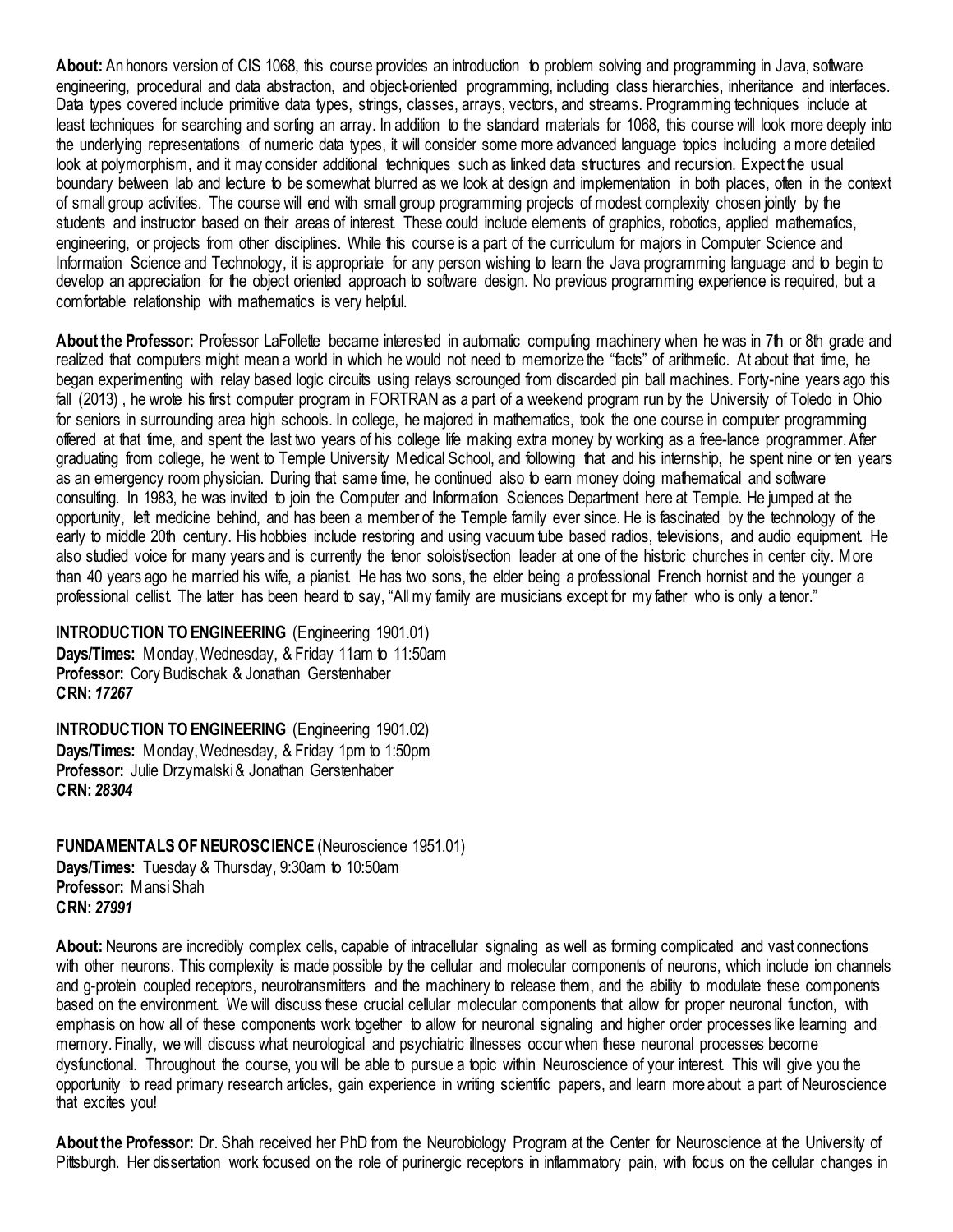signaling during chronic pain. Her teaching interests lie in the cellular and molecular aspects of Neuroscience, with emphasis on evidence-based teaching practices. Dr. Shah teaches various undergraduate neuroscience and psychology courses at Temple University, including Cellular Neuroscience, Fundamentals of Neuroscience, Functional Neuroanatomy, Psychopharmacology, Evolutionary Neuroscience, and Conducting Neuroscience Research. When not teaching, Dr. Shah enjoys reading science fiction and being outdoors.

<span id="page-23-0"></span>**CALCULUS I**(Mathematics 1941)

**Section 01, CRN 3760 Days/Times:** Tuesday & Thursday, 9:50am to 11:30am **Section 03, CRN 22626 Days/Times:** Monday, Wednesday, & Friday 10:40am to 11:50am **Section 04, CRN 31817 Days/Times:** Tuesday & Thursday, 11:40am to 1:20pm **Section 05, CRN 23596 Days/Times:** Monday, Wednesday, & Friday, 1:20pm to 2:30pm

<span id="page-23-1"></span>**CALCULUS II** (Mathematics 1942)

**Section 02, CRN 23253 Days/Times:** Monday, Wednesday, & Friday, 12pm to 1:10pm **Professor: Section 03, CRN 25863 Days/Times:** Tuesday & Thursday, 1:30pm to 3:10pm **Professor:**

<span id="page-23-2"></span>**ELEMENTARY CLASSICAL PHYSICS I (Physics 1961) Section 01, CRN** *31616* **Days/Times:** Tuesday & Thursday, 3:30pm to 5:10pm **Professor:** Bernd Surrow

**About:** Learning physics can sometimes feel like you have taken a ride in the back seat of a taxi in a complicated city grid such as Boston, and then you are handed the keys to the taxi and told to drive it. By the end of this two-course sequence, you should be in good shape to safely navigate.

This undergraduate level course is intended for Honors students majoring in physics and related fields. Physics 1961 is the first part of a two-semester course in classical physics starting with classical mechanics for Physics 1961 and electricity and magnetism for Physics 1962. Topics for Physics 1961 include one- and two-dimensional motion; forces and particle dynamics, work and energy, conservation of energy, linear momentum, and angular momentum; collisions, rotational kinematics and dynamics, gravitation, oscillations, waves, and fluid dynamics. In-class response systems and computer aided simulations enhance your understanding. That being said, the emphasis is on the very traditional way of developing problem solving skills on paper / on the board and thoroughly practicing those skills. A strong emphasis is placed on developing those skills not only through a conceptual understanding, but also by applying a clear strategy to attack a physics problem using mathematical tools.

This course differs from the Physics 1061 course in the number of topics and a more mathematical treatment and discussion. A strong background in algebra and trigonometry and some understanding of vector algebra is required. A math review will take place during the first week of classes including basic elements of algebra, trigonometry, vector algebra and some calculus. This course is taught in the Studio Physics format combining elements of lecturing and recitation supplemented with a separate, but integrated lab. This course requires registration for a 0.0 credit Laboratory section in addition to the 4.0 credit combined Lecture and Recitation section. The Laboratory sections are listed under the same course number (1961) as the Lecture and Recitation section, but have a unique section number (041 and 042) and Course Registration Number (31652 and 32194). Physics majors on the pre-med track should consult with an advisor about taking this course or Physics 2921/2922.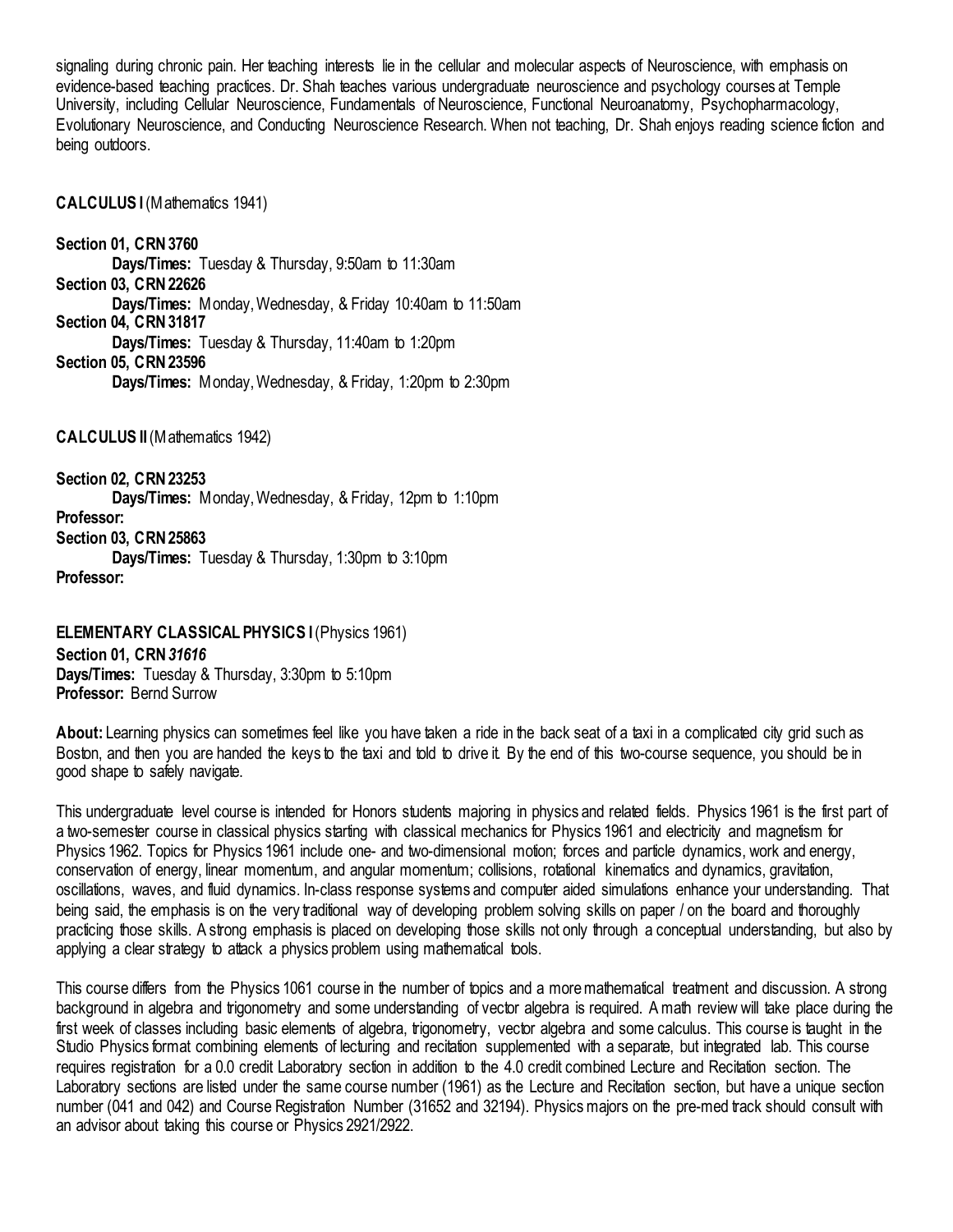**About the Professor:** Professor Bernd Surrow is a Professor of Physics in the Department of Physics and serves as Vice Chair of the Department. He joined the Department of Physics at Temple University as a tenured faculty member in 2012 starting a new research program in high-energy collider physics and novel micro-pattern detector development profiting from a state-of-the-art laboratory facility within the Science Education and Research Center (SERC). Prior to coming to Temple University, Professor Surrow was a faculty member at MIT for almost ten years working on high-energy nuclear physics and novel detector development. He has developed a strong interest in teaching introductory physics in a Studio physics' type environment, combining elements of lecturing and recitations using computer aided simulations and modern tools for enhancing the understanding of students with concept questions but at the same time emphasizing the very traditional way of developing problem solving skills on paper / on the board and thoroughly practicing those skills. A strong emphasis is placed on developing those skills not only through a conceptual understanding, but also by applying a clear strategy to attack a physics problem using mathematical tools.

### **LAB:**

**Professor:** Jae Nam & John Noel **Section 41, CRN** *31652* **Days/Times:** Friday 1pm to 2:50pm **Section 42, CRN** *32194* **Days/Times:** Friday 11am to 12:50pm

## <span id="page-24-0"></span>UPPER LEVEL HONORS COURSES

## <span id="page-24-1"></span>**ARTS & MEDIA**

<span id="page-24-2"></span>**SEMINAR IN COMMUNITY ARTS (ArtEducation 3911.01) Days/Times:** Tuesday & Thursday, 11am to 12:30pm **Professor:** Billy Yalowitz **CRN:** *41631*

About: In this time of crisis, communities are in need of connection, perspective, courage, practices of active hope. Arts-based community organizing can help to answer that call. Learn how to build your skills in creative leadership of your community

The role of community artists during a time of crisis: to engage a community's existing strengths, wisdom and cultural practices as tools to address common struggles, beginning with small acts of cooperation and mutual aid and the strengthening of relationships.

The community artist acts as a facilitator, gatherer of community stories, helping to organize community members' imagining of and desire for change, and spurring creative action for collective health, cooperation, mutual support, survival, flourishing.

Among other issues, the course will engage community arts practices to address

- How the civic uprising addressing racism is related to the other crises of our time
- What is being gained and lost during the Coronavirus Crisis and how that could speak to what we want to be different as/when we build the new/normal?
- What lessons might creative community responses to the police and state violence and the Coronavirus pandemic hold for addressing the Climate Crisis?

**About the Professor:** Billy Yalowitz is a playwright, director, and arts-based community organizer with 25 years of experience working in Philadelphia neighborhoods. Collaborating with communities throughout the city, he has co-created performances, installations, films, and public forums in mosques, community centers, synagogues, street corners, churches, main stages and living rooms. His own plays have been performed off-Broadway and in Philadelphia regional theaters. The oddest honor he has been accorded was when Philadelphia City Paper awarded him "MostUnclassifable Artist".

<span id="page-24-3"></span>**DIGITAL IMAGING: SEEING PHOTOGRAPHICALLY** (Graphic Arts & Design or Photography 2901.01) **Days/Times:** Monday & Wednesday, 8am to 10:30am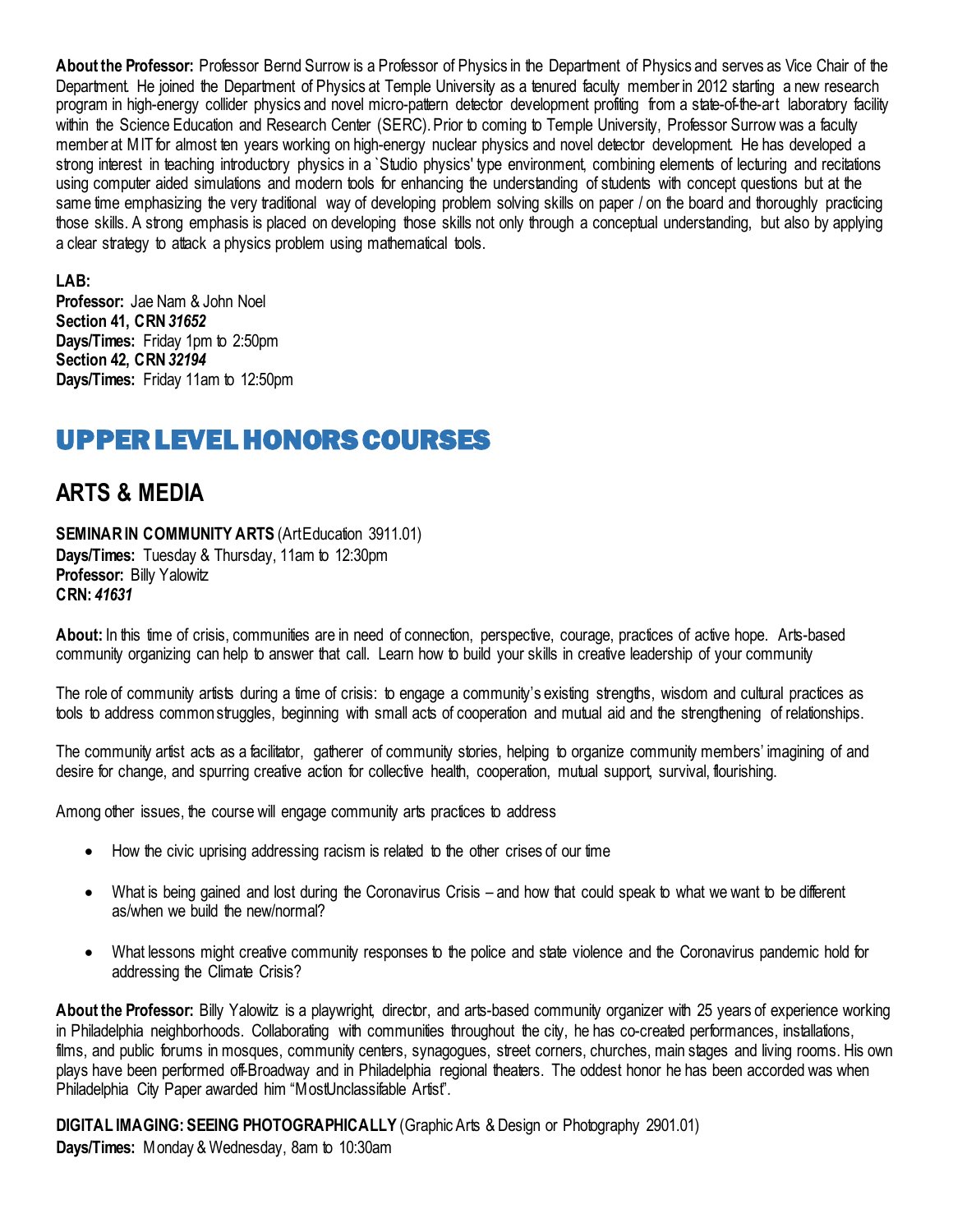**Professor:** Rebecca Michaels **CRN:** *41138*

**About:** Life is full of wonder when you simply open your eyes to it.

All it takes is an open mind and a shift in your way of seeing.

The primary objective of this course is to introduce students to the act of seeing photographically, creative problem solving, and thinking visually while learning contemporary digital technology and practices. Students will be instructed on the use of a variety of input and output devices (cameras, scanners, printers) and software applications. Lecture and research on historical and contemporary artwork inform creative approaches to visual thinking and assignments build creative problem-solving approaches. Emphasis is placed on image making, proper workflow, interpretation, and output. Students produce a portfolio that demonstrates critical visual thinking and effective skill development.

**About the Professor:** Rebecca Michaels loves photographs. She love books. She loves making books using photographs. She loves making stories using photographs sequenced in a book.

She wants you to love these things too.

https://tyler.temple.edu/faculty/rebecca-michaels

<span id="page-25-0"></span>**TRUE STORIES** (Journalism 3908.01) **Days/Times:** Wednesday, 5:30pm to 8pm **Professor:** Laurence Stains **CRN:** *41187*

**About:** The very best nonfiction reads like fiction: It uses dialogue, scenes and suspense to take you somewhere you've never been. In this course, you'll read the best nonfiction of our time, you'll discuss it with your fellow Honors students--and you'll try your hand at writing in a narrative style.

**About the Professor:** Laurence Roy Stains has been an award-winning magazine writer and editor. He's also a mediocre cook, a perfunctory gardener and a terrible driver.

<span id="page-25-1"></span>**SOUNDTRACKS FOR END TIMES** (Music Studies 3900.01) **Days/Times:** Monday,Wednesday, & Friday, 9am to 9:50am **Professor:** Michael Klein **CRN:** *27637*

**About:** What does the apocalypse sound like? How does music respond to crisis? Catastrophe? War? Assassination? The End Times? Permanent Apocalypse? In this course, we will study the soundtracks of movies that focus on eras (past, future, and imagined), featuring types of apocalypse. The course will begin with scenes from various movies in order to learn how to study a soundtrack. Scenes will include: The Battle of the Pelennor Fields (The Return of the King), Striking Oil (There Will be Blood), The Death of Voldemort (Harry Potter and the Deathly Hallows, Part 2), The Death of a Son (A Quiet Place), Daenerys Conquers Astapor (Game of Thrones; okay, I know: that's not a movie), and many others. The course will conclude with study of 2 or 3 complete movies: The Pianist (the true story of a Polish-Jewish pianist who survives WWII); The Matrix (a futuristic movie about a computer-generated reality); and a 3rd movie TBA (I will poll the class for this one). Readings will include classic works on the soundtrack, and critical theory on the idea of permanent apocalypse. You do not need musical training to take this course.

**About the Professor:** Michael Klein is Professor of Music Studies and winner of the Lindback Award for Excellence in Teaching. Before earning his doctorate, he spent 10 years as a freelance pianist, playing concerts in the U.S., Canada, Germany, Switzerland, the U.K., and Japan. He wrote a dissertation on a modernist Polish composer, whom you've never heard of (his name is Witold Lutoslawski). But he was lucky enough to interview Lutoslawski before his death. His publications often use movies to illustrate philosophical or critical concepts. He is interested in intersections among the arts (music in literature; art that is musical; movies that break the rules of narrative). Most of his work features the narrative nature of music. In his spare time, he still plays the piano, until his dog (a chow) nudges his arms away from the keyboard.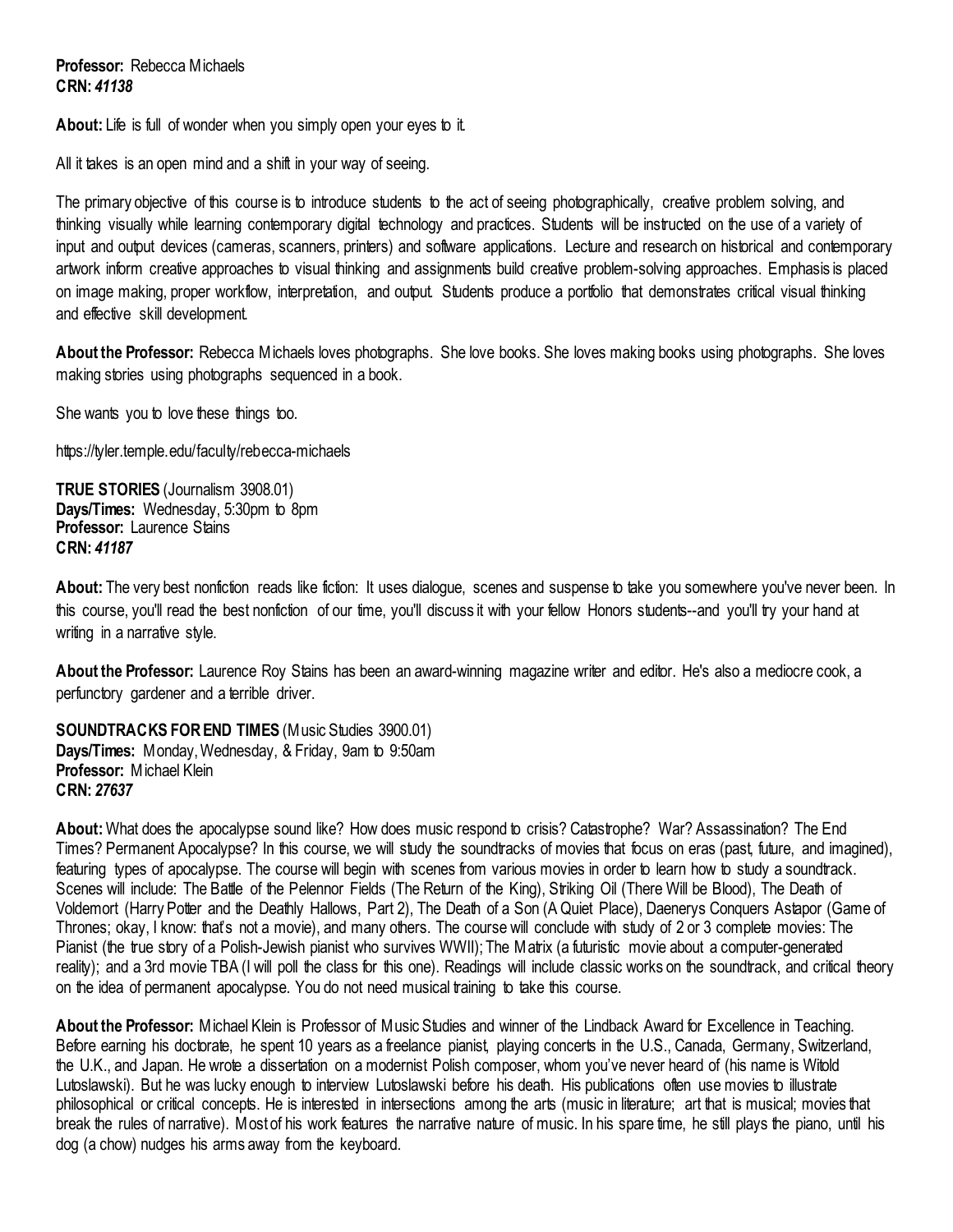# <span id="page-26-0"></span>**BUSINESS**

<span id="page-26-1"></span>**BUSINESS SOCIETY & ETHICS (Business Administration 3902.01) Days/Times:** Tuesday & Thursday, 8am to 9:20am **Professor:** Lynne Andersson **CRN:** *4622*

**About:** Been wondering why Amazon, Facebook, and Wells Fargo have been taking a lot of heat in the media lately? What is it about the institution of business and the overarching system of capitalism that pushes individuals and organizations to corrupt acts? This course will challenge you to consider the ethical obligations of corporations and their employees to a wide variety of societal stakeholders. You'll be exposed to a broad range of ethical dilemmas that can arise in the business world and will be offered the tools to respond to such dilemmas. Most significantly, the course will encourage you to critically examine a preeminent societal institution of which you are a part, prodding you to become force for positive change.

**About the Professor:** Lynne Andersson is an Associate Professor in the Department of Human Resource Management in the Fox School.

<span id="page-26-2"></span>**MANAGEMENT, THEORY, & PRACTICE: FROM LOCKER ROOM TO BOARD ROOM** (Human Resource Management 3903.01) **Days/Times:** Tuesday & Thursday, 9:30am to 10:50am **Professors:** Lynne Andersson **CRN:** *2923*

**About**: Whether a pick-up game at the local rec center or a nationally-televised Final Four dream match-up, the game of basketball provides an ideal context for examining group dynamics, ethics, and motivation in organizations. For example, in basketball, the number one draft pick is only as dominant as the teammates (s)he electrifies. Think Michael Jordan and the notorious Chicago Bulls of the 1990s. Likewise, in a corporation, the CEO is only as effective as the top management team (s)he hand selects and mentors to success. Ball hogs, showboaters, and cheap foulers can disrupt a basketball team's rhythm in much the same way that crooks, arbitrageurs, and balance sheet cheats can impact the bottom line. In this course students will explore – directly and metaphorically some of the tenets of basketball as they relate to the theory and practice of management in organizations.

**About the Professors:** Lynne Andersson is an Associate Professor in the Department of Human Resource Management in the Fox School.

## <span id="page-26-3"></span>**HUMANITIES & SOCIAL SCIENCES**

<span id="page-26-4"></span>**HONORS SPECIAL TOPICS: BECOMING A TRANSFORMATIONAL LEADER** (Education 2900.01) **Days/Times:** Wednesdays, 5:30pm to 8:00pm **Professor:** Cindy Leavitt **CRN:** *42475*

**About:**

What would you choose to do if you had the ability to change your world?

In this class you will learn how to, and practice becoming, a transformational leader in the community, on campus, at work, or just within your family. The emphasis will be on personal change. The course is designed to help you learn to better live your values and to more effectively exert transformative influence. We will learn by examining and sharing our stories. Throughout the course, we will explore research about how individuals and organizations excel and introduce practical tools that you can use to become a transformational leader.

You will be asked to find and present your most authentic self. As you increase in your capacity to do this, you will also learn to create a more adaptive and effective version of yourself. You will learn how to invite others to do the same. This means you will become a leader. You will be able to change the world because you will know how to increase your consciousness in any situation.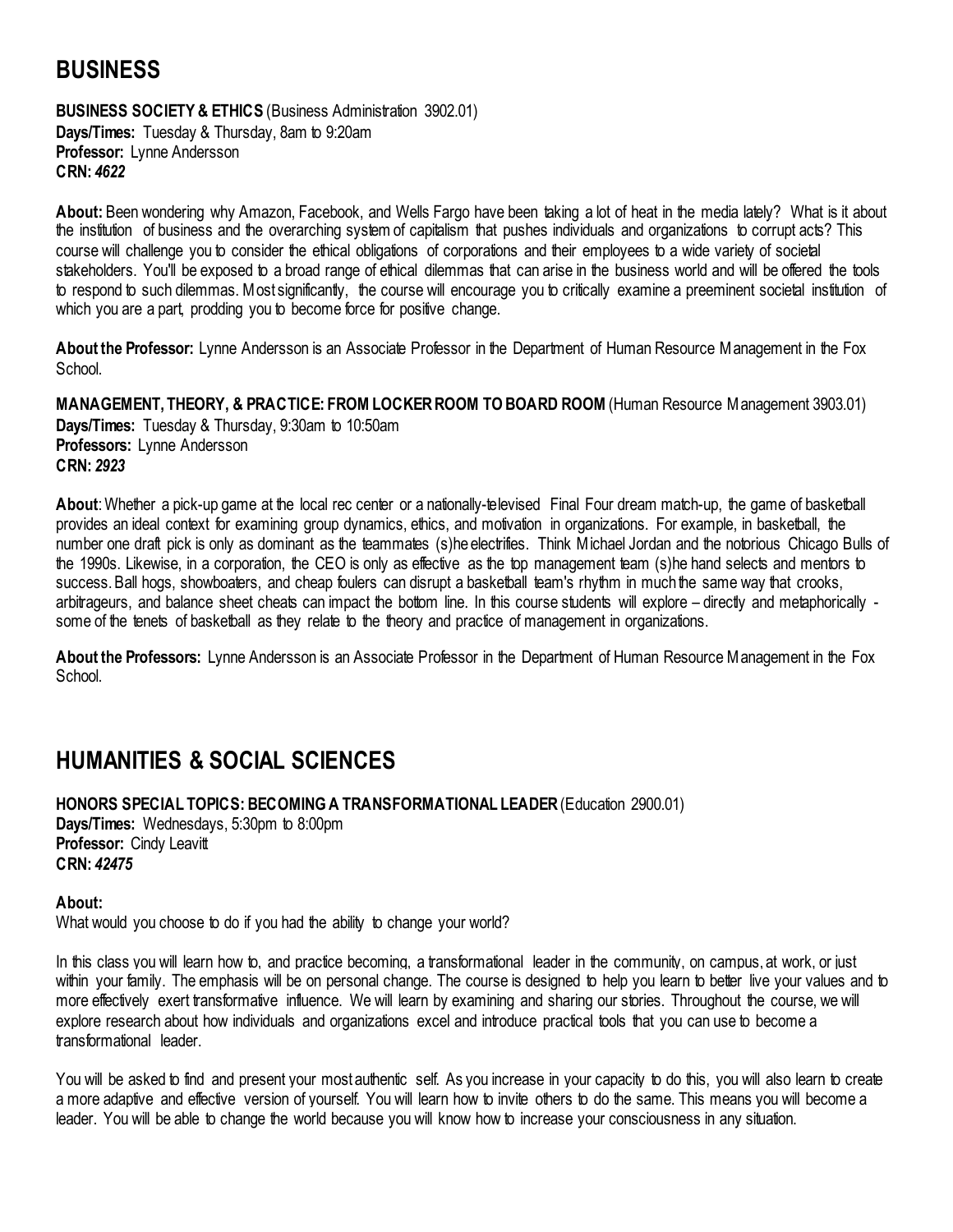**About the Professor:** Cindy Leavitt is the Vice President – Information Technology Services and the Chief Information Officer at Temple University. At Temple, she is responsible for planning and implementing technology initiatives and oversees IT across campus. She has been studying and implementing positive change for over 30 years. Cindy is passionate about developing leaders and empowered teams. She co-created a leadership program call "A Wiser Way" that over 250 technology leaders have attended at Temple. She is fully committed to being an authentic and positive leader who practices what she preaches and leads by example. Cindy earned an MBA degree at the Ross School of Business at the University of Michigan.

<span id="page-27-0"></span>**SOCIO-CULTURAL FOUNDATIONS OF EDUCATION IN THE UNITED STATES** (Education 2903.01)

**Days/Times:** Mondays 5:30pm to 8:00pm **Professor: CRN:** *30843*

About: What is the role of education in a democracy? Is it the responsibility of educators to alleviate the greater societal challenges that are endemic to our nation such as poverty and racism? If so, how and why? What are and what should be the expectations we have of educators? This course will help curious students place the work of an educator in a broader social, political, economic and philosophical context. It will introduce students to the history of public education in the United States, to the issues that shape our schools and the ways children, parents, and teachers experience them. This course will provide an overview of the challenges facing urban, suburban and rural schools and contemporary issues in school reform. Students should complete this course with a more robust understanding of the state of education today so that they can effectively and ethically make a difference as an educated member of our society and possibly as a future educator!

**About the Professor:** David Bromley has been working in and around public education for the past twenty plus years as a high school social studies teacher, district administrator, principal and non-profit leader. In 2009 as the Director of Big Picture Philadelphia, David founded El Centro de Estudiantes, an alternative high school in the Kensington neighborhood of Philadelphia serving students who are over-aged and under-credited. David is currently working with the School District of Philadelphia to open a new student-centered, project-based high school in North Philadelphia. David passionately believes in the promise of education and the power of our decisions and actions. When not at work, David can be found with his wife and three teenage children, hiking in the woods, playing games, having patience with the Phillies and watching movies.

### <span id="page-27-1"></span>**HONORS SPECIAL TOPICS: FILMS FROM FICTION** (English 2900.01)

**Days/Times:** Monday & Wednesday, 11am to 11:50am **Professor:** Roland Williams **CRN:** *33969*

**About:** A broad range of American literature has produced original material for vintage Hollywood cinema. This course focuses on successful film adaptions of acclaimed literary texts like Little Women, A Raisin in the Sun, and The Joy Luck Club, covering issues of self and society. Students explore how moviemakers have transferred stories from the printed page to the silver screen. Through comparisons of the different media, students learn about the evocative character of literature and the spectacular nature of cinema. Students examine screenplays to see if they function as a form of shorthand, which maintains fidelity to the substance of a literary work. Additionally, the course involves weekly online exercises, group presentations, and a final project.

**About the Professor:** Raised in a rowhouse on Race Street in Philadelphia, the instructor earned a BA and PhD from Penn. He is a professor at Temple University, where he offers classes on Hollywood cinema, African-American culture, and American society. In addition, he is the author of Black Male Frames, along with African American Autobiography and the Quest for Freedom. He also has a forthcoming book entitled Smooth Operating and Other Social Acts. And, he has written poetry collected in Black Figures on White Sheets.

<span id="page-27-2"></span>**HONORS SPECIAL TOPICS: WILDERNESS GOTHIC** (English 3900.01) **Days/Times:** Tuesday & Thursday, 11am to 12:20pm **Professor:** Katherine Henry **CRN:** *32494*

**About:** We often associate "Nature writing" with what David Rains Wallace calls "effusive descriptions of flowery prairies and soaring forests," with transcendent experiences or spiritual renewal, and with ideas of a precious and vulnerable resource that is in need of preservation. In this course we will read a range of fictional and non-fictional texts that describe darker, often terrifying encounters with the natural world. Unlike the stories of spiritual uplift, our readings have more in common with the Puritan idea of the "wilderness" as the absence of God. And unlike the encounters with nature's creatures that reaffirm one's humanity, our readings disconcertingly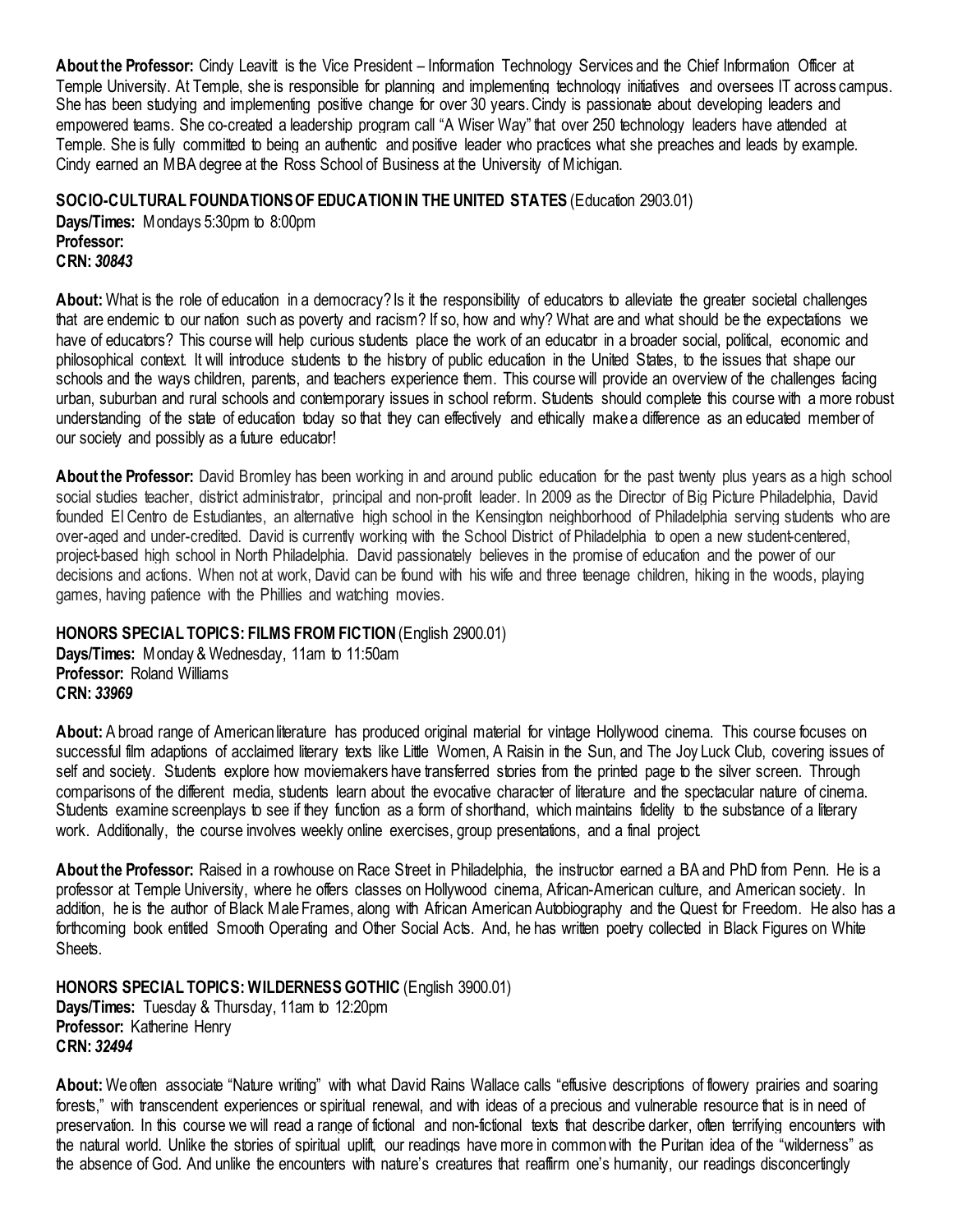imagine what it would mean to transgress the boundary between human and animal. As analytical frames, we will discuss the violent colonization of North America by Europeans, Edmund Burke's concept of the "sublime," and ecocritical accounts of environmental destruction. Authors may include Mary Rowlandson, Charles Brockden Brown, Nathaniel Hawthorne, Jack London, Jon Krakauer, Marian Engel, and MollyGloss. Requirements will include response papers and two formal essays.

**About the Professor:** Kate Henry has been at Temple since 2004, and is currently chair of the English Department. Her two most recent Honors Special Topics courses—both of them co-taught with her friend and colleague Ruth Ost—were "Collecting" and "To Hell and Back." One of her favorite leisure activities is imagining new courses, and she has had a "Wilderness Gothic" course in mind for several years. She is excited to have the opportunity to teach it!

<span id="page-28-0"></span>**HONORS SPECIAL TOPICS: DESIGN BY NATURE** (Architecture & Environmental Design 3970.01) **Days/Times:** Tuesday, 5:30pm to 8pm

**Professor:** Zach Martin **CRN:** *44681*

**About:** Nature is the OG designer. Think about all of the intricate systems, forms, and functions that thrive all around us. Bees basically invented the hexagon, ferns unfurl using the golden ratio, and birds weave sticks into intricate nests for their young. Using the organic world as jumping off point, we will look at how nature has inspired humans in the ways we design everything from gardens, to buildings, to spaces, objects, and typography. In this class we will introduce design principles through the taxonomy of natural forms and processes. We'll explore how understanding these principles suggest strategies for thinking, creating and acting differently, with a heightened awareness of design implications.

**About the Professor:** Zach grew up in rural Southern Indiana understanding life through the lens of nature, building numerous forts among pine trees and riding 4-wheelers through corn fields. He then went to art school (getting a BFA in Painting, BA in Art History, and an MFA in Studio Art) where he began blending art and nature by becoming a landscape painter. Living in downtown Philly for many years, Zach and his family escaped to the woods on the Wissahickon Park in northwest Philly.

<span id="page-28-1"></span>**HONORS SPECIAL TOPICS: CLIMATE JUSTICE**(Environmental Studies 3900.01)

**Days/Times:** Tuesday & Thursday, 3:30pm to 4:50pm **Professor:** Kolson Schlosser **CRN:** *43648*

**About:** This course will examine climate justice through several different lenses. First, it will consider climate justice as geographically distributed, meaning we will explore the unevenness of the production and impacts of climate change. This part of the course will be heavily case-study based. Second, we will think about climate justice as a movement. We will want to know exactly what concept of justice might make sense given the complexity of climate change, but also what shape the climate justice movement will have to take to enact such a notion of justice. This course will thus bring together earth science, policy, politics, economics and geography to better understand how climate justice might be molded to better address the case studies we cover early in the semester.

**About the Professor:** Kolson Schlosser is in his 6th year at Temple University in the Department of Geography and Urban Studies. He holds a Phd and an MA in Geography from Penn State, and has studied a wide range of topics, including environmental geopolitics, the cultural geography of the diamond trade, and climate change denialism. He is also the winner of the College of Liberal Arts' 2017-18 Eleanor Hofkin award for excellent teaching. He lives in Philadelphia with his partner, her cat, and his little dog.

<span id="page-28-2"></span>**HONORS SPECIAL TOPICS: MODERN AFRICAN HISTORY (History 2900.01)** 

**Days/Times:** Tuesday & Thursday, 11am to 12:20pm **Professor:** Benjamin Talton **CRN:** *29936*

**About:** This course is an introduction to the major themes in modern African history. Students explore a range of economic, political and cultural issues, including religion and spirituality, the expansion of global trade, tradition and society, gender and power, nationalism, citizenship and sovereignty, the exploitation of natural resources, and the environment. Given the immense complexity and richness of African history, we could only scan through the major themes. The reading materials include interdisciplinary sources in history, anthropological, political science, gender, religion, including primary historical sources, literature, music, and film.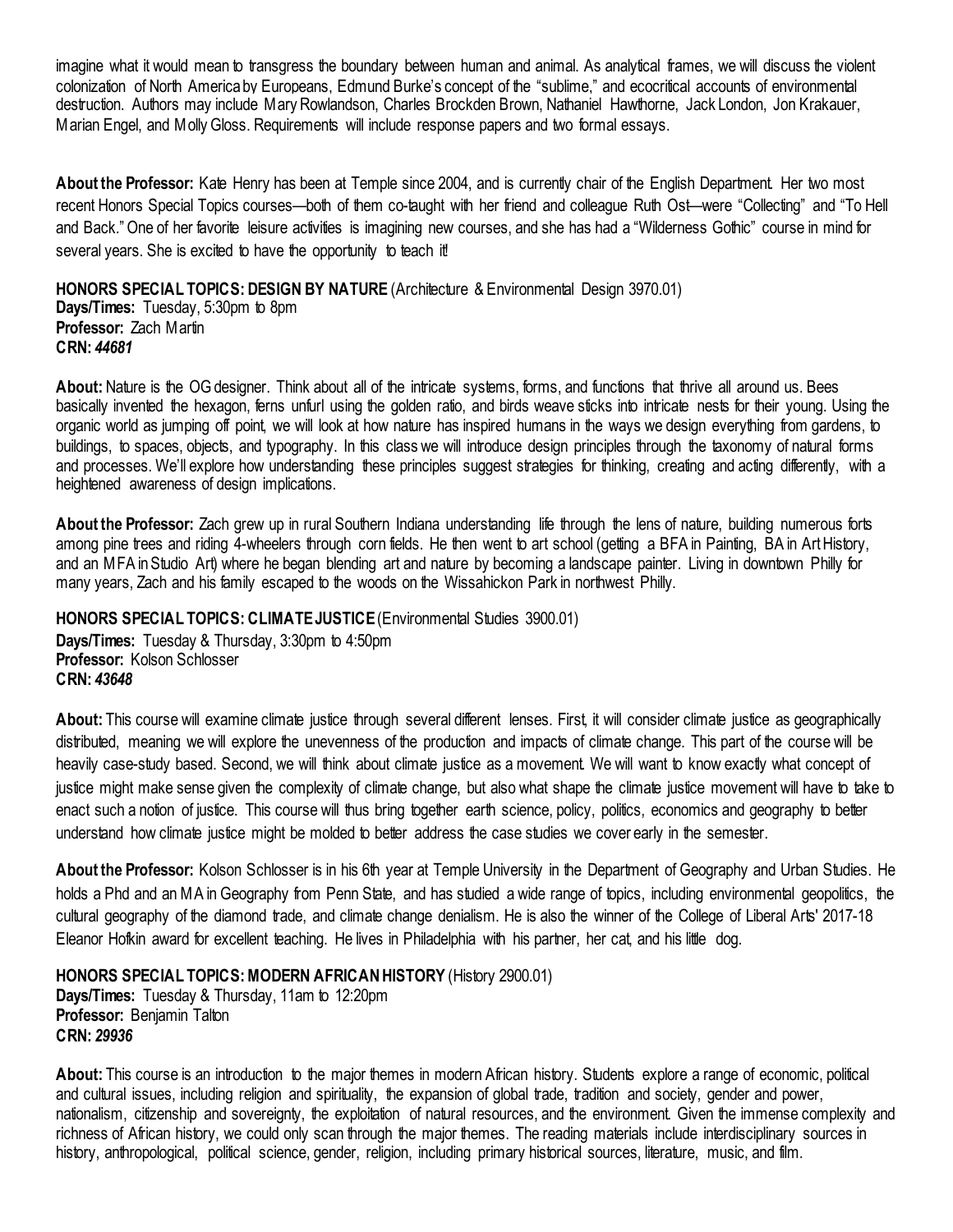**About the Professor:** Professor Talton teaches undergraduate and graduate courses on the history of Africa and the African diaspora, including Cold War Africa, Precolonial Africa, and The History of the African Diaspora. Modern Africa will be Professor Talton's third course in the Honors Program. He is the author of three books and numerous articles and essays. His most recent book is In This Land of Plenty: Mickey Leland and Africa in American Politics. In addition to reading historical novels (most recently The Shadow King by Maaza Mengiste), he is an avid watcher of music videos on Youtube, particularly '80s and '90s hip hop and any new afrobeats track out of Nigeria and Ghana.

<span id="page-29-0"></span>**HONORS SPECIAL TOPICS: CONTAGION**(History 2900.02) **Days/Times:** Monday, Wednesday & Friday, 11am to 11:50am **Professor:** Rita Krueger **CRN:** *43569*

**About:** "Contagion!" posits that we can use moments of epidemic outbreak to understand historical experience and historical change. We are going to investigate the intersection of medical/scientific knowledge and society at episodes of epidemic outbreak, as well as political, cultural, societal, and religious responses to contagion. The material for the course is organized around diseases -- among them bubonic plague, smallpox, yellow fever, cholera, influenza, HIV/AIDS and others -- that highlight particular historical moments and that are embedded in distinctive scientific and medical contexts and discourses. Contagious sickness can be both profoundly local and global and we will situate experiences of epidemics and responses to them in different registers of social scale. By exploring the experience of disease, we can see how different societies confronted contagion or the fear of contagion, how scientific advances changed people's understanding of sickness and the way it moved through communities, how scientists and governments used their authority to shape public perceptions and control behaviors, and how social conceptions affected knowledge and medical policy. Contagion as a concept is also culturally inflected and we will explore the ways that societies deployed fears of contagion to address other social issues, including immigration, sexuality, race, and poverty. The history of infection is in part of the history of scientific knowledge itself. The importance of disease mapping and understanding the paths of infection/diffusion and the beginnings of epidemiology are part of this. At term's end, students will understand the critical shifts in knowledge related to infections, including germ theory, the development of the clinical trial, and the evolution of standards of evidence and research methods related to health. Brace yourselves -- parts of the class involve gross things.

**About the Professor:** Dr. Rita Krueger is an Associate Professor of History. She received her undergraduate BA in History and German from Indiana University-Bloomington. She is not and never was a Hoosier, though her friends there did manage to get her to stop pronouncing the words "quarter" and "drawer" like a New Yorker. She completed her MA and PhD at Harvard University, where she specialized in Central European history, nobility, and nationalism. Krueger researches and writes primarily on the 18th century, which she chooses precisely because it is transitional, both early modern and modern --like a slushie is both frozen and liquid. She has published on Czech nationalism, Central European nobility, Austrian mercenaries, and science and the Enlightenment in Central Europe. She is currently finishing a biography of 18th-century Austrian Empress Maria Theresa. Maria Theresa had smallpox--that is how this class germinated in Krueger's brain. She (Krueger, not Maria Theresa) has now become obsessed with transnational medical networks and also compulsively reads news about current global medical issues. This obsession will definitely surface in class.

#### <span id="page-29-1"></span>**ENVIRONMENTAL ETHICS** (Philosophy 2957.01) **Days/Times:** Monday,Wednesday & Friday, 1pm to 1:50pm **Professor:** Lindsay Craig **CRN:** *31790*

**About:** 2016 was the hottest year on record, making it the third year in a row to break the previous record. Since we began recording such data in 1880, we know that 16 of the 17 hottest years have occurred since 2000 (NYT). In the face of a wealth of empirical data, the scientific consensus is that climate change is real, primarily anthropogenic, and serious (NASA, IPCC AR5). The eminent consequences of climate change force to the forefront fundamental questions about environmental justice, our place in nature, and how we should treat finite natural resources. The goal of this course is to help you develop the tools you need to start to make some headway toward ethically justified and defendable answers to those questions and more.

**About the Professor:** Assistant Professor Lindsay Craig received her BA in philosophy and science, technology, and society from Butler University and her MA and PhD in philosophy from the University of Cincinnati. Her research specialties are philosophy of evolutionary biology and philosophy of science, but her teaching isn't limited to her areas of research. Professor Craig often teaches courses in ancient philosophy, environmental ethics, and ethics in medicine, in addition to courses in her research specializations. She spends too much of her free time watching makeup tutorials on YouTube, mostly because she finds them relaxing. Professor Craig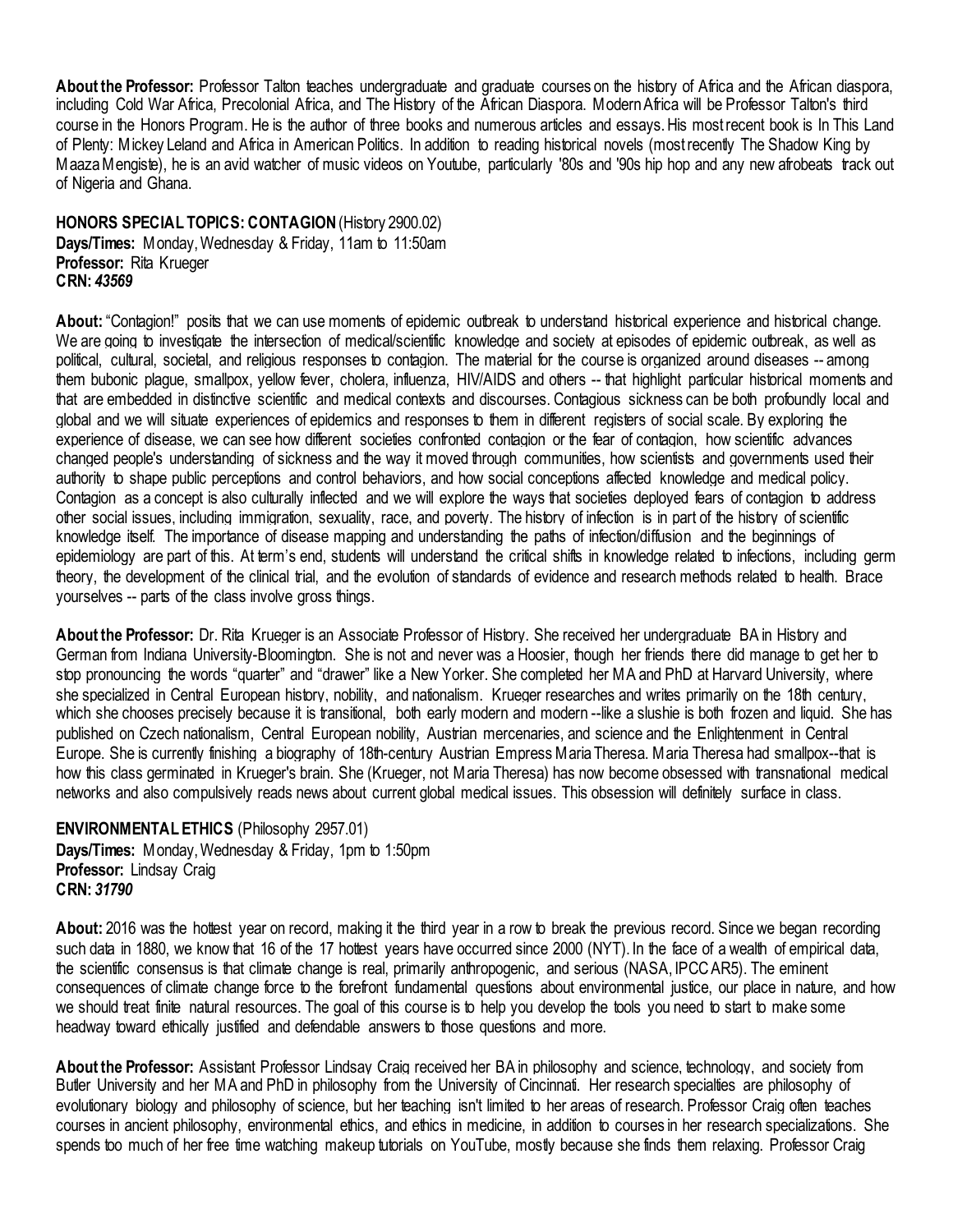stays at Temple because she loves teaching Temple students. Feel free to contact her with any questions about her course offerings, research, pursuing a degree in philosophy, or philosophy stuff in general. She's pretty cool.

<span id="page-30-0"></span>**HONORS SPECIAL TOPICS: SAINTS, SINNERS, & HERETICS** (Philosophy 3910.01) **Days/Times:** Tuesday & Thursday, 2pm – 3:20pm **Professor:** Colin Chamberlain **CRN:** *37986*

**About:** Does God exist? What is God's nature? Why is there something rather than nothing? If God created the world, why does evil exist? What is the nature of sin? Why did the devil fall? What is the connection, if any, between morality and religion? What is the relation between religion and reason? This course examines philosophical attempts to answer these questions in the western tradition. We will discuss classic works by thinkers in the Jewish, Christian and Islamic traditions, ranging from Augustine of Hippo to Al-Ghazali, from Spinoza to Friedrich Nietzsche.

**About the Professor:** I am a philosopher by training. Nicholas Malebranche (1638-1715) is my favorite philosopher, with Margaret Cavendish (1623-1673) a close second. If you ask me questions about them, I might not be able to stop. Questions about the nature of color, perception, embodiment, and the self keep me up at my night. I drink maple syrup out of the bottle when I am having a bad day. I grew up watching star trek: the next generation, and I think that everybody interested in philosophy should watch some star trek. I read literary and science fiction. Highly recommend The Three Body Problem and its sequels. Recently I have become obsessed with jigsaw puzzles.

### <span id="page-30-1"></span>**HONORS SPECIAL TOPICS: PHILOSOPHY OF HORROR** (Philosophy 3910.02)

**Days/Times:** Wednesday, 3pm to 5:30pm **Professor:** Philip Atkins **CRN:** *43677*

**About:** Evil spirits, walking corpses, cannibalistic killers--these things inspire fear, dread, and disgust. Yet, from Mary Shelley to Stephen King, horror has been an enormously popular form of art and entertainment. This class asks how we could derive pleasure from what horrifies us. We examine several philosophical theories of horror, relating to death, nature, morality, and the boundaries of human understanding. We also explore the social dimensions of horror, relating to culture, race, and gender.

**About the Professor:** Philip Atkins has published in metaphysics, ethics, epistemology, and the philosophy of language. In his spare time, he does crossword puzzles at bars, reads comics, and watches scary movies.

<span id="page-30-2"></span>**ETHICS IN MEDICINE** (Philosophy 3949.01) **Days/Times:** Monday, 3pm to 5:30pm **Professor:** Lindsay Craig **CRN:** *21660*

**About:** Consider someone suffering from a terminal illness. Her doctors agree that she has less than six months to live and that there are no viable treatment options. They also agree that she is competent to make informed decisions regarding her medical condition. Is it morally permissible for a medical professional to indirectly aid her by writing a prescription for a life-ending medication if she voluntarily chooses to end her life? What if the patient is not able to self-administer the medication and requires direct physician assistance in the form of a lethal injection? Is there a relevant moral difference between these two cases? This course is designed to give students the ethical foundation needed for serious discussions of medical issues like this one. Students will practice using different ethical theories and principles through the semester to develop and defend their own positions on important current issues related to medicine. We will investigate race in medicine, particularly in the case of HIV/AIDS treatment in the United States; genetic and reproductive technologies; abortion; euthanasia and assisted death; and use of human subjects in research.

**About the Professor:** Assistant Professor Lindsay Craig received her BA in philosophy and science, technology, and society from Butler University and her MA and PhD in philosophy from the University of Cincinnati. Her research specialties are philosophy of evolutionary biology and philosophy of science, but her teaching isn't limited to her areas of research. Professor Craig often teaches courses in ancient philosophy, environmental ethics, and ethics in medicine, in addition to courses in her research specializations. She spends too much of her free time watching makeup tutorials on YouTube, mostly because she finds them relaxing. Professor Craig stays at Temple because she loves teaching Temple students. Feel free to contact her with any questions about her course offerings, research, pursuing a degree in philosophy, or philosophy stuff in general. She's pretty cool.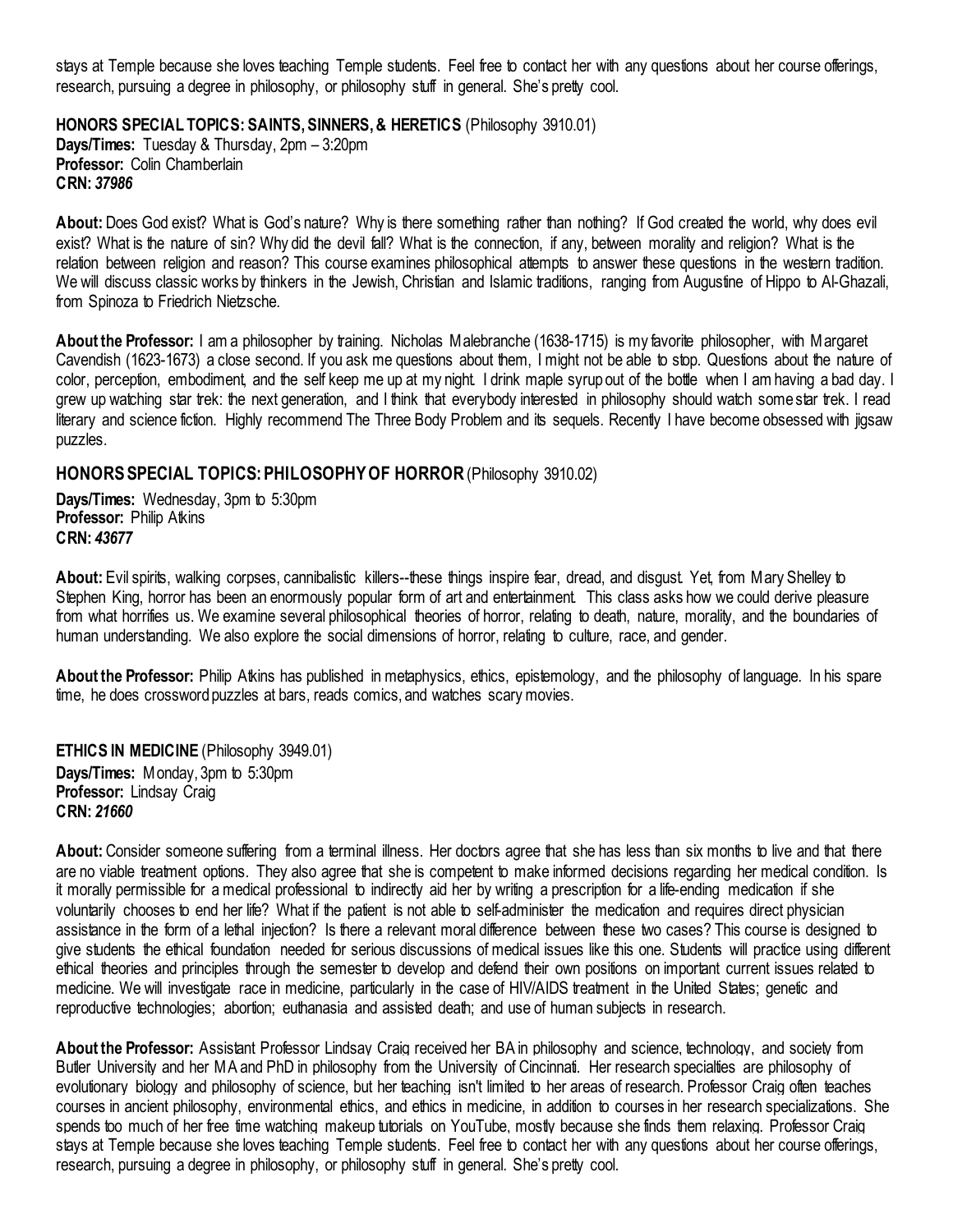Lindsay Craig is the 2018 recipient of the Honors Professor of the Year Award.

## <span id="page-31-0"></span>**HONORS SPECIAL TOPICS: CONTEMPORARY ISSUES IN AMERICAN POLITICS OR, DÉJÀ VU ALL OVER AGAIN**

(Political Science 3910.01) **Days/Times:** Tuesday & Thursday, 3:30pm to 4:50pm **Professor:** Barbara Ferman **CRN:** *44628*

**About:** In politics, as in life, it often seems like "déjà vu all over again." Major issues that we think have been resolved re-emerge, sometimes in the same clothing, sometimes in a whole new outfit, leading us to ask, how much has changed in American politics? In this course, we will look at three topics from historical and contemporary perspectives—labor, immigration/citizenship, and women's issues. Examining media coverage, popular culture, political discourse, and government action, we will explore how these issues were viewed, understood, and addressed in different time periods. In the process, students will learn how to collect, analyze and present primary and secondary data.

**About the Professor:** I strongly believe that education is essential to a democratic society; that learning occurs in many places, not just the classroom; and that learning should be fun and rigorous. My teaching is animated by concerns with what is fair and just, and how we can collectively build a better society. All of my teaching is interdisciplinary, drawing on works from the social sciences, media and communications, film, literature and ordinary people's wisdom.

<span id="page-31-1"></span>**JR & SR CAPSTONE SEMINAR: FREEDOM OF SPEECH: THEORY AND PRACTICE** (Political Science 3996 & 4996) **Days/Times:** Tuesday, 3:30pm to 6pm **Professor:** Chloe Bakalar **CRN:** *24938 & 24941*

**About:** Freedom of speech is one of Americans' most cherished rights, yet it remains a contested concept. In this course, we examine early American discourses on freedom of speech in context with the classical and modern political thought that informed them, as well as the post-WWI jurisprudence that brought these ideas into practice. We'll consider the following questions: What counts as free speech? How are expressive liberties justified? What alternative approaches towards free speech might be available? Most importantly, we'll consider how contemporary speech practices may challenge prevailing notions about freedom of speech in law and theory. As new information technologies like Facebook and Twitter have altered the nature of speech, publication and assembly, we'll ask how well our current legal and theoretical frameworks have adapted to these new challenges.

**About the Professor:** Chloé Bakalar is Assistant Professor of Political Science. She is also a Visiting Research Collaborator at Princeton University's Center for Information Technology Policy (CITP). She is a political and legal theorist with a background in American politics. Her work focuses on philosophical and legal questions surrounding freedom of speech, especially in relation to liberal democratic citizenship. Additional research interests include: constitutional law; civil rights/civil liberties (esp. First Amendment); APD; ethics and public policy (esp. technology ethics); normative ethics; democratic theory; American political thought; modern political thought; contemporary political thought; and the history of ideas. She is currently completing a book, "Small Talk: The Impact of Social Speech on Liberal Democratic Citizenship," which examines neglected concerns for the everyday in political theory and Anglo-American public law, and introduces a framework for understanding how everyday talk (i.e., "social speech"), especially online, influences liberal democratic citizenship and political outcomes in both positive and negative ways. She also recently authored (with Bendert Zevenbergen) a series of educational use case studies in the emerging field of AI Ethics: [https://aiethics.princeton.edu/case](https://aiethics.princeton.edu/case-studies/)[studies/.](https://aiethics.princeton.edu/case-studies/)

Professor Bakalar received her Ph.D. from the University of Pennsylvania and her B.A. from New York University. Before joining Temple, she was a Senior Research Specialist at CITP and completed the Values and Public Policy Postdoc at Princeton's University Center for Human Values (UCHV) and the Center for the Study of Democratic Politics (CSDP).

<span id="page-31-2"></span>**FOUNDATIONS OF DEVELOPMENTAL PSYCHOLOGY** (Psychology 2931.01)

**Days/Times:** Tuesday & Thursday, 11am to 12:20pm **Professor: Hongling Xie CRN:** *26809*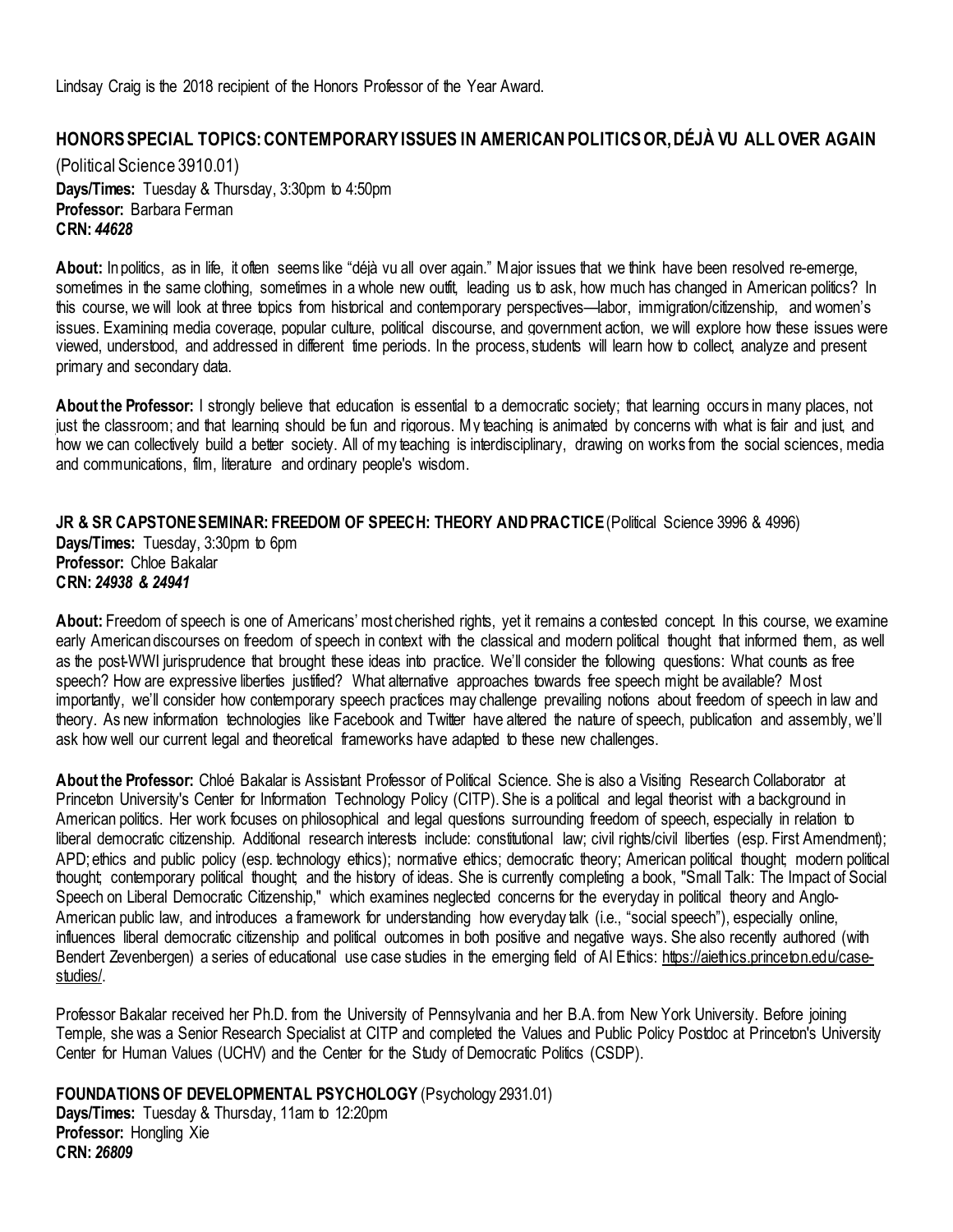**About:** Human development across the life span. The role of genetic factors, maturation, learning and socio-cultural factors on the development of motivation, cognitive functions, social and emotional adjustment.

<span id="page-32-0"></span>**RISE OF THE SUPER BRAIN** (Psychology 3921.01) **Days/Times:** Tuesday & Thursday, 9:30am to 10:50am **Professor:** Jason Chein **CRN:** *42375*

#### **\*\*\*Note: Dr. Chein has waived the pre-requisites. If you want to register, please contact an Honors advisor and they can override the course restrictions and register you for the class!**

About: In this course we'll evaluate "cognitive enhancement" techniques - the different ways in which people have tried to "strengthen" their cognitive abilities. At the start of the term we'll consider competing ideas about whether the human mind can, or can't, be enhanced, and will discuss these ideas in relation to plasticity in the human brain. We'll then delve into relevant research on the development of "expertise", and on the potential to hone specific cognitive abilities through deliberate practice. This will launch us into the central discourse on cognitive enhancement, in which we'll learn about, and debate, claims regarding the improvement of cognitive capabilities in healthy young adults, through techniques like mental training, video games, meditation, brain stimulation, physical exercise, neuropharmacology ("smart drugs"). Along the way we'll consider what can be learned from individual cases of exceptional cognitive ability, which might represent the outer limits of what the human mind is capable of achieving.

**About the Professor:** Dr. Chein is a Professor in the Department of Psychology, and the Director of the newly established Temple University Brain Research & Imaging Center. Dr. Chein is himself "Temple Made", being the son of an emeritus professor of Temple's Department of Mathematics, and a graduate of Temple's Honors Program. He obtained his undergraduate degrees in Psychology and Computer Science from Temple in 1997, and rejoined the Temple community as a member of the Psychology faculty in January of 2006. During the interim, he earned his M.S. and Ph.D. from the University of Pittsburgh, and then completed a postdoctoral fellowship at Princeton University. He has been teaching for the Honors Program since 2012, and was a 2014 winner of the Lindback Award for Distinguished Teaching. As a leader in Temple's brain imaging research community, he conducts studies employing a cognitive neuroscientific approach to understand the basic mechanisms of cognition, the relationship among these mechanisms, and the contribution each makes to high-level cognitive functioning.

#### <span id="page-32-1"></span>**HONORS SPECIAL TOPICS: PHILADELPHIA EXPERIENCE** (Sociology 3930.01)

**Days/Times:** Tuesday, 3:30pm to 6pm **Professor:** Laura Orrico **CRN:** *43592*

**\*\*\*Note: This course requires weekly travel from campus and may be dismissed in locations off campus. While every effort is made to fit each activity into the 3:30-6pm meeting time, students should be aware that this course is not conducive to very tight schedules.**

About: This course is designed to take students out of the classroom to learn through direct engagement with the city of Philadelphia. Throughout the course we apply a sociological lens to urban life by linking historical and structural forces to contemporary experience. We draw on sociological concepts to consider issues like collective memory and representation, and we look at key urban issues like mass incarceration, drug use, and immigration. Throughout the course we discuss various approaches to urban life, and in some cases, we return to the site of prior research to perform a "revisit." The semester is organized around weekly reading, activities, responses, and class discussions. Since this is a course based on experiential learning it requires a commitment to participate in each weekly activity, and to travel off-site.

**About the Professor:** Dr. Orrico joined the Sociology Department at Temple in 2019. She received her PhD in Sociology from UCLA, an MA in Latin American and Caribbean Studies from NYU, and a BA in Anthropology and Art History from Colorado College. She is an urban sociologist and ethnographer whose research focuses on everyday experiences of precarity in the urban context. Dr. Orrico enjoys locating innovative teaching strategies that encourage students to see their own environment with a new and critical lens.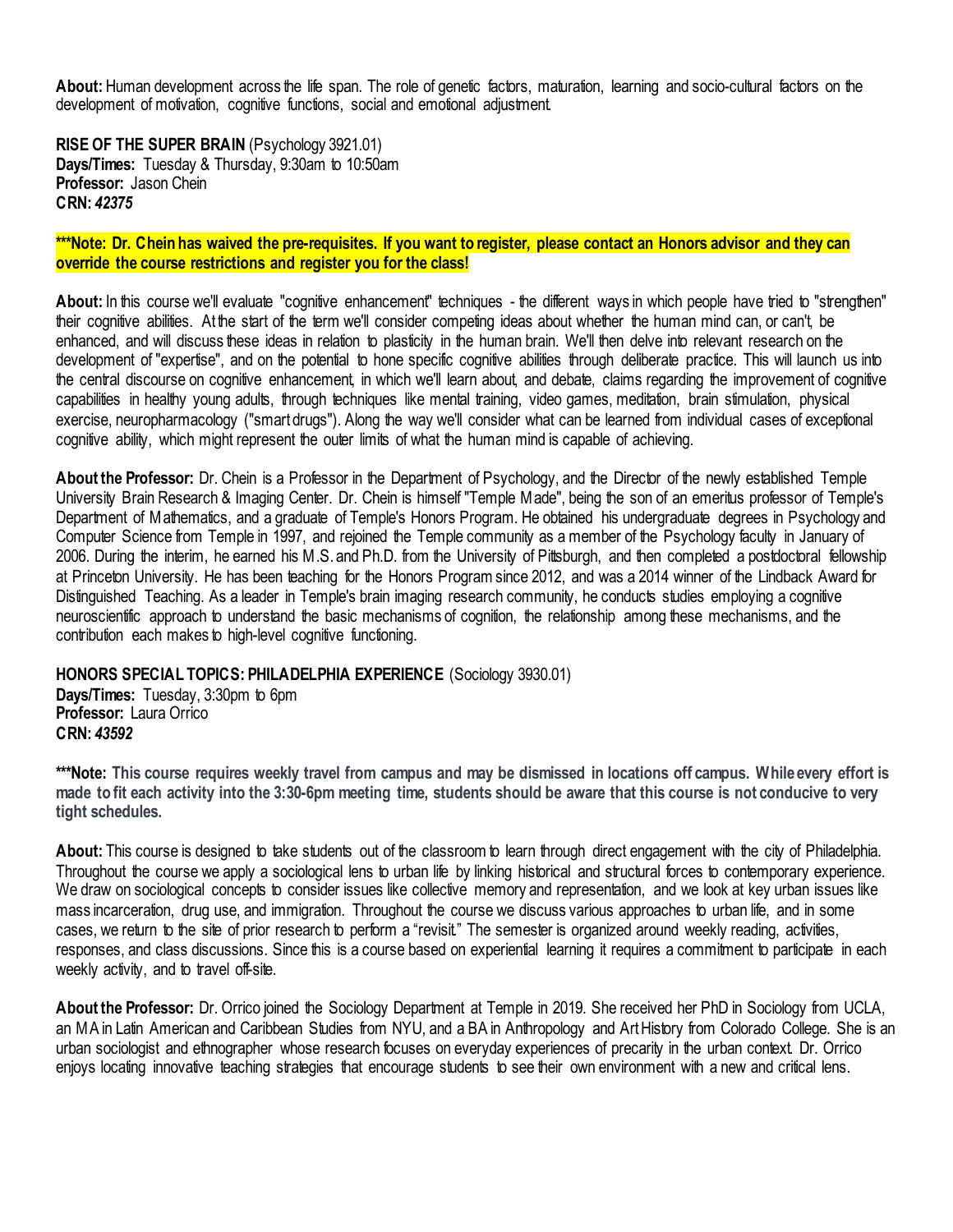# <span id="page-33-0"></span>**LANGUAGE STUDIES**

<span id="page-33-1"></span>**CONVERSATIONAL REVIEW** (Spanish 2901.02) **Days/Times:** Monday, Wednesday, & Friday, 11am to 11:50am **Professor:** Marcela Pardes **CRN:** *2605*

**About:** This course gives students the opportunity to improve their conversation skills, while reviewing important grammar points studied until now. The cultural component emphasizes the importance of understanding cultural differences. To facilitate this we use a variety of materials, such as newspaper articles, movies, photographs, music, and websites in Spanish. Reading, listening and writing are also practiced. Students must come prepared to participate actively in class.

Most of the class time is devoted to oral individual and interactive activities, such as role-playing, discussions, games, debates, etc. Since the best way to learn a language is speaking, only Spanish is spoken in and outside the class. Other activities outside of class include an interview with a native Spanish speaker, and making a video incorporating the vocabulary and grammatical structures learned in class. Some of the videos will be selected for posting in the Spanish Department's website.

**About the Professor:** My teaching philosophy reflects my life values and beliefs. I believe that when people feel respected and valued, they will strive to do their best. For that reason, I try to create a friendly, supportive, and mutually respectful classroom environment. I make and effort to learn my students' names, as well as their interests and career plans. I also encourage them to become acquainted with each other, and to work cooperatively. Many of our activities, such as dialogues, interviews, and discussions, are performed in pairs or in groups. These activities help the students to overcome their embarrassment and fear of speaking in a foreign language, and of making mistakes. (I find this to be true at all levels of language proficiency, from beginners to advanced). To promote a more personal involvement, I encourage students to share with the class their family experiences. In the same manner, I share with them my personal memories and articles from my native Argentina.

My greatest satisfactions as a teacher come from seeing students become enthusiastic about a topic we have learned in class, or hearing of an experience outside of class where they applied skills learned in class. In my view, those cases where student's motivation goes beyond getting a good grade are the biggest success a teacher can achieve.

<span id="page-33-2"></span>**HISPANIC READINGS** (Spanish 2902.03) **Days/Times:** Lunes, Miercoles y Viernes, 11am to 11:50am **Professor:** Jaime Duran **CRN:** *21466*

¿Qué es lo fantástico? ¿Dónde está la línea divisoria entre lo cotidiano y lo sobrenatural? En este curso se explorarán estos y otros temas mediante la lectura de una variedad de cuentos y autores latinoamericanos.

Español 2902 es un curso dedicado a la lectura, comprensión e interpretación de textos en español. La meta es mejorar las habilidades lingüísticas de los estudiantes a través de lecturas, discusiones y ejercicios escritos. Se leerán principalmente cuentos, además de artículos seleccionados por el profesor con un enfoque en la literatura fantástica y de autores de diversos países dentro de Latinoamérica. Asimismo, los cuentos y los artículos que los estudiantes leen y discuten en clase, estimulan un entendimiento de las culturas e historia de Hispanoamérica y sus pueblos.

<span id="page-33-3"></span>**Sobre el profesor:**

## **STEM**

<span id="page-33-4"></span>**INTRO TO BIOLOGY II** (Biology 2912) **Professors: Richard Waring, Paul Christner & Daniel Spaeth Section 05, CRN 23990: Lecture:** Monday, Wednesday, & Friday, 12pm to 12:50pm **Lab:** Thursday, 9:30am to 12:20pm **Section 06, CRN 23991: Lecture:** Monday, Wednesday, & Friday, 12pm to 12:50pm **Lab:** Wednesday, 5:30pm to 8:20pm **Section 07, CRN 23992:**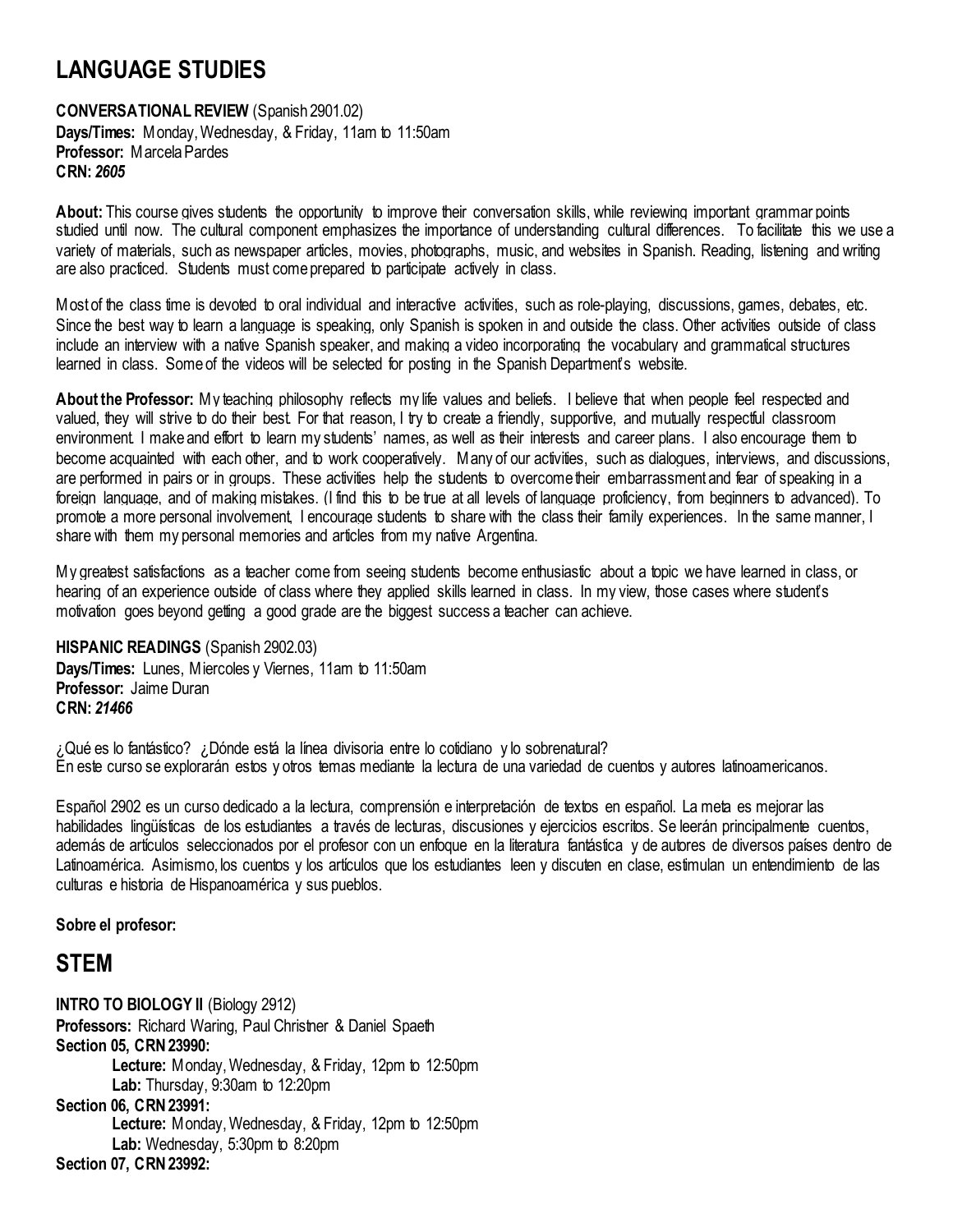**Lecture:** Monday, Wednesday, & Friday, 12pm to 12:50pm **Lab:** Thursday, 2pm to 4:50pm

### **Section 42, CRN 731***:*

**Lecture:** Monday, Wednesday, & Friday, 12pm to 12:50pm **Lab:** Wednesday, 2pm to 4:50pm

#### **Section 43, CRN 5288:**

**Lecture:** Monday, Wednesday, & Friday, 12pm to 12:50pm **Lab:** Thursday, 9:30am to 12:20pm

<span id="page-34-0"></span>**ORGANIC CHEMISTRY I** (Chemistry 2921)

**Professor:** Steven Fleming

**Section 01, CRN 1085:**

**Day & Time:** Monday, Wednesday, & Friday 9am to 9:50am & Monday 10am to 10:50am

**Section 02, CRN 24004:**

**Day & Time:** Monday, Wednesday, & Friday 9am to 9:50am & Monday 1pm to 1:50pm

#### **Section 03, CRN 33221:**

**Day & Time:** Monday, Wednesday, & Friday 9am to 9:50am & Wednesday 10am to 10:50am

**About:**Organic chemistry is about life. Understanding organic chemistry is necessary for understanding almost every aspect of living systems. Why are we different from rocks? Why are mixed drinks evidence of life? Why are organic molecules necessary for cell structure? Answers to these questions and more, await your enrollment in O-Chem.

**About the Professor:** It is my goal to make the subject of organic chemistry a joy to learn. I want you to eagerly anticipate every ochem class. I enjoy the challenge of taking this tough subject and helping you see its inherent beauty. Learning organic chemistry is a great way to develop critical thinking skills.

<span id="page-34-1"></span>**ORGANIC CHEMISTRY LABI** (Chemistry 2923) **Professor:** Jaskiran Kaur **Section 01, CRN 1086: Day & Time:** Monday 2pm to 4:50pm **Section 02, CRN 20264: Day & Time:** Tuesday 2pm to 4:50pm **Section 03, CRN 20265: Day & Time:** Thursday 2pm to 4:50pm

<span id="page-34-2"></span>**TECHNICAL COMMUNICATION BY DESIGN** (Engineering 2996.01) **Days/Times:** Monday, Wednesday & Friday, 10am to 10:50am **Professor:** Joseph Danowsky **CRN:** *30641*

**About:** This course helps students learn to craft responsible and effective technical writing. We pursue well-defined communication objectives via library-database research, topic analysis, attention to audience needs, and responsible application of basic rhetorical techniques. The major paper is a partial design proposal based on a comparison of candidate engineering solutions for a significant problem of each student's choosing. Additional writings address engineering-related current events; the economic, social justice, and environmental impacts of engineering projects; and a detailed philosophical and practical analysis of an engineering-related ethical problem. Class topics emphasize requirements for accurate, clear technical communication; responsiveness to client specifications; and the use of word processing techniques to make complex documents usable, maintainable, and attractive.

**About the Professor:** After running off in all directions at the University of Pittsburgh and Cornell Law School, the instructor found his métier as a reflective practitioner of technical communication — first in the then-new field of legal information retrieval and later in computer software documentation, standards and procedure analysis, technical journalism, newsletter and book editing, and several subspecialties such as legal graphics. While teaching technical writing for Temple's English department from 2003 to 2009, he developed the College of Engineering's Technical Communication course, which he now coordinates.